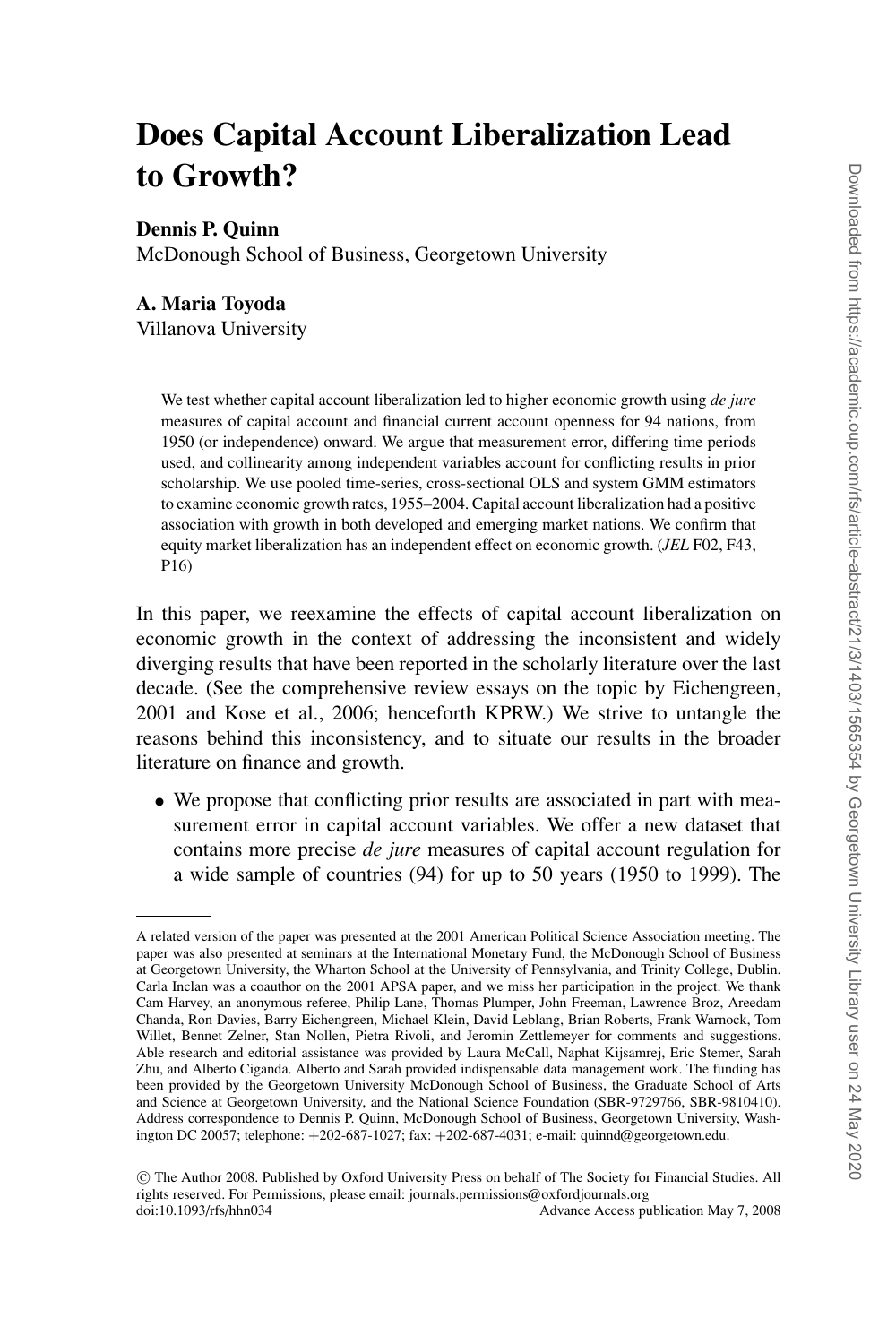data include numerous incidences of reversals in financial liberalization, allowing for greater identifying variance in estimations. These improvements in our indicator allow for more consistent econometric estimates of capital account openness's influence on growth.

- We show that researchers confront an overlapping information and intercorrelation problem. Our factor and cluster analyses show that many of the regressors used as independent variables in growth regressions are related facets of several underlying variables that correspond, though incompletely, to political institutions and endowments. While other regressors show high intercorrelation, our capital account and financial current account indicators provide information that is substantially independent from these two underlying variables.
- We reexamine some prior studies on the effects of capital account liberalization on growth, and show that the inconsistent results derive from measurement error or the time periods studied (or both). In contrast, the choice of methods, the use of purchasing power parity adjusted versus real growth data, and the divergent conditioning information in models at most account for modest differences in the estimations.
- We report results showing that capital account liberalization has a direct and robust effect on subsequent economic growth in most countries, including emerging market nations. This confirms and extends prior findings in Quinn (1997) and Bekaert, Harvey, and Lundblad (henceforth BHL) (2005). We also find that another dimension of international financial regulation, a measure of equity market liberalization developed by and used in BHL (2005), also influenced growth.
- We do not find, contrary to some of the prior literature, robust effects on economic growth from interaction terms between capital account liberalization and other finance and political economy variables. Some interaction effects are found in subperiods, but they are not robust across the full sample and time periods of this investigation.

Our paper is organized as follows. The first section locates the question of the effects of capital account openness in the literature in finance, economics, and political economy. The second section describes problems of defining, measuring, and operationalizing capital account indicators. In the third section, we outline our research design, and define our variables and data. In the fourth section, we then replicate the results of six prominent studies in the field and reconcile the conflicting results. We next report the results of our central model, and undertake several robustness checks to gain confidence in our results. The final section offers some concluding remarks.

# **1. Prior Studies on the Effects of Capital Account Liberalization**

Capital account openness has been an important topic in modern finance and economics at least since Robert Mundell famously proposed that a country's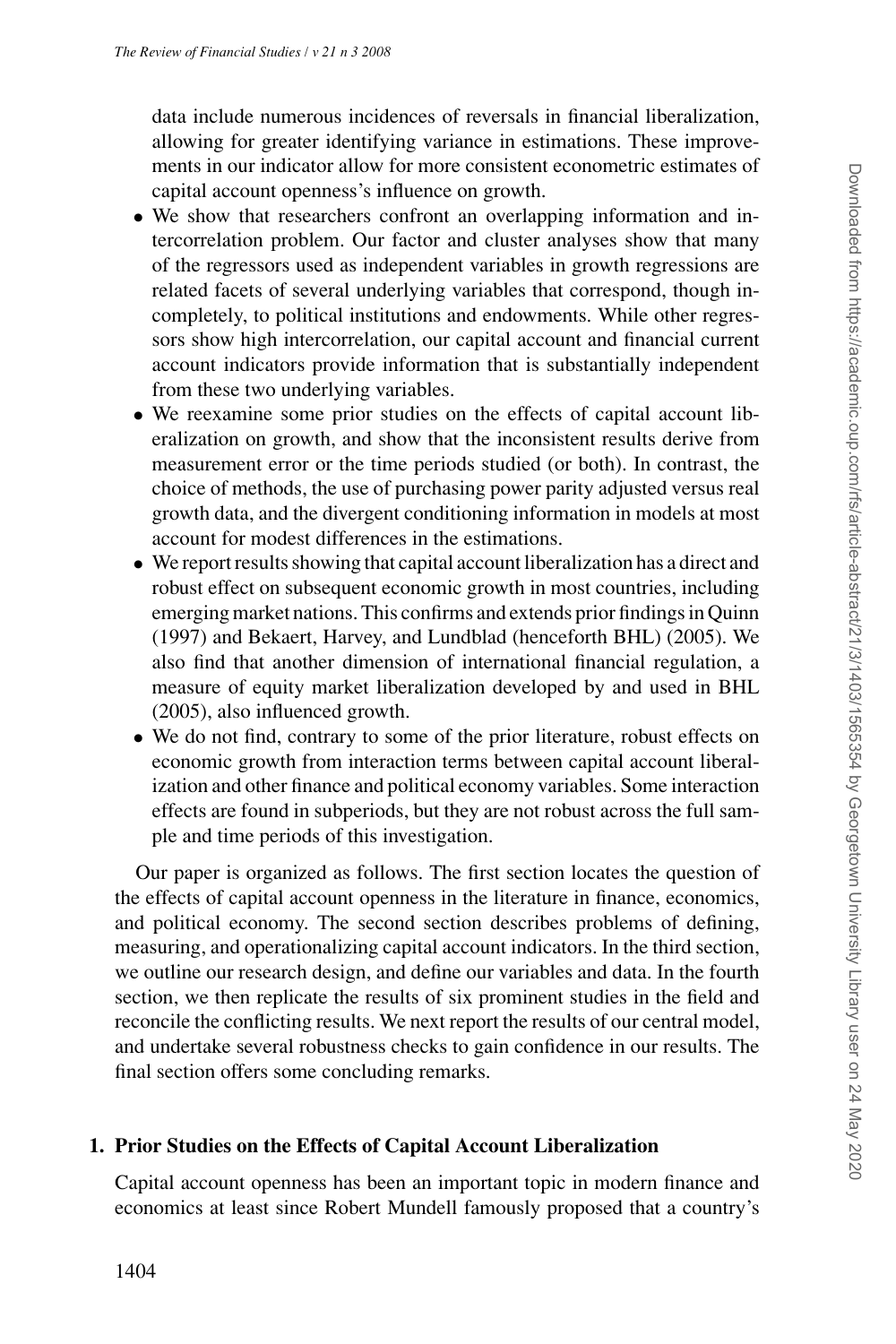policy stance on capital account openness affected either its choice of exchange rate regime or its domestic monetary stance (or both). See, e.g., Obstfeld, Shambaugh, and Taylor (2005) for a current statement.

The consequences of capital account openness on other aspects of national economic performance have emerged in the past decade as a topic of interest, partly because of strong claims made about its supposedly beneficial or harmful effects. See, e.g., Stiglitz (2003). Comprehensive reviews include Eichengreen (2001), KPRW, and Levine (1997).

Perhaps no topic regarding capital account liberalization has drawn more attention than the relationship between financial openness and economic growth, spurred in part by the East Asian crisis and the experiences of other reforming economies such as Argentina. (See, e.g., BHL, 2005; Edison et al., 2004; Eichengreen, 2001; and KPRW.) The focus in this paper is on this relationship, during the period 1955–2004.

# **1.1 Capital account openness, model specification, and economic growth**

In reviewing the literature on capital account liberalization and growth, Eichengreen (2001) noted that various theoretical models imply inconsistent or weak effects from capital account liberalization. (See, e.g., Gourinchas and Jeanne, 2006.) Given this divergence in theory, scholars undertook empirical tests.

The first wave of "large n" empirical studies of the direct effects of capital account liberalization produced indecisive results that did little to narrow the theoretical discourse. Alesina, Grilli, and Milesi-Ferretti (1994) find no association between the levels of capital account openness and growth for advanced industrial nations. Grilli and Milesi-Ferretti (1995; henceforth GMF) determine no effects in emerging market nations, a finding that Rodrik (1998) replicates and extends. Quinn (1997), however, shows that changes in capital account openness are associated with higher long-run growth. BHL (2001, 2005) also find that incidences of both capital account liberalization and equity market liberalization are associated with subsequent economic growth. Henry (2000) and Bekaert and Harvey (2000) find that stock market liberalizations decrease the cost of capital, which leads to greater investment and increased per-worker output, at least in the immediate aftermath of liberalization. (See also Henry, 2003.) The authors of other recent studies report generally positive coefficient estimates of capital account openness on growth, but the standard errors have been large relative to the point estimates. (See International Monetary Fund (IMF), 2001, especially, p. 153; and Edison et al., 2004.)

In light of these divergent findings, scholars considered the possibility that the effects of liberalization are contingent on the presence or absence of other variables. Kraay (1998), in one of the first such studies, discovers little evidence that capital account openness' effects are contingent on various economic preconditions. Klein and Olivei (1999) show that capital account openness leads to financial "deepening," but only for advanced industrial nations, leading them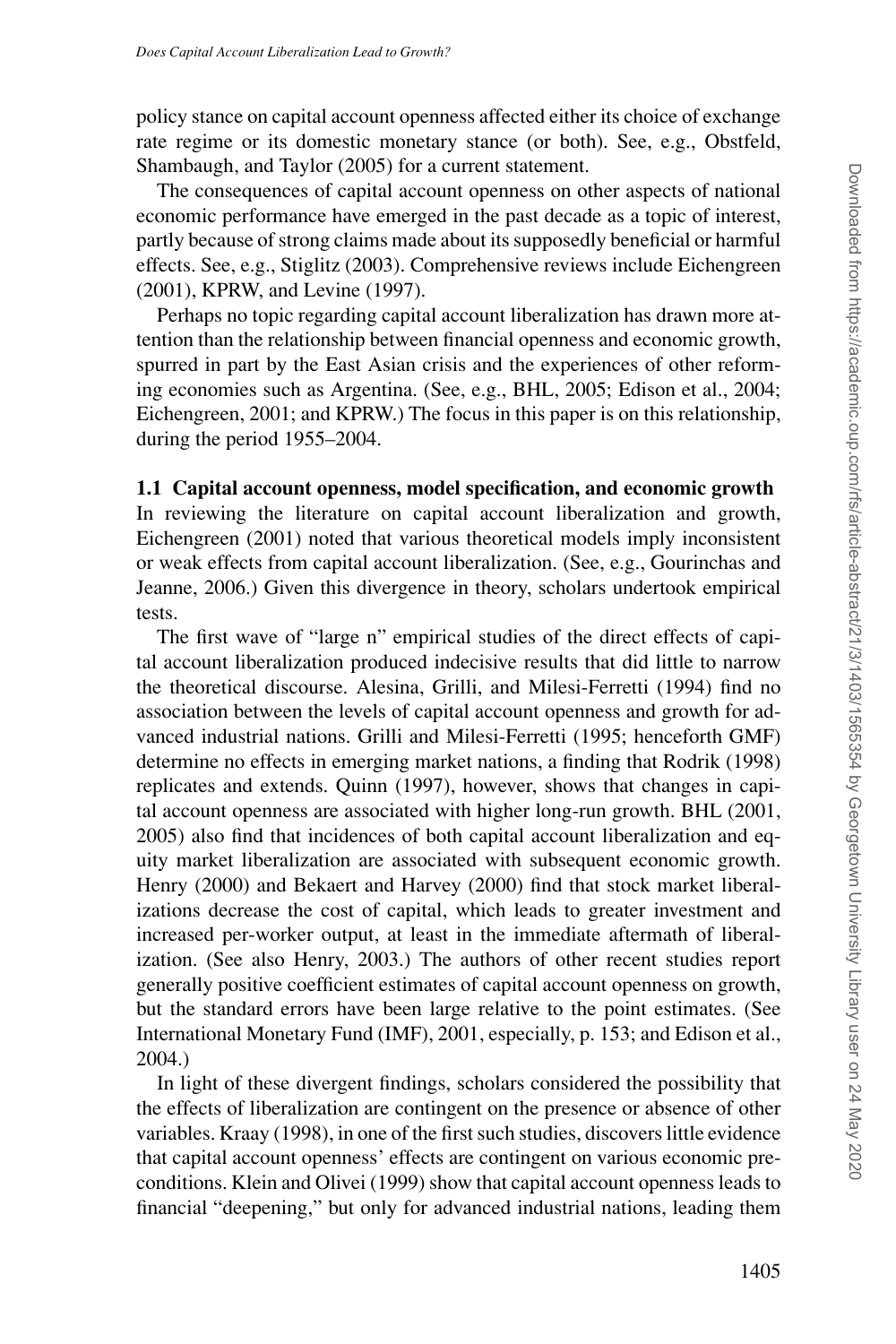to propose that emerging market nations lack some key political economic institutions through which openness might act beneficially. Edwards (2001) finds that capital account liberalization leads to growth in higher income countries. Arteta, Eichengreen, and Wyplosz. (2001; AEW hereafter) revisit Edwards's study, and while they reject his findings on methodological grounds, they confirm his point that liberalization has a contingent relationship with growth. They find that macroeconomic imbalances—as exemplified by black market premiums—do matter. Chanda (2005), investigating sociological contingencies, finds that while countries with higher levels of ethnic heterogeneity benefited from openness, more homogenous societies did not (cf. Satyanath and Berger, 2006). IMF (2001) tests four institutional preconditions, but finds no statistically significant effects. Eichengreen and Leblang (2003) advance two important propositions: capital controls might serve to insulate economies from international crises, and the relationships might differ by time. They find support for the first proposition in particular. Glick, Guo, and Hutchison (2006), by controlling for sample selection bias, come to the opposite conclusion: capital account openness reduces the likelihood of currency crises. Klein (2003, 2007) shows evidence that middle-income countries benefited from capital account openness. Edison et al. (2004) also find evidence of regional heterogeneity and confirm the "middle-income" country results. KPRW's survey of the recent literature concludes that regressions with interaction terms that account for "supportive conditions" (e.g., good institutions) are more likely to result in positive effects on growth. For instance, BHL (2005, pp. 38–40) find that the growth effects of equity market liberalization (EQUITY) are enhanced by higher levels of financial development, good institutions, and investor protection.

# **2. Measurement Error, Clustering, and Collinearity**

Another possibility is that measurement error in capital account openness indicators, joined with clustering and collinearity among other independent variables, accounts in part for the inconsistent results and might contribute to inflated standard errors and biased coefficient estimates. As AEW note, differences in the time period studied might also give rise to these inconsistent results.

# **2.1 Limitations in measurement of capital account openness**

**2.1.1** *De jure* **measures.** Studies of capital account liberalization and growth suffer from data limitations. The first study of the subject (by Alesina, Grilli, and Milesi-Ferretti, 1994) and most following studies used the best data available at the time, which was a binary *de jure* 0, 1 indicator of the presence or absence of capital controls. The most common binary measure was found in a table at the back of the IMF's annual publication, *Annual Report on Exchange*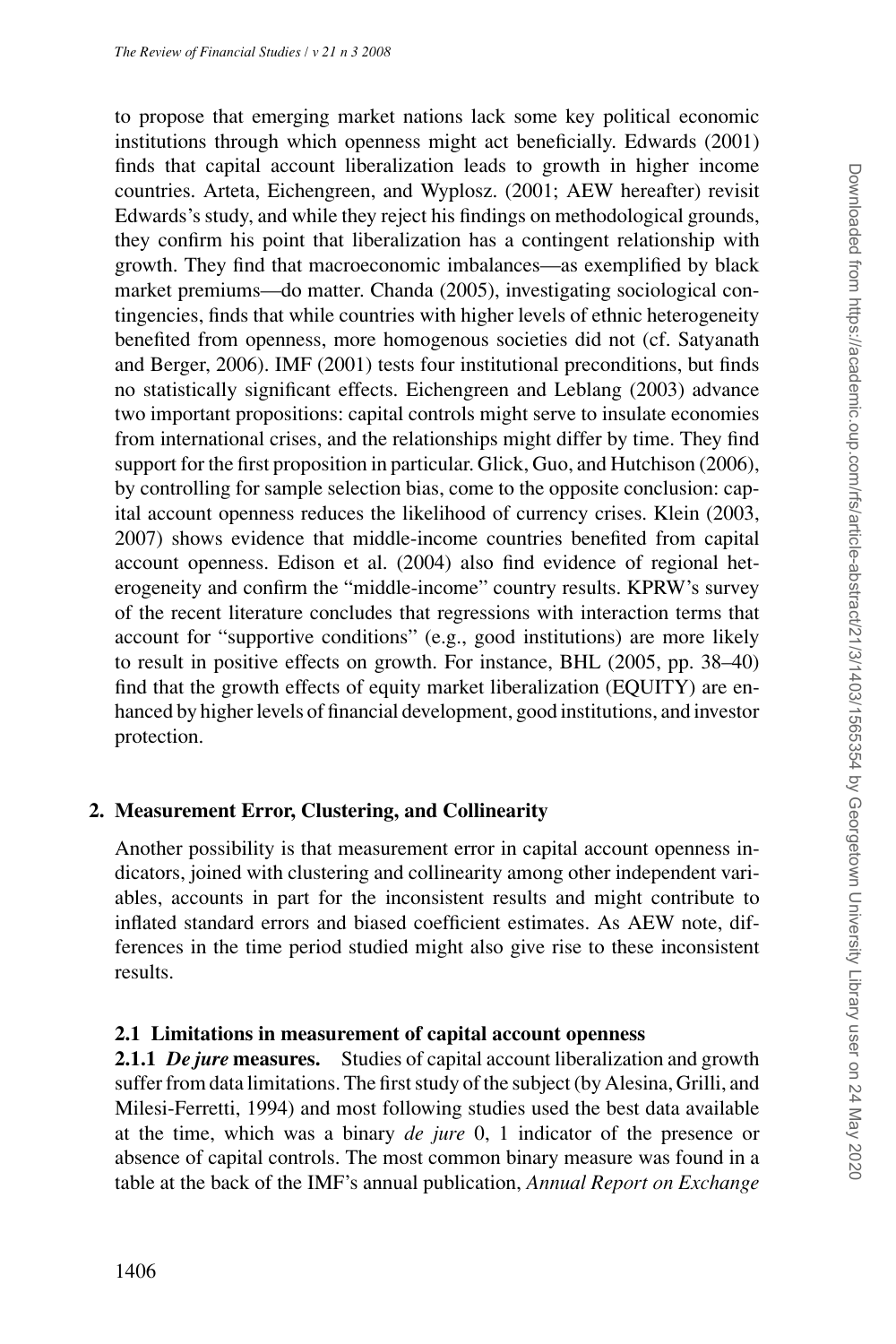# *Arrangements and Exchange Restrictions* (henceforth *AREAER*), from 1966 to 1995.<sup>1</sup>

It is of limited use, however, as it contains too little information to capture most instances of change. Since the 0, 1 indicator (hereafter, IMF\_BINARY) groups countries that are partly to substantially open, with countries that are completely closed, it introduces systematic measurement error in growth regressions when used as an independent variable and possibly leads to bias in coefficient estimates. IMF\_BINARY also reports restrictions on residents only; hence, it does not contain information about nonresident capital account restrictions on, e.g., inward foreign direct investment. Another limiting consideration is its temporal availability. It is unavailable before 1966, so the studies using the indicator necessarily omit the experiences of the 1950s to mid-1960s, a period during which many emerging market economies were relatively open. IMF\_BINARY ceases in 1995, replaced by a subcategory, "Capital Transactions" that highlights 13 separate aspects of capital account transactions. Studies using IMF\_BINARY necessarily omit recent experiences.

The problems with using IMF\_BINARY indicator are well known. For example, Voth (2003, p. 271) writes, "Along with other authors..., we find that the inability of earlier studies to find a significant effect of capital controls on most economic control variables was caused by the use of simple dichotomous variables as indicators for capital controls."

Efforts to adapt IMF\_BINARY include Edison et al. (2004) and Klein (2003). These studies use SHARE, which cumulates IMF\_BINARY for capital account restrictions on residents by year for a given period. Nigeria, for example, had a "1" for the value of IMF\_BINARY for each of the 15 years from 1970 to 1984, so its SHARE score for that period is "15." The United States had no IMF\_BINARY restrictions on capital accounts during the same 15-year period, so the U.S. SHARE score is 0. Uruguay had 8 years in which IMF\_BINARY took the value of 1, and 7 where it took the value of 0; hence, its 1970–1984 score is "8."

Other scholars have created *de jure* indices based on the IMF *AREAER* tables by taking the extra step of disaggregating the categories in various sections of the table. Building on the work of Johnstone and Tamirisa (1998) and the new data tables from the IMF, Miniane (2004) averages the scores in 13 categories included in the "Capital Transactions" section of the IMF table, providing data for 34 countries for 17 years. The categories predominantly relate to portfolio transactions in securities, derivatives, and money markets. Brune et al. (2001) have created related disaggregated measures across five separate categories, making a distinction between inward and outward flows, though these data are not publicly available. Chinn and Ito (2006) created a measure (KAOPEN) based on principle component analysis of three financial current

<sup>&</sup>lt;sup>1</sup> The first scholars (to our knowledge) to use the IMF volume to create an indicator of capital controls were Epstein and Schor (1992), who created a 0, 1, 2 indicator for advanced industrial nations.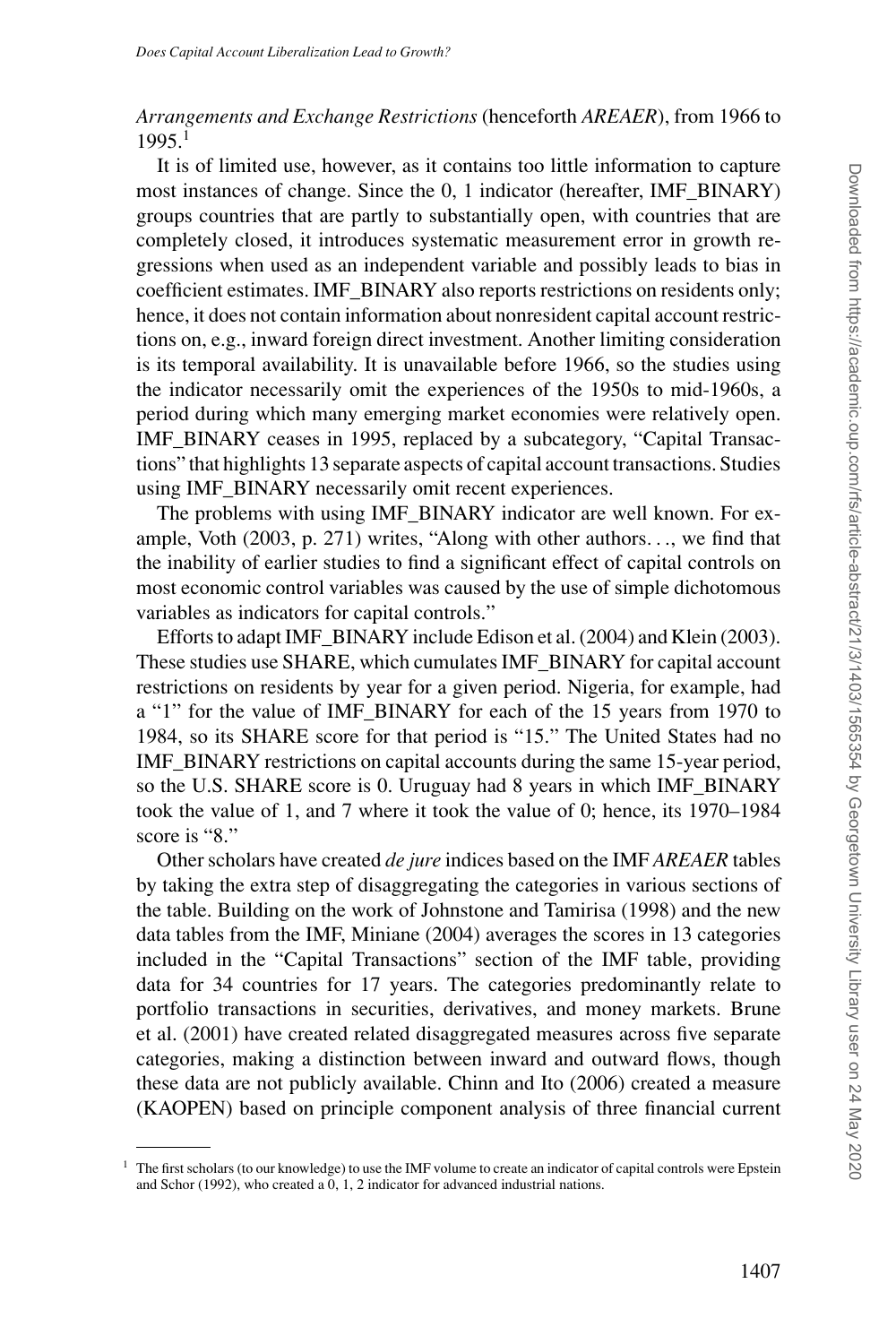binary indicators in *AREAER* ("multiple exchange rates," "current account," and "surrender of export proceeds") and a 5-year average of IMF\_BINARY. KAOPEN is available from 1970 to 2005 for up to 181 countries. (See also the measure of financial reform used in Abiad and Mody, 2005.)<sup>2</sup>

These studies have all made contributions by offering measures that contain finer grained information than the original 0, 1 dummy. These indicators, however, retain the dummy variable features of the original IMF measure in that they measure simply the presence or absence of controls in a given category.

**2.1.2** *De facto* **and blended** *de facto/de jure* **measures.** Even with increasingly detailed information, *de jure* indices of financial globalization show just one facet of financial globalization. For example, as Edwards (2005) notes, for some countries, observed capital flows often exceed the extent of mobility legally allowed.

To measure a country's integration into global finance markets, scholars often turn to nonindex, *de facto* or "blended" measurements. These indices exploit observable phenomena resulting from increased capital mobility, such as the magnitude of gross capital flows (IMF, 2001), share of domestic equities that are available for foreign purchase (Bekaert, 1995; Edison and Warnock, 2003), decreasing correlations between savings and investment (Feldstein and Horioka, 1980), or convergence between external and domestic interest rates (Dooley, Mathieson, and Rojas-Suarez, 1997; Quinn and Jacobson, 1989). Lane and Milesi-Ferretti (2006; henceforth, LMF) offer what many scholars regard as the most useful *de facto* measure of a country's exposure to international finance, TOTAL. (See the discussion in KPRW.) TOTAL is the country's aggregate assets plus liabilities over its gross domestic product. Because TOTAL sums a nation's FDI and portfolio data together, TOTAL is not bedeviled by changing and inconsistent treatment in the definitions of FDI and portfolio flows over time and for different countries.<sup>3</sup>

A standard question, however, regarding the use of *de facto* measures of globalization is whether they are a valid measure of a government's policy stance, or whether the *de facto* measures are even much influenced by a government's policy stance. Fully financially open countries might still have only modest capital flows if their prices closely match world prices. Correspondingly, scholars in

<sup>&</sup>lt;sup>2</sup> The Abiad and Mody index contains information on the intensity of regulations in six areas of financial reform, five of which are domestic financial indicators. The sixth indicator is based on international capital account and current account restrictions. Data for 35 countries 1973–1996 are available.

<sup>&</sup>lt;sup>3</sup> The 1993 IMF Balance of Payments Manual (BoPM), 5th edition, revised the definition of FDI as constituting the purchase by nonresidents of 10% or more of the ordinary shares (or voting equity stake) of a company. The 4th edition (IMF, 1977, p. 137) gave a range of 10–25% to distinguish FDI from portfolio investment. The 3rd edition (IMF, 1961, p. 120) gave a range of 25–75%, depending on the circumstances. The data reported for FDI and portfolio flows are not adjusted back in time, with the result that some of the increases in FDI flows in the 1990s in particular derive from changes in definition. Countries used and continue to use inconsistent definitions, albeit with IMF permission. See IMF (1996) and IMF (1993, p. 87). The discussion group for the 6th edition of the BoPM, scheduled for release in 2008, has proposed 20% as the new threshold for distinguishing FDI flows from Portfolio flows.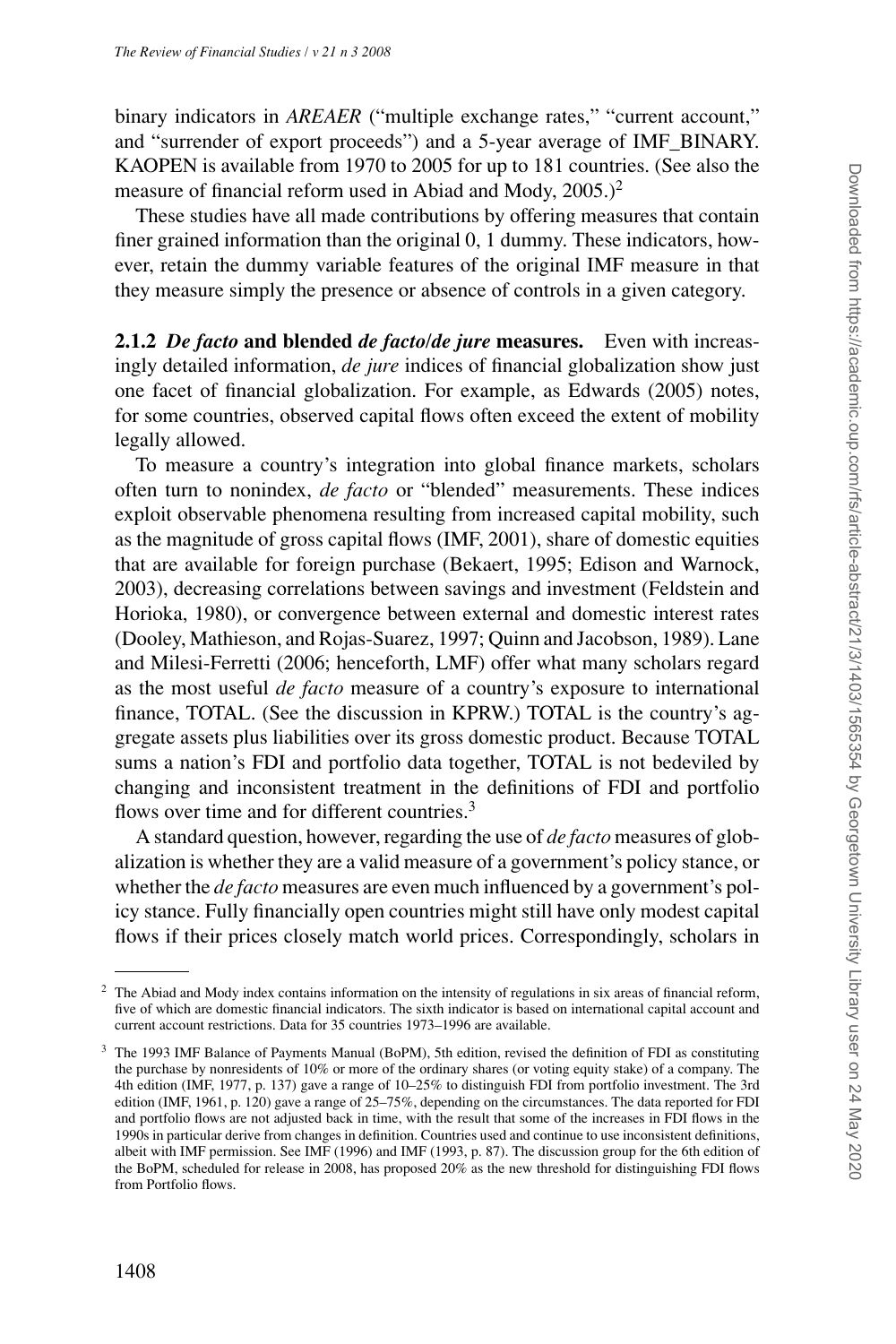the international business field have long known that many firms invest in some countries *because* of capital account restrictions (e.g., to gain privileged access to otherwise blocked markets), which suggests that flow measures of financial globalization might partly be caused by *de jure* restrictions. Finally, capital flows in and out of a country will respond to many different, nongovernmental considerations. France, Germany, and the Netherlands, among many other advanced industrial nations, saw their values of TOTAL increase from 100% to 300% from 1994 to 2004 without any significant changes in their capital account openness policies.

# **2.2 Measures used in this study**

We operationalize international financial regulation through two indicators of change in international financial openness or closure, which are described in Quinn (1997). *CAPITAL* and *FINANCIAL\_CURRENT* (*FIN\_CURRENT* hereafter) are the main components of openness created from the text published in the annual *AREAER* volume that reports on the laws used to govern international financial transactions. These indicators take a different approach in creating an index for a government's policy stance toward capital account liberalization and financial current account liberalization by offering a measurement not only of the existence (absence) of restrictions, but the severity or magnitude of those restrictions.

We chose nations for coding based primarily on how early their information appeared in *AREAER*. For example, descriptions of the financial arrangements as of 1949 for 47 nations appeared in the first volume (1950), and all these nations (save three whose data were subsequently interrupted) appear in the dataset. Up through the 1960s, as other nations entered *AREAER*, we added them to the dataset, which currently contains information for 94 nations. Our aim has been the "longest t," rather than the "broadest N."

*CAPITAL* is scored 0–4, in half integer units, with 4 representing an economy fully open to capital flows. *FIN\_CURRENT* is an indicator of how compliant a government is with its obligations under the IMF's Article VIII to free from government restriction the proceeds from international trade of goods and services. It is scored 0–8 in half integer units, with 8 indicating full compliance, and represents the sum of the two components of current account scores: trade (exports and imports) and invisibles (payments and receipts for financial and other services). We transformed each measure into a 0–100 scale taking 100∗(*CAPITAL*/4) and 100∗(*FIN\_CURRENT*/8).

*CAPITAL* distinguishes between restrictions on residents and nonresidents, which correspond to restrictions on capital outflows and inflows, respectively. See IMF (1993), pp. 80–81, for a discussion. *FIN\_CURRENT* distinguishes also between restrictions on residents and nonresidents (e.g., receipts for exports and payments for imports, respectively).

When using *CAPITAL* and *FIN\_CURRENT* as independent variables, we need to model the potential influences of these variables over many years.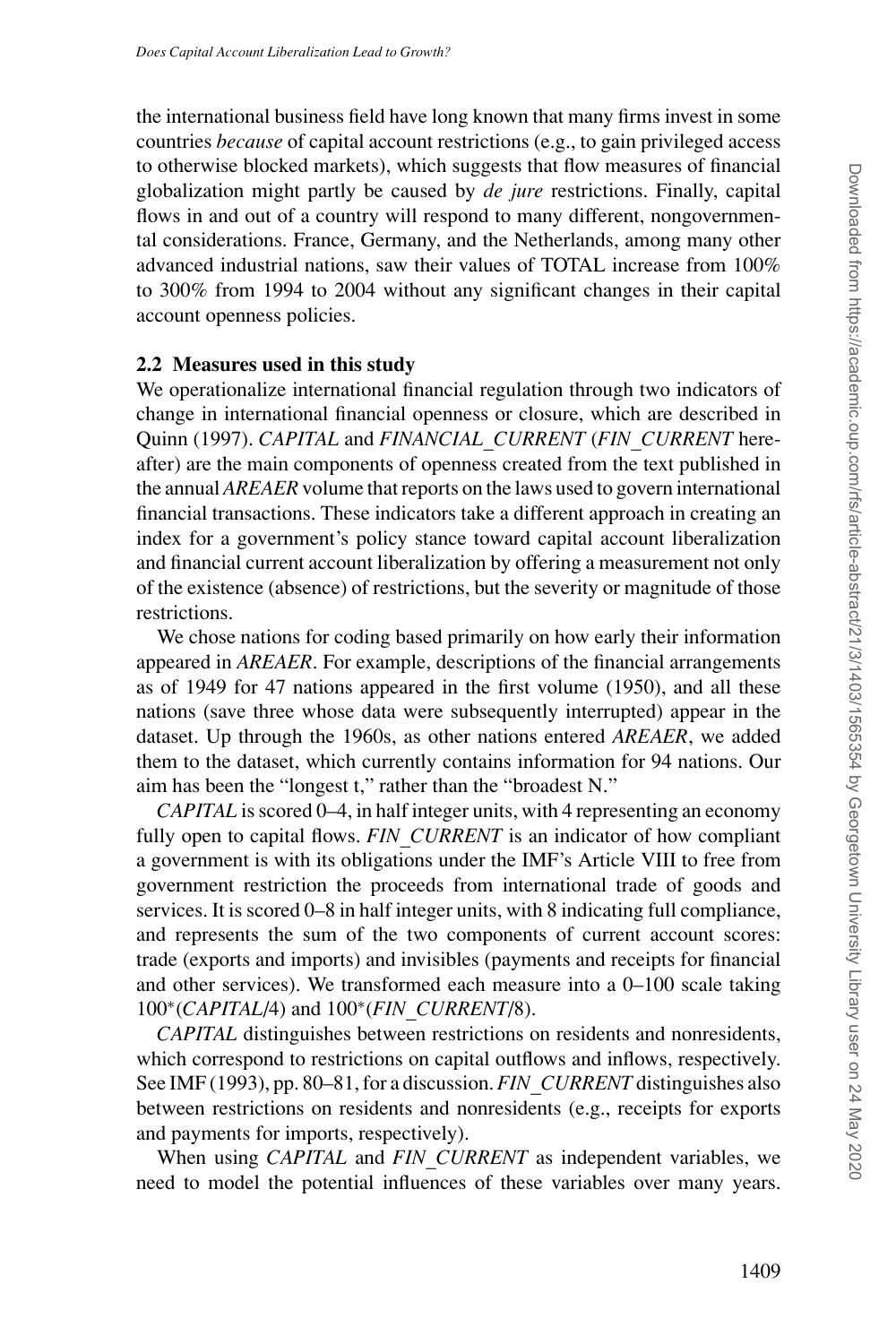

Therefore, we use 5-year averages, calculated as

$$
CAPITAL(s) = (X_t + X_{t+1} + X_{t+2} + X_{t+3} + X_{t+4})/5, \tag{1}
$$

where  $X_t = 100^*(CAPITAL/4)$ . The subscript *s* represents a 5-year period: *s* = 1960–1964, 1965–1969, ... , and the subscript *t* identifies the first year in the 5-year period: *t* = 1960, 1961, ... Corresponding variables for *FIN\_CURRENT* are defined similarly. In cases of missing values, the averages are obtained over the number of observations available.

Figure 1 provides a visual overview of the global average and standard deviation of *CAPITAL*, 1948–2005,<sup>4</sup> and the global average of *FIN* CURRENT 1950–1999. A number of waves of liberalization and closure are evident in *CAPITAL.* The late 1940s through 1960 was a period of liberalization, with some of the largest postwar increases in the annual global mean occurring in the early to mid-1950s. The 1960s through the early 1980s, in contrast, were characterized by a retreat from international financial openness. The closure from 1961 to the early 1980s was accompanied by decreases in the annual standard deviation of *CAPITAL*: during this period, it was financial closure, not openness, that spread worldwide. The mid-1980s through the 1990s was a period of liberalization. Preliminary evidence suggests, following a postwar peak in 2002, that the trend in the regulation of capital accounts is more restrictive. (Where the data are available, *FIN\_CURRENT* follows a very similar pattern.)

<sup>4</sup> The data used in the regression analysis are from 1950 to 1999. The data used in Figure 1 for 2000–2005 comprise the global average of an initial coding of *CAPITAL* for the 94 countries.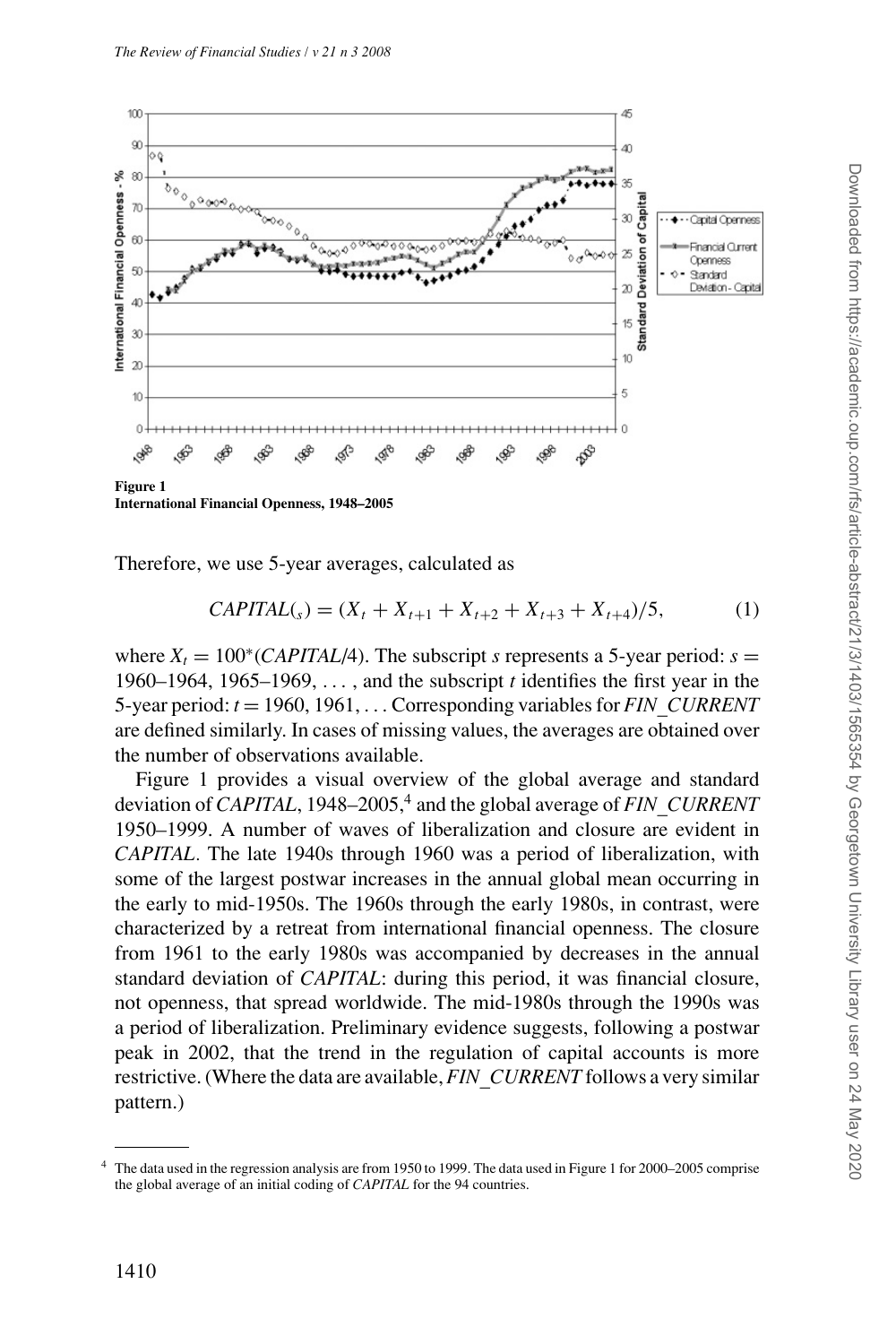**2.2.1 Comparison to other measures of financial globalization.** See Appendix A, where we argue that *CAPITAL* has advantages relative to other indicators in exploring the effects of financial globalization. Many indicators of financial globalization show few to no reversals in financial openness, whereas *CAPITAL* reveals that reversal of financial openness was a common feature of government policies, particularly from the mid-1960s until the late 1980s. Other indicators also omit the experiences of the 1950s and through the mid-1960s, which contain important periods of liberalization and postindependence closures. *CAPITAL* also measures the intensity of *de jure* restrictions on both resident (outward) and nonresident (inward) transactions, whereas most *de jure* indicators report restrictions on resident (outward) flows only. Because of the information on both reversals and the earlier periods (including information regarding the aftermath of independence in Africa and Asia), *CAPITAL* contains greater identifying variance than some other measures.

Studies that do report positive results for capital account openness on growth, such as Quinn (1997), AEW, Edwards (2001), and BHL (2005), were based generally on *CAPITAL.* In these studies, however, the capital account openness data were available for only 4 years and 64 countries. Here, the data are extended from the late 1940s (or independence) to 1999.

We also use data from BHL (2005). BHL show that equity market liberalization, measured by a variable they call EQUITY, was associated with subsequent growth. Consistent with other studies, they find no direct effects of capital account liberalization when it is measured by IMF\_BINARY. They report strong and robust effects for *CAPITAL* on growth, with or without EQUITY.

# **2.3 Clustering and collinearity of measures of policies, institutions, and geography in the growth literature**

The work on international financial liberalization and growth needs to be situated in the broader literature on determinants of economic growth. Scholarly work has increasingly focused on institutions, culture and geography as explanatory variables, channels, or mechanisms to explain the slower growth of emerging market nations. (See, e.g., Beck, Demirgüç-Kunt, and Levine, 2002; Rodrik, Subramanian, and Trebbi, 2002; Barro and McCleary, 2003; Stulz and Williamson, 2003; Acemoglu, Johnson, and Robinson, 2004; and Rigobon and Rodrik, 2004.) The work of these scholars, however, shows a wide variety of empirical results, some of which suggest that policy reform is of little importance to growth. Others, in contrast, suggest that reforms are central.

Distinguishing among these hypotheses constitutes a central problem of empirical political economic scholarship: nations at similar levels of political, social, and economic development also share "clusters" of endowments, institutions, and policies. Capital account policies might be part of a broader cluster of policies and institutions, and could be collinear with many other variables. Other scholars have noted this problem, though none has directly addressed the implications for capital account liberalization and growth. (See Rodríguez and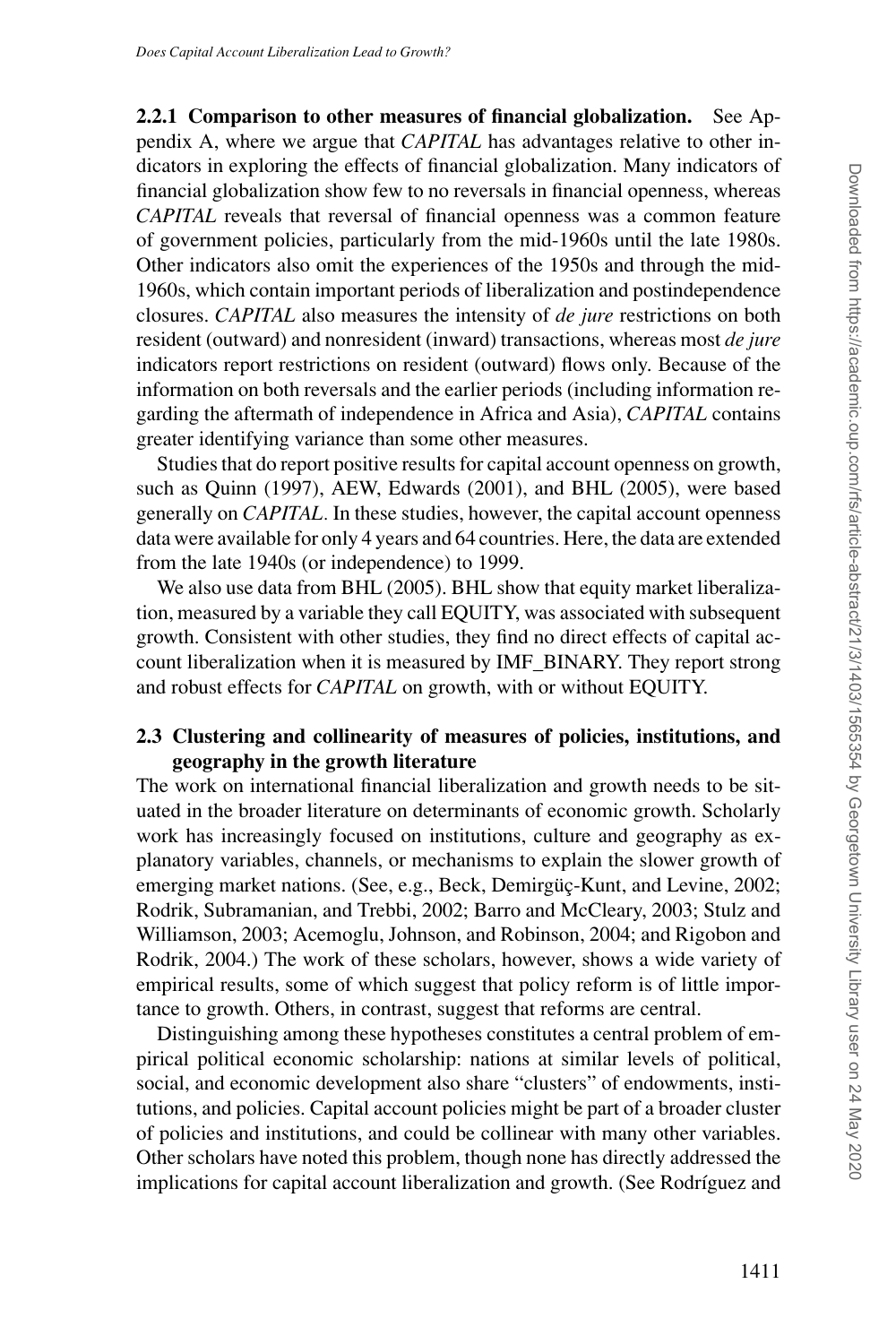Rodrik, 2000, pp. 28–34; AEW, p. 11; BHL, 2001, pp. 14–16; and Eichengreen, 2001.)

We present some evidence about the clustering of institutions, endowments, and policies in Table 1. We look at the correlations in levels among 20 standard regressors of growth. We report the pairwise Pearson correlations between variables, 1955–1999 (using 5-year averaged data, which will be described below).

Among the 20 variables, 3 (colonial heritage, ethnolinguistic fractionalization, and OECD membership) are statistically significantly correlated with each other and ALL the other regressors. Eleven are similarly correlated with all but one variable, and five are correlated with all but two. Of the 190 pairwise correlations, all but 18 are statistically significant, with nearly one-third of the correlation coefficients at 0.5 or beyond, and the majority of the coefficients are above 0.3. When OECD member nations are omitted, the strong relationships among the variables remain: all but 18 of 171 correlations are statistically significant.

The clustering among variables has direct implications for this and other growth papers. To take one relevant example, Rodrik (1998); Edison et al. (2004); and Klein (2003) have suggested that capital account openness might proxy for quality of government or other political institutional variables. When Edison et al. and Klein added governance indicators in a cross-sectional regression, the statistically significant effects of SHARE vanished, while the good governance indicator was positive and highly statistically significantly correlated with growth. Hence, perhaps some measures of capital account openness are proxies in a cross section for good governance, among other things?

# **2.4 Factor and cluster analyses of** *CAPITAL* **and** *FIN\_CURRENT* **with other variables**

Given our supposition of a clustering of variables, we use two techniques to classify plausible growth regressors. We are particularly interested in discovering whether financial policy reform variables form a separate dimension from political, institutional, and endowment variables. Factor analysis identifies underlying components or factors that explain the pattern of correlations in a dataset, such as those we observe in Table 1. (See Kim and Mueller, 1978, for a discussion of factor analysis.) Once the number of components or factors is established, factor analysis allows us to identify which variables in a dataset are correlated with which factors, and how strongly. We supplement factor analysis with hierarchical cluster analysis, which groups variables into related "clusters."5 If the joint results of these techniques show that *CAPITAL* is joined

<sup>5</sup> When variables are hierarchically clustered, we can identify the key variables explaining the principal dimensions in a dataset. Factor analysis should be considered more robust in identifying the underlying structure of a dataset, as it can recognize intercorrelations among data. The interpretation of factor analysis is more open-ended, however, compared to cluster analysis because cluster analysis uses the actual variables, rather than abstract factors. We use both approaches to ascertain the probable structure of the data.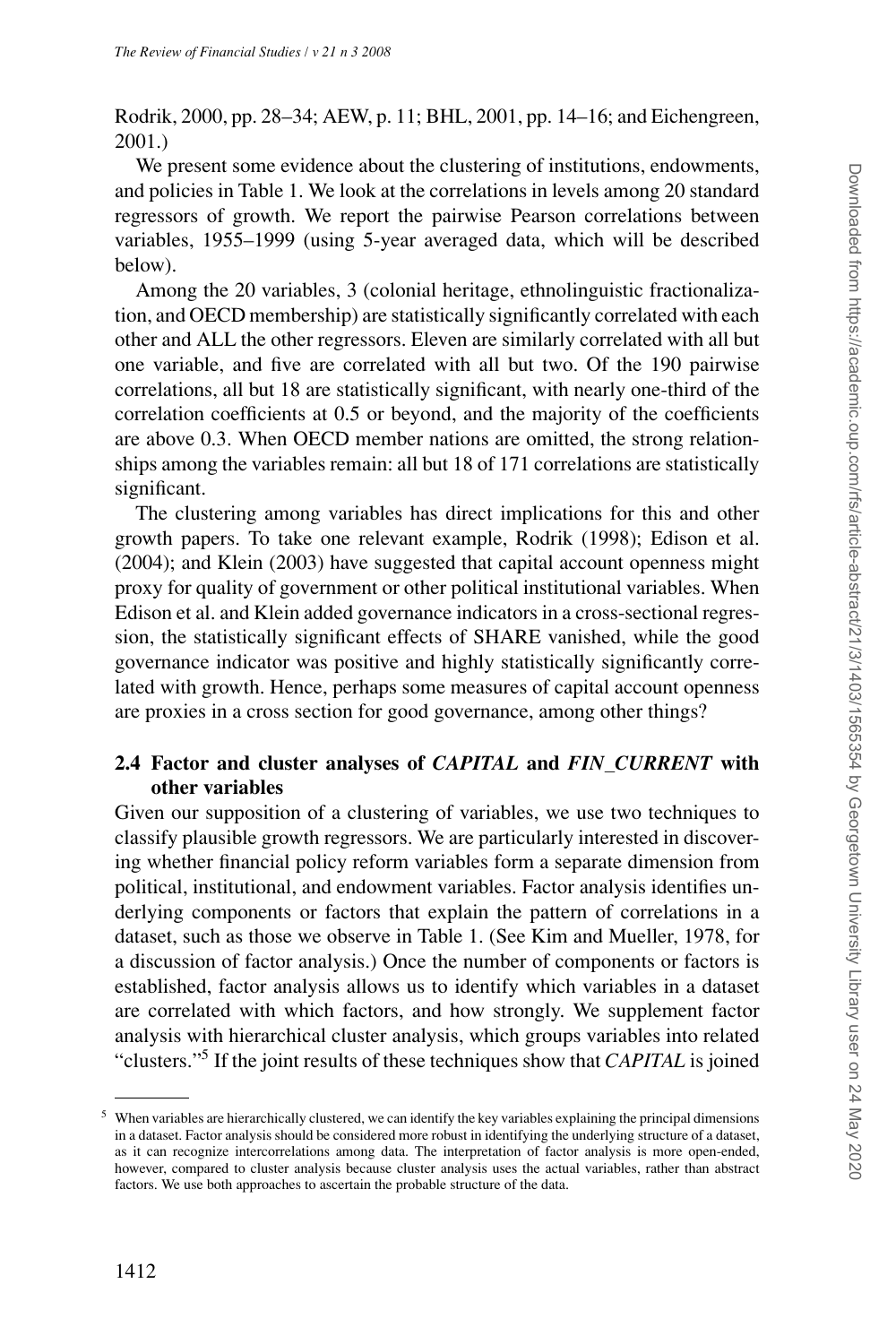| <b>Table 1</b>                                 |                |                |                    |              |              |                |             |             |                      |             |               |             |             |              |             |                |             |             |            |             |
|------------------------------------------------|----------------|----------------|--------------------|--------------|--------------|----------------|-------------|-------------|----------------------|-------------|---------------|-------------|-------------|--------------|-------------|----------------|-------------|-------------|------------|-------------|
| Correlations among plausible growth regressors |                |                |                    |              |              |                |             |             |                      |             |               |             |             |              |             |                |             |             |            |             |
|                                                |                |                |                    |              | Bureaucratic | Law and        |             |             |                      | Educational |               |             |             |              |             |                |             |             | Common     |             |
|                                                | Income         | <b>CAPITAL</b> | CURRENT Corruption |              | quality      | Order          | Freedom     | Investment  | Trade                | attainment  | <b>SWOPEN</b> | Liquidity   | Democracy   | <b>ISLAM</b> | ELF60       | <b>ETHFRAC</b> | <b>BMP</b>  | <b>MORT</b> | law        | <b>OECD</b> |
| Per capita income                              | $\overline{1}$ |                |                    |              |              |                |             |             |                      |             |               |             |             |              |             |                |             |             |            |             |
| (PWT 6.1, PPP)<br><b>CAPITAL</b>               | $0.483***$     | $\overline{1}$ |                    |              |              |                |             |             |                      |             |               |             |             |              |             |                |             |             |            |             |
| <b>CURRENT</b>                                 | $0.531***$     | $0.859***$     |                    |              |              |                |             |             |                      |             |               |             |             |              |             |                |             |             |            |             |
| Corruption                                     | $0.734***$     | $0.394***$     | $0.387***$         | $\mathbf{1}$ |              |                |             |             |                      |             |               |             |             |              |             |                |             |             |            |             |
| Bureaucratic quality                           | $0.789***$     | $0.369***$     | $0.395***$         | $0.796***$   | -1           |                |             |             |                      |             |               |             |             |              |             |                |             |             |            |             |
| Law and Order                                  | $0.777***$     | $0.473***$     | $0.499***$         | $0.787***$   | $0.818***$   | $\overline{1}$ |             |             |                      |             |               |             |             |              |             |                |             |             |            |             |
| Freedom House civil<br>liberties               | $0.701***$     | $0.496***$     | $0.468***$         | $0.611***$   | $0.675***$   | $0.603***$     |             |             |                      |             |               |             |             |              |             |                |             |             |            |             |
| Investment (PWT<br>6.1                         | $0.502***$     | $0.271***$     | $0.274***$         | $0.502***$   | $0.549***$   | $0.528***$     | $0.312***$  |             |                      |             |               |             |             |              |             |                |             |             |            |             |
| Trade openness<br>(PWT 6.1)                    | 0.043          | $0.145***$     | $0.138***$         | 0.062        | 0.076        | $0.106**$      | $-0.013$    | $0.23***$   |                      |             |               |             |             |              |             |                |             |             |            |             |
| Educational<br>attainment                      | $0.816***$     | $0.384***$     | $0.445***$         | $0.711***$   | $0.693***$   | $0.741***$     | $0.55***$   | $0.487***$  | 0.002                |             |               |             |             |              |             |                |             |             |            |             |
| (25-year olds)<br>Sachs/Warner                 | $0.585***$     | $0.496***$     | $0.561***$         | $0.605***$   | $0.606***$   | $0.654***$     | $0.542***$  | $0.496***$  | $-0.008$             | $0.569***$  |               |             |             |              |             |                |             |             |            |             |
| openness                                       |                |                |                    |              |              |                |             |             |                      |             |               |             |             |              |             |                |             |             |            |             |
| Financial sector                               | $0.637***$     | $0.289***$     | $0.357***$         | $0.459***$   | $0.526***$   | $0.519***$     | $0.395***$  | $0.522***$  | $0.171***$           | $0.515***$  | $0.515***$    |             |             |              |             |                |             |             |            |             |
| liquidity<br>(Levine)                          |                |                |                    |              |              |                |             |             |                      |             |               |             |             |              |             |                |             |             |            |             |
| Democracy (polity<br>IV                        | $0.589***$     | $0.338***$     | $0.337***$         | $0.606***$   | $0.603***$   | $0.559***$     | $0.914***$  | $0.314***$  | $-0.04$              | $0.566***$  | $0.428***$    | $0.356***$  |             |              |             |                |             |             |            |             |
| ISLAM (% of<br>population)                     | $-0.331***$    | $-0.296***$    | $-0.302***$        | $-0.358***$  | $-0.345***$  | $-0.349***$    | $-0.442***$ | $-0.255***$ | $0.066$ <sup>*</sup> | $-0.451***$ | $-0.238***$   | $-0.041$    | $-0.44***$  |              |             |                |             |             |            |             |
| Ethno-Liguistic<br>fractionaliza-<br>tion      | $-0.318***$    | $-0.14***$     | $-0.193***$        | $-0.33***$   | $-0.277***$  | $-0.308***$    | $-0.355***$ | $-0.283***$ | $0.08***$            | $-0.31***$  | $-0.238***$   | $-0.272***$ | $-0.275***$ | $0.216***$   |             |                |             |             |            |             |
| (Mauro)                                        |                |                |                    |              |              |                |             |             |                      |             |               |             |             |              |             |                |             |             |            |             |
| Ethic fractionaliza-<br>tion                   | $-0.43***$     | $-0.121***$    | $-0.201***$        | $-0.374***$  | $-0.355***$  | $-0.411***$    | $-0.337***$ | $-0.305***$ | $0.15***$            | $-0.383***$ | $-0.358***$   | $-0.388***$ | $-0.235***$ | 0.054        | $0.821***$  | $\overline{1}$ |             |             |            |             |
| <b>Black market</b><br>premium                 | $-0.556***$    | $-0.531***$    | $-0.564***$        | $-0.51***$   | $-0.613***$  | $-0.518***$    | $-0.517***$ | $-0.357***$ | $-0.085**$           | $-0.409***$ | $-0.575***$   | $-0.366***$ | $-0.435***$ | $0.313***$   | $0.205***$  | $0.219***$     |             |             |            |             |
| Settler mortality                              | $-0.256***$    | $-0.177***$    | $-0.122**$         | $-0.246***$  | $-0.177***$  | $-0.221***$    | $-0.263***$ | $-0.247***$ | $0.098**$            | $-0.381***$ | $-0.193***$   | $-0.233***$ | $-0.238***$ | $0.131***$   | $0.335***$  | $0.318***$     | $0.207***$  |             |            |             |
| Common law                                     | $-0.029$       | $-0.054$       | $-0.046$           | $-0.038$     | $0.09*$      | $-0.003$       | $0.102**$   | $-0.024$    | $0.222***$           | $-0.063*$   | $-0.016$      | 0.005       | $0.162***$  | $-0.024$     | $0.434***$  | $0.302***$     | $-0.015$    | $0.115***$  |            |             |
| OECD membership                                | $0.75***$      | $0.293***$     | $0.342***$         | $0.685***$   | $0.699***$   | $0.697***$     | $0.635***$  | $0.452***$  | $-0.198***$          | $0.572***$  | $0.576***$    | $0.504***$  | $0.566***$  | $-0.318***$  | $-0.332***$ | $-0.467***$    | $-0.542***$ | $-0.147***$ | $-0.071**$ |             |

Data for 83 Nations, 1955–1999, 5-year averages—pairwise. \*\*p < 0.05; \*\*\*p < 0.01. These data correlations are cross-sectional, and then averaged over time. The level of significance is given as *t*-statistic =  $r^* \sqrt{(n-2$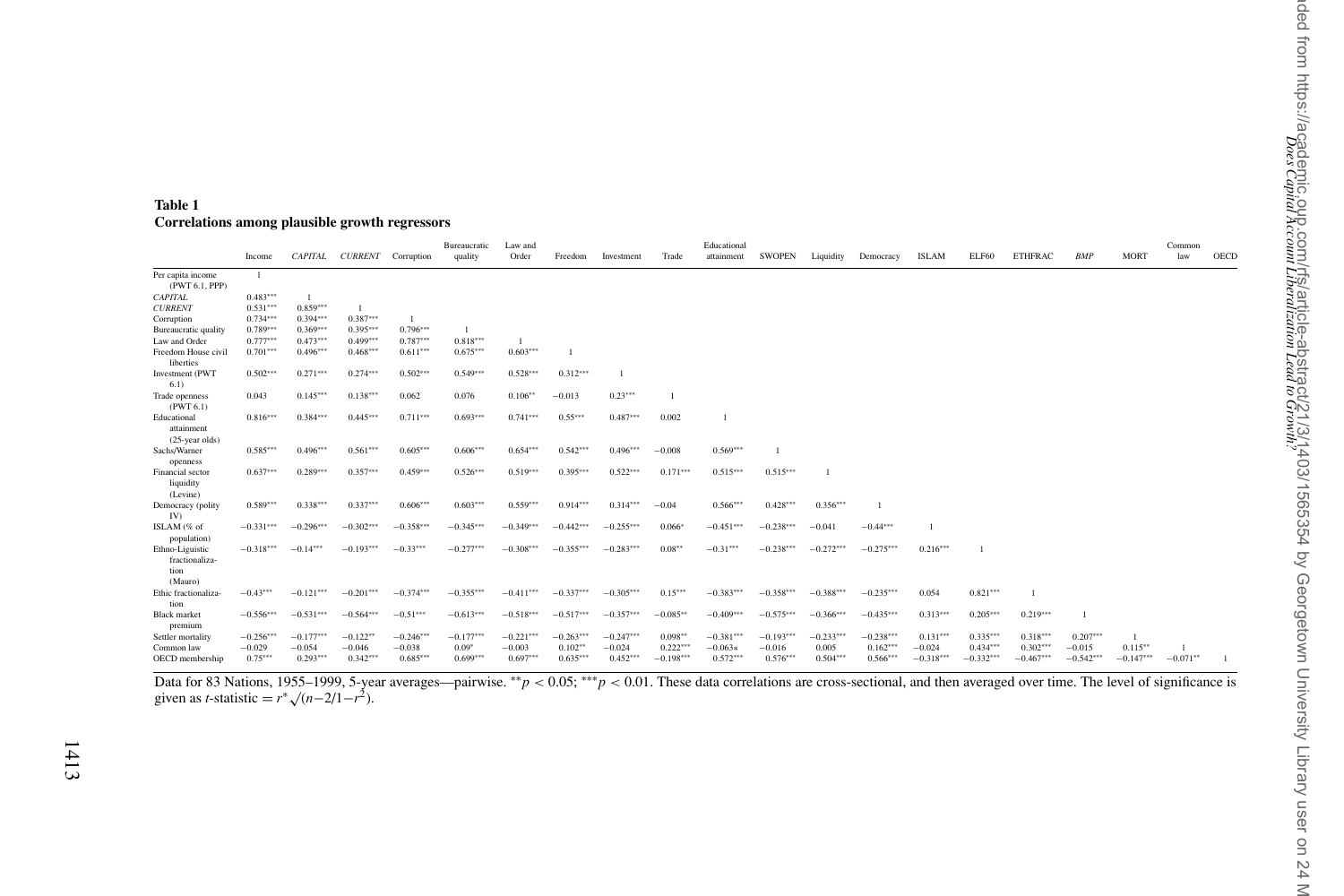within a factor or cluster by many variables, it might not be possible to estimate its effects on growth with any degree of confidence. If, however, *CAPITAL* does not enter into the other factors or clusters, it offers us important advantages in addressing our research question and confirms its utility in measuring an aspect of the determinants of growth not captured by other regressors.

Table 2 reports the results of our factor analyses of a dataset of standard growth regressors with the broadest range of political, social, and economic data possible from Table 1, 1985–1999, though this comes at the expense of time. It shows that five well-identified underlying variables or factors account for 71.1% of the variance in the data, which we describe as political institutional development (36.8%), socioeconomic endowments (10.8%), international financial policy reform (9.6%), quality of government institutions (8.7%), and domestic and international risk (5.3%). *CAPITAL* and *FIN\_CURRENT* dominate Factor 3. SHARE also enters Factor 3. TOTAL from LMF enters into factor 5. When we include settler mortality from Acemoglu, Johnson, and Robinson (2001), it enters the second factor, but the results are otherwise identical.

Column 5 reports the results of hierarchical cluster analysis. Given the results of the factor analysis, we constrain the number of clusters to 5. In Table 2, the cluster analysis indicates that *CAPITAL* and *FIN\_CURRENT* are the sole members of a unique cluster. Most other variables, including SHARE and TOTAL, are clustered into one broad group. Variables measuring the quality of government institutions comprise a separate cluster, as does the ethnic fractionalization variable. These results confirm that most regressors of growth contain extensive overlapping information.

As an experiment, we add BHL's EQUITY measure to the factor analyses.<sup>6</sup> We find that EQUITY*,* when entered into the analysis in Table 2, forms a separate 6th dimension, of which it is the only statistically significant member.

Because the factor and cluster analyses generate data across 5-year time periods, we cannot use the underlying factors in our time-series regressions as this would involve using information from one period to adjust data from prior periods earlier. Nevertheless, an important lesson is that much of the variance in a dataset of standard level regressors of growth can be explained by either two underlying factors or one underlying cluster. Another lesson is that *CAPITAL* and *FIN\_CURRENT* are not subsumed in other factors or clusters, but are part of a separate international financial policy reform dimension. EQUITY also appears to offer unique information. This evidence gives us confidence that *CAPITAL* and *FIN\_CURRENT* are not simply facets of good institutions or governance.

The various analyses show *CAPITAL* and *FIN\_CURRENT* to be closely connected, and their independent effects are unlikely to be disentangled easily from each other. To maintain as much information as possible in the

<sup>6</sup> Strictly speaking, a dichotomous variable such as EQUITY cannot be validly entered into factor or cluster analyses. We use 5-year panel data in which EQUITY takes a range of values between 0 and 1 in 0.2 increments.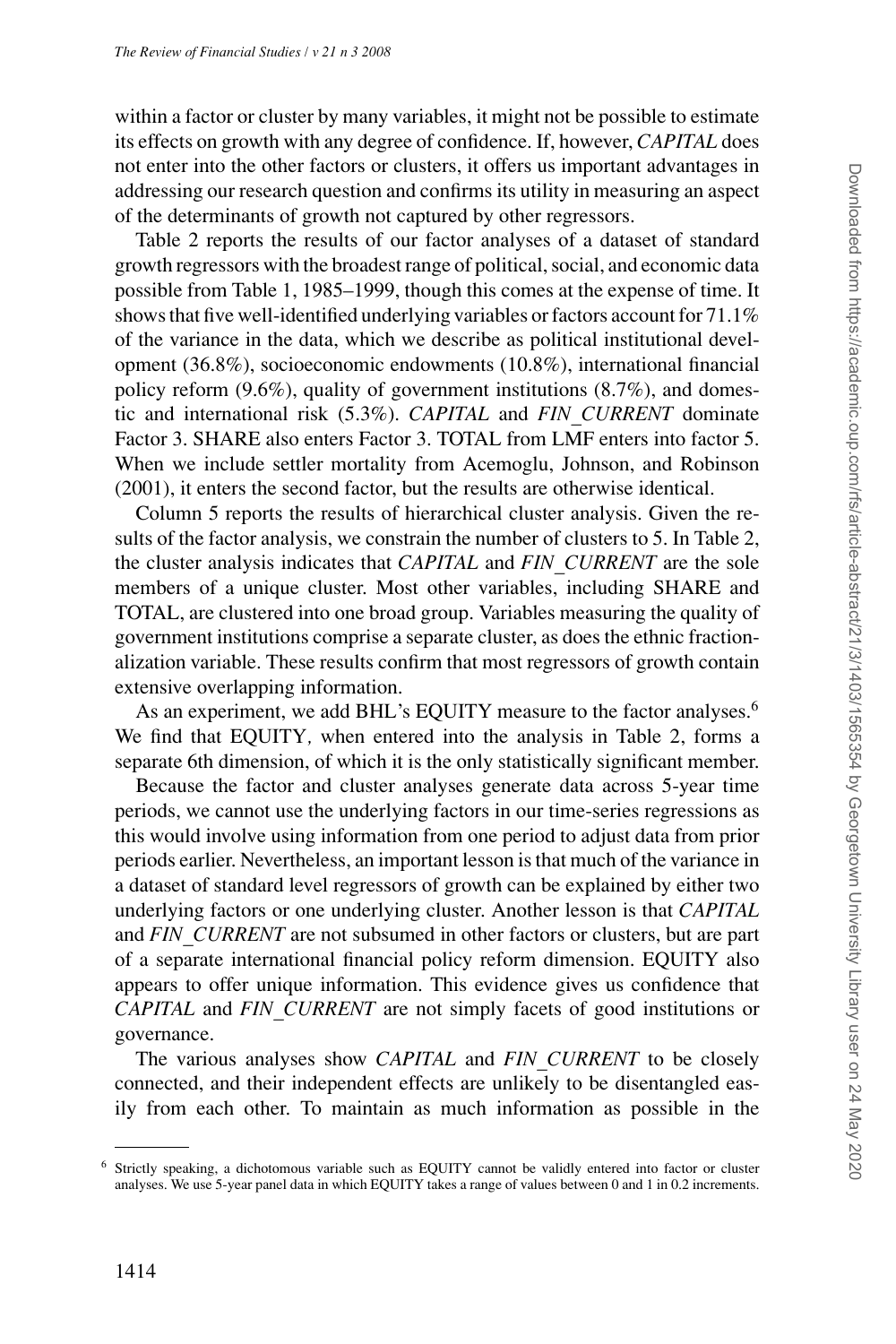| <b>Table 2</b><br>Factor and cluster analyses of plausible growth regressors (main factors on which a variable loads with corresponding coefficient, 1980–1999) |                 |                |                  |                    |                    |          |
|-----------------------------------------------------------------------------------------------------------------------------------------------------------------|-----------------|----------------|------------------|--------------------|--------------------|----------|
|                                                                                                                                                                 | Factor 1        | Factor 2       | Factor 3         | Factor 4           | Factor 5           | Clusters |
| Freedom House                                                                                                                                                   | 0.848           |                |                  |                    |                    |          |
| Democracy (Polity IV)                                                                                                                                           | 0.827           |                |                  |                    |                    |          |
| Educational attainment (25)                                                                                                                                     | 0.709           |                |                  |                    |                    |          |
| Corruption                                                                                                                                                      | 0.678           |                |                  |                    |                    |          |
| Income per capita (PPP)                                                                                                                                         | 0.645           |                |                  |                    |                    |          |
| Population growth                                                                                                                                               | $-0.607$        |                |                  |                    |                    |          |
| Islamic %                                                                                                                                                       | $-0.702$        |                |                  |                    |                    |          |
| <b>Black Market Premium</b>                                                                                                                                     | $-0.553$        |                |                  |                    |                    |          |
| Distance from equator (latitude)                                                                                                                                |                 | 0.757          |                  |                    |                    |          |
| Financial sector liquidity                                                                                                                                      |                 | 0.702          |                  |                    |                    |          |
| Ethnic fractionalization                                                                                                                                        |                 | $-0.680$       |                  |                    |                    |          |
| Investment                                                                                                                                                      |                 | 0.628          |                  |                    |                    |          |
| <b>CAPITAL</b>                                                                                                                                                  |                 |                | 0.833            |                    |                    |          |
| <b>FIN CURRENT</b>                                                                                                                                              |                 |                | 0.834            |                    |                    |          |
| <b>SHARE</b>                                                                                                                                                    |                 |                | $-0.793$         |                    |                    |          |
| Government quality                                                                                                                                              |                 |                |                  | 0.993              |                    |          |
| Law and Order                                                                                                                                                   |                 |                |                  | 0.993              |                    |          |
| Revolutions and Coups                                                                                                                                           |                 |                |                  |                    | $-0.731$           |          |
| Trade openness                                                                                                                                                  |                 |                |                  |                    | 0.722              |          |
| <b>TOTAL</b>                                                                                                                                                    |                 |                |                  |                    | 0.546              |          |
| Total sums of squared loadings                                                                                                                                  | 7.35            | 2.16           | 1.91             | 1.74               | 1.05               |          |
| % of total variance                                                                                                                                             | 36.8            | 10.8           | 9.6              | 8.7                | 5.3                |          |
| Cumulative % of variance                                                                                                                                        | 36.8            | 47.6           | 57.1             | 65.8               | 71.1               |          |
| Descriptive content of factor                                                                                                                                   | Political-Inst. | Socio-economic | Financial reform | Government quality | Domestic and       |          |
|                                                                                                                                                                 | development     | development    |                  |                    | international risk |          |

We use the "factor analysis" option in SPSS 13 with the varimax option, employing eigen values greater than 1 as the criterion for inclusion. Factor analysis cannot be validly undertaken on 0, 1 variables or variables with an arbitrary zero point, and variables with these characteristics are excluded. For cluster analysis, we pu<sup>t</sup> the data in <sup>a</sup> common scale (*Z* scores) and use Euclidian squared distances with Ward's method of amalgamation to estimate the clusters. Other cluster approaches generally show similar or higher degrees of separation between *CAPITAL* and *CURRENT* and other variables.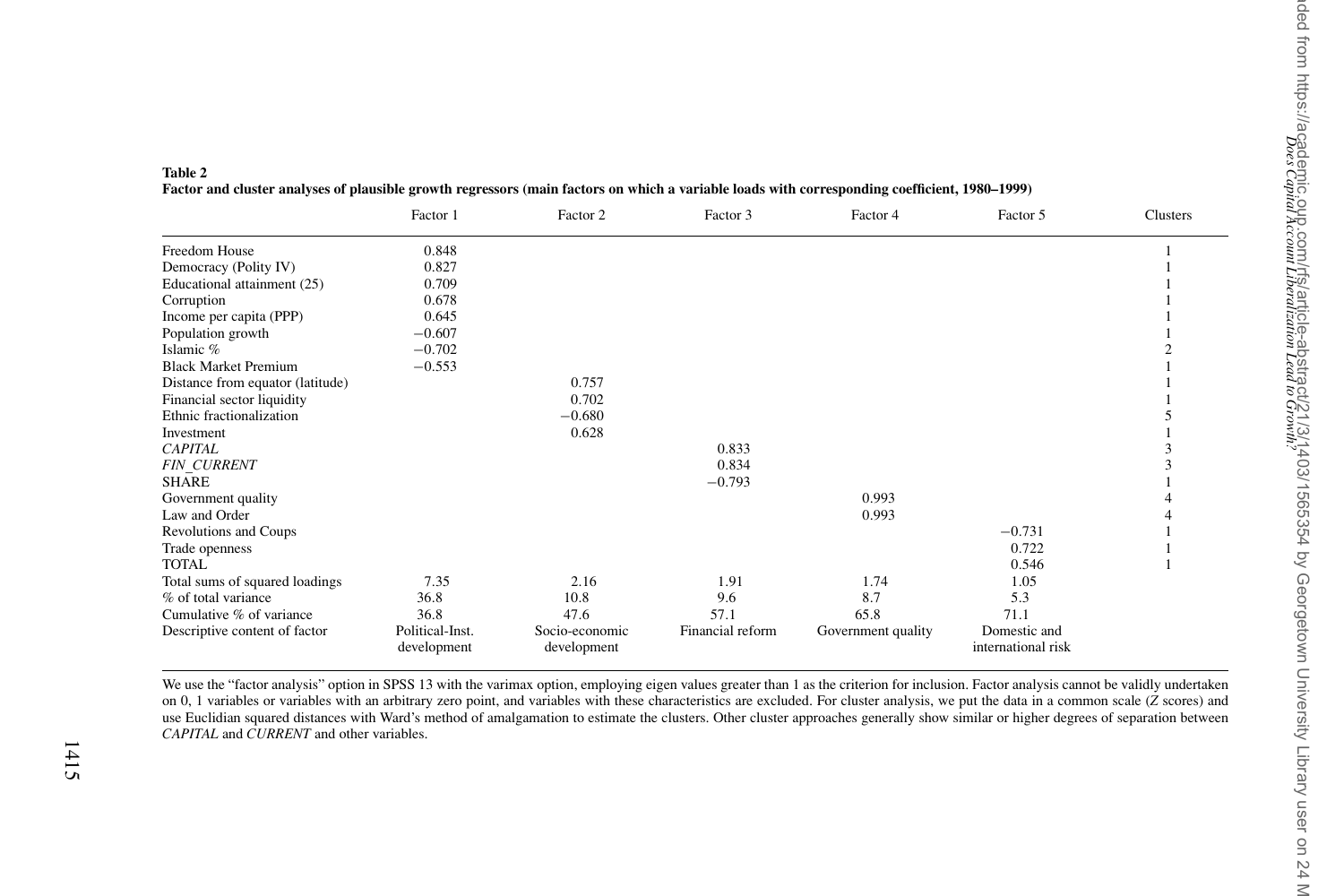investigation, we add to some models *FIN\_CURRENT* − *CAPITAL*. This variable has a substantive policy interpretation regarding the sequencing of reforms: is greater openness of international financial current transactions relative to capital transaction associated with growth?

### **3. Design, Models, Methods, and Data**

## **3.1 Design**

The research design challenge for our project is to estimate the direct and indirect or contingent effects of *CAPITAL* on growth, given this political economic clustering. An important aspect of the challenge will be to assess whether the various possible independent variables, including *CAPITAL*, distill into one or several factors. In our analyses, we also look at the impact on growth of equity market liberalization, which could be considered a specific dimension of capital account liberalization.

Our research design is threefold. First, to examine our supposition that measurement error contributes to the conflicting results in prior studies, we use the new data in *CAPITAL* to replicate key studies in the literature. We use exactly the same methods and models as other scholars, adding *CAPITAL* to their investigations.7

Second, we estimate growth models in which we test for the effects of *CAPITAL* on growth. In addition to examining *CAPITAL,* we compare its effects to the estimated effects of other plausible growth regressors.

Third, to test the hypothesis that capital account liberalization's effects are dependent on the presence of other variables, we estimate models including the interaction between *CAPITAL* and various independent variables. For example, when studying the effect of Black Market Premium we include in the model (where '*s*' indicates a 5-year average):

Capital Account Openness (*CAPITAL*)*<sup>s</sup>*−<sup>1</sup> + Black Market Premium (BMP)*<sup>s</sup>*−<sup>1</sup> + *CAPITALs*−<sup>1</sup> × BMP*<sup>s</sup>*−<sup>1</sup>. (2)

Let us note some design problems. The first is possible endogeneity in the relationships between growth and various independent variables. Bartolini and Drazen (1997) and Rodrik (1998) note that governments are most likely to liberalize their capital accounts when officials expect that the nation's growth prospects are brightest. A second problem is that data limitations for many of the proposed interaction effects lead to large reductions in the sample. A third problem, to which we earlier referred, is the extensive collinearity among variables. A fourth consideration involves whether or not to include investment as a growth regressor. Most studies of capital account liberalization and growth do include it. (See AEW; Edison et al., 2004; Edwards, 2001; Eichengreen

We thank an anonymous referee for this suggestion.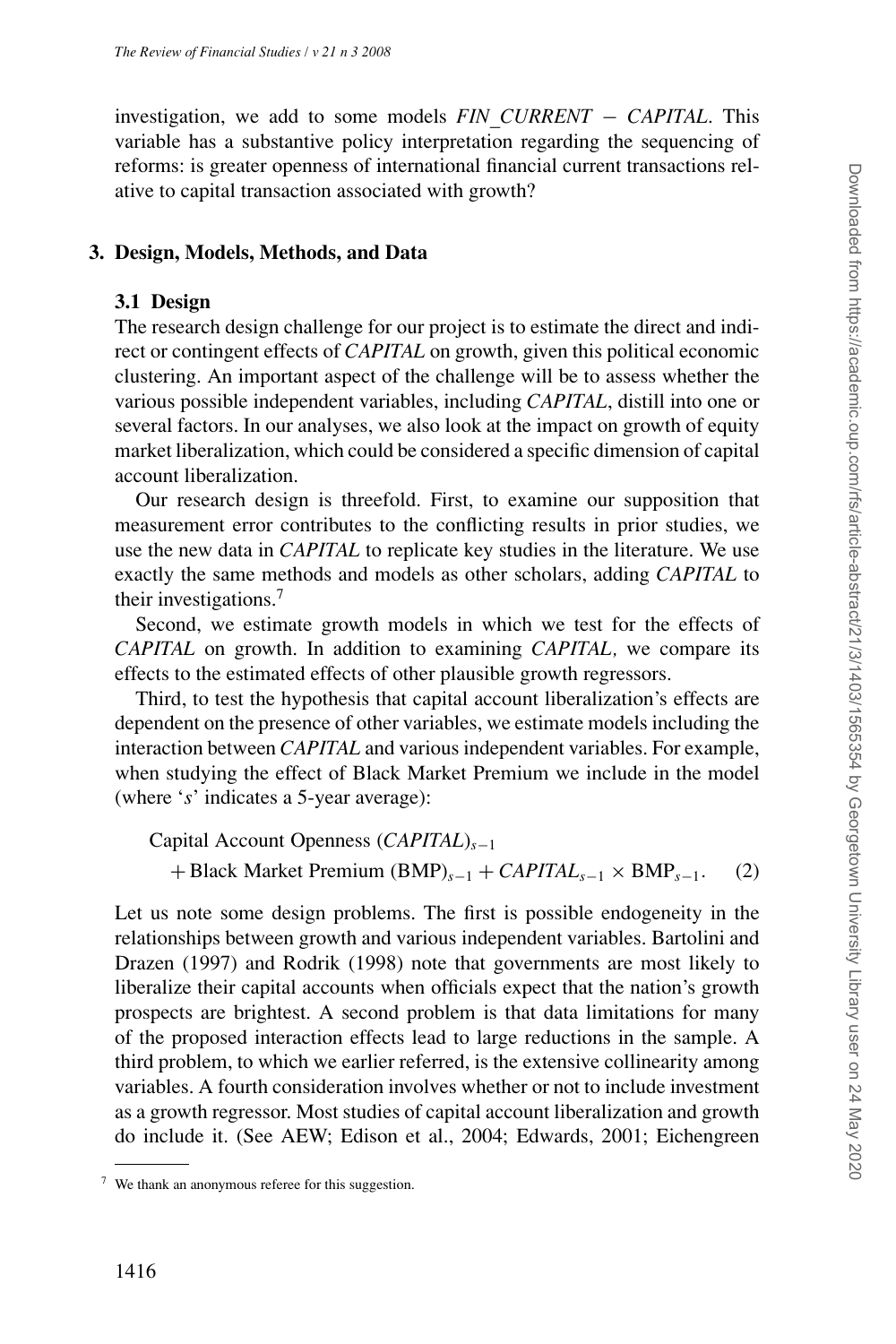and Leblang, 2003; GMF; Klein, 2003; Quinn, 1997.) BHL, however, note that investment is an important channel through which capital account openness might influence growth (because the lower costs of capital from liberalization might temporarily raise the investment to GDP ratio). Hence, they do not include it in their models.

We address these design problems as follows. Concerning endogeneity, we focus on 5-year lags in *CAPITAL*, which should attenuate endogeneity bias. We also use a GMM system estimator described below, similar to that used in Eichengreen and Leblang (2003) and Quinn and Toyoda (2007). We also estimate models using "unexpected growth" as a dependent variable. Regarding sample reduction and collinearity among variables, we note that the effect of these problems is to diminish the likelihood that we will discover consistent estimates of the effect of *CAPITAL* on growth. The problems of collinearity and sample size reduction, therefore, bias the investigation against our hypotheses. As for whether to include or not include investment in the base models, we estimate models including investment as a regressor as well as other models excluding it. We report both sets of results.

# **3.2 Models and methods**

The dependent variable in this investigation is per capita purchasing power parity (PPP) adjusted economic growth, which is available from 1950 to 2004. We supplement this analysis with a real growth per capita dependent variable (as in BHL, 2005) from the World Bank 2006; these data are available from 1965 to 2004. Pooled, cross-section, time-series (PCSTS) models are useful in evaluating the question of why, over time, some nations grow quickly and others do not. That is, the variation in the dependent variables comes from both the time series and the cross sections, and some pooling of data is necessary to address the questions.

As noted, we estimate the models using 5-year averaged data. When we use ordinary least squares, we use panel corrected standard errors, as suggested by Beck and Katz (1995).<sup>8</sup> We estimate fixed effects where possible because the Hausman tests invariably reject the use of random effects models. Fixed effects models are particularly appropriate in cases such as this, where unobservable, country-specific characteristics might affect the dependent variable and might be correlated with the independent variables. Moreover, because these data are not from a random sample, but are the universe of data that are available, fixed effects models are generally appropriate. (For a discussion, see Hsiao, 1986.) However, some of the key hypotheses in the literature involve the effects of relatively time invariant variables that need to be examined through random effects models. To compare our results to the prior literature, we will therefore estimate and report the results of several random effects models.

<sup>8</sup> All OLS PCSTS estimations use the POOL command with HETCOV option in Shazam 9.0. All dynamic panel modeling is done using PCGive 10.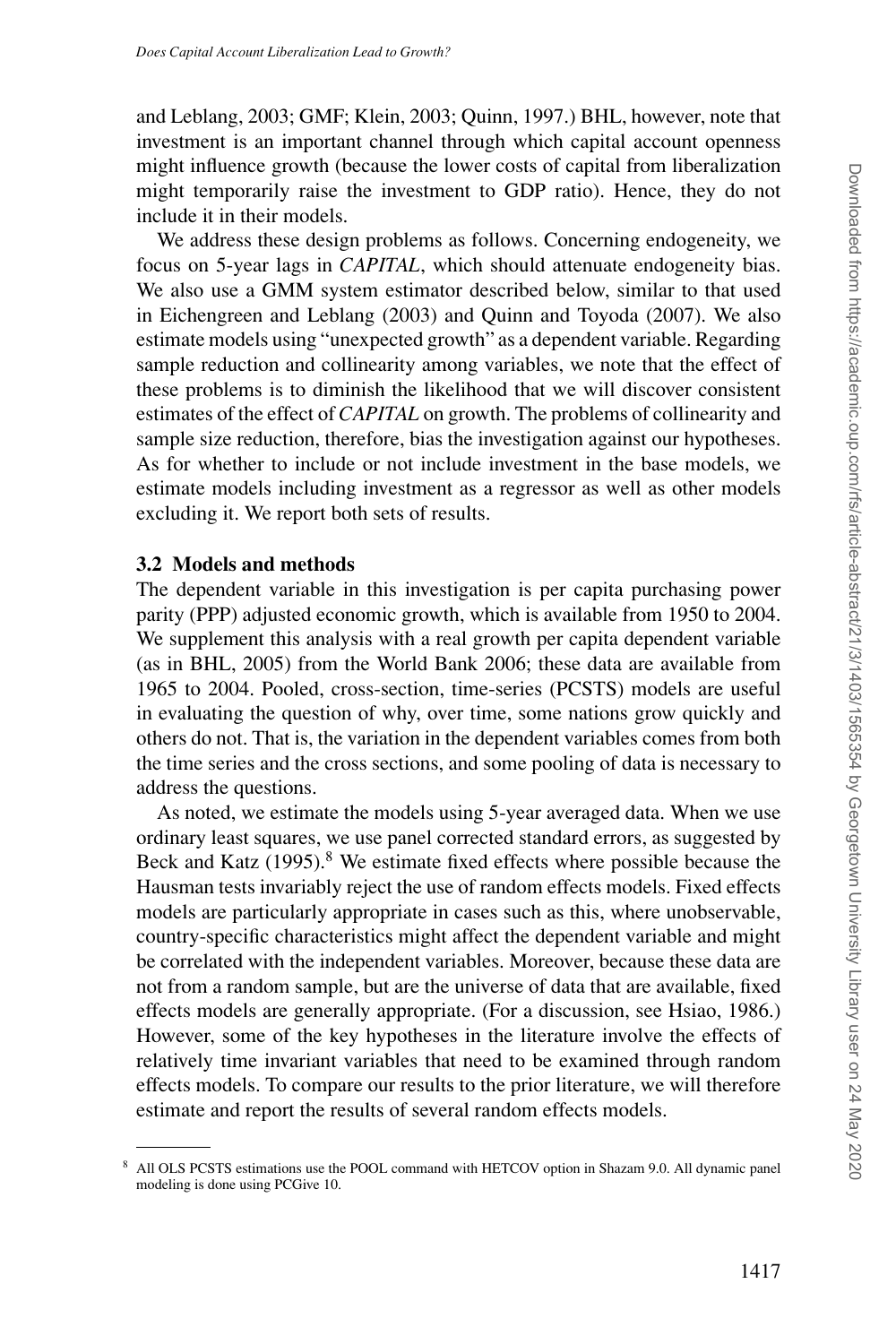The base model includes log of per capita income, change in investment, log of levels of investment (as a share of GDP), annual population growth, log of levels of trade openness (imports  $+$  exports as a percentage of gross domestic product), and change in trade openness, all lagged one period.<sup>9</sup> We add to this model various indicators of oil price shocks. As with Barro (1991), we add indicators of political instability (revolutions, coups, assassinations, guerrilla wars, and crises from Banks, 2001), lagged one period. In order to use the widest range of countries, we omit educational attainment from the base model. (Our results are highly robust to the inclusion or exclusion of educational attainment measures.)

These are 5-year nonoverlapping models, with  $i = 1, 2, \ldots, 85$  and the index *s* representing 5-year intervals, starting at 1955–1959 and continuing to 2000–2004. This means, e.g., that  $\Delta GDP_{i,s}$  for the  $s = 1985-1989$  period is examined using data from the *s*−1 = 1980–1984 period.

The base OLS model is

$$
\Delta GDP_{i,s} = \beta_0 + \beta_1 (Income_{i,s-1}) + \beta_2 (\Delta Investment_{i,s-1})
$$
  
+  $\beta_3 (Investment_{i,s-1}) + \beta_4 (Population Growth_{i,s-1})$   
+  $\beta_5 (\Delta Trade Openness_{i,s-1}) + \beta_6 (Trade Openness_{i,s-1})$   
+  $\beta_7 (Revolutions Coups_{i,s-1}) + \beta_8 (\Delta Oil Price_{s-1})$   
+  $\beta_9 (Oil Price_{s-1}) + \beta_{10} (CAPITAL_{s-1})$   
+  $\beta_{11,12...} (Country Dummy Variables) + \varepsilon_{i,s}, \quad i = 1, 2, ..., 85.$  (3)

An alternative investigation strategy is to estimate standard instrumental variable (IV) regressions. Standard IV regressions have possible disadvantages in this investigation, however. The validity of IV procedures depends on the investigator finding good instruments for the endogenous explanatory variables. Bound, Jaeger, and Baker (1995) show that in the presence of weak correlation between an instrument and explanatory variables, OLS outperforms IV (e.g., 3SLS) estimations. (See also Angrist and Krueger, 2001.)

To allow the explanatory variables to be endogenous, we use the Generalized Method of Moments system estimator proposed in Arellano and Bover (1995) and Blundell and Bond (1998), or GMM-SYS. (See Eichengreen and Leblang, 2003, and Quinn and Toyoda, 2007, for applications.) This method jointly estimates the equation in levels and differences, with the levels equation estimated with the first difference of the regressors and the differences equation estimated with lags of the levels of regressors and dependent variables. The GMM-SYS estimator uses lags of the original variables, and so preserves some of the precision of *CAPITAL*, thereby reducing possible measurement error. We

<sup>9</sup> Unit roots tests (Augmented Dickey-Fuller and Phillips-Perron, available from the authors) reject the null hypotheses of a unit root in these economic data.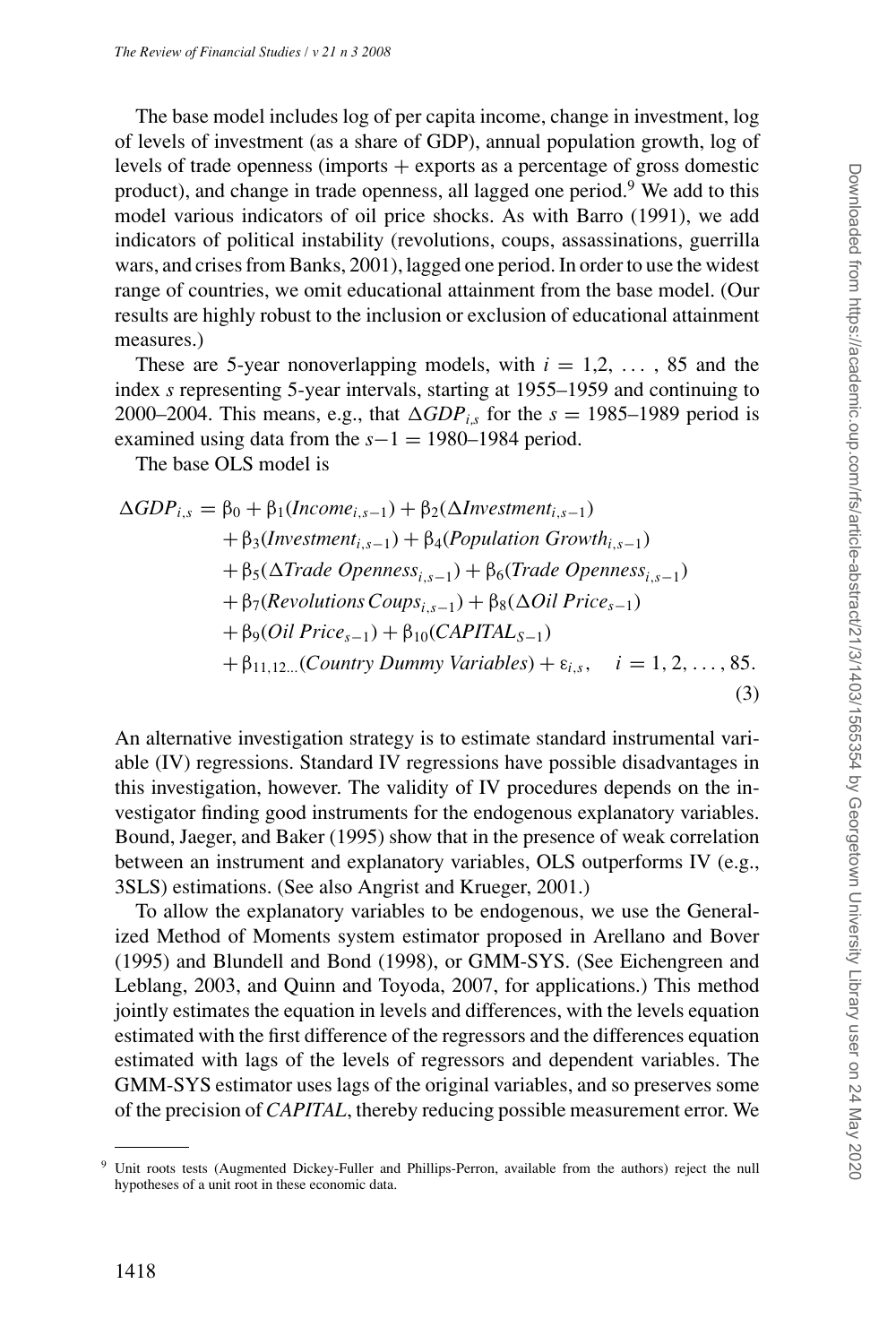also use some standard instruments found in the growth literature (described below).

The GMM-SYS model employed here explicitly treats the independent variables as endogenous, and uses internal instruments and fixed effects to account for these endogenous relationships. The GMM-SYS estimation combines transformed and level equations. The instruments for the transformed equation are lags 2 through 5 of the right-hand side variables plus some instruments/regressors standard to the growth literature: a nation's latitude, the presence of an English common law tradition, ethnic fractionalization, and the percentage of a nation's citizens adhering to Islam. The instruments for the levels equations are lag one of the right-hand side variables and the country fixed effects. (No serial correlation is indicated in GMM-SYS models when the AR test for second-order serial correlation is not significant, and the AR1 test shows evidence of significant negative serial correlation in the differenced residuals.)

The dependent variable,  $\triangle GDP_{i,s}$  for the  $s = 1985-1989$  period, e.g., is examined using data from the  $s = 1985-1989$  period, with data from prior periods serving as instruments. The main base GMM-system model is

$$
\Delta GDP_{i,s} = \beta_0 + \beta_1 (Income_{i,s-1}) + \beta_2 (\Delta Investment_{i,s})
$$
  
+  $\beta_3 (\Delta Population Growth_{i,s}) + \Delta \beta_4 (\Delta Trade Openness_{i,s})$   
+  $\beta_5 (\Delta Revolutions \, Coup_{i,s}) + \beta_6 (\Delta Oil \, Price_s)$   
+  $\beta_7 (\Delta CAPITAL_{i,s}) + \varepsilon_{i,s}, \quad i = 1, 2, ..., 83.$  (4)

# **3.3 Data**

Our focus in this investigation is international capital account variables. The other variables in the study are treated as control variables. The data are described in Appendix B. Table A2 in Appendix A lists the countries and years used. Table A3 in Appendix A provides an overview of the variables used.

# **4. Results**

# **4.1 Replication of prior studies**

In Table 3, we replicate GMF, the very first study of linkage between capital account openness and growth in emerging market nations. (Please see GMF for a description of data and methods.) We replicate models 1 and 2 from their Table 6 and find nearly identical results. IMF\_BINARY  $(1 = closed)$  has a positive coefficient in model 1, implying that closure enhanced growth, which is also their finding. GMF were the first (and to our knowledge, only) exploration of the direct effects of a 0, 1 version of *FIN\_CURRENT* on growth (with "1" indicating restrictions). As with GMF, we find that the 0, 1 *FIN\_CURRENT* variable has a negative and statistically significant coefficient, suggesting that restrictions on financial current account proceeds harmed growth. We also find,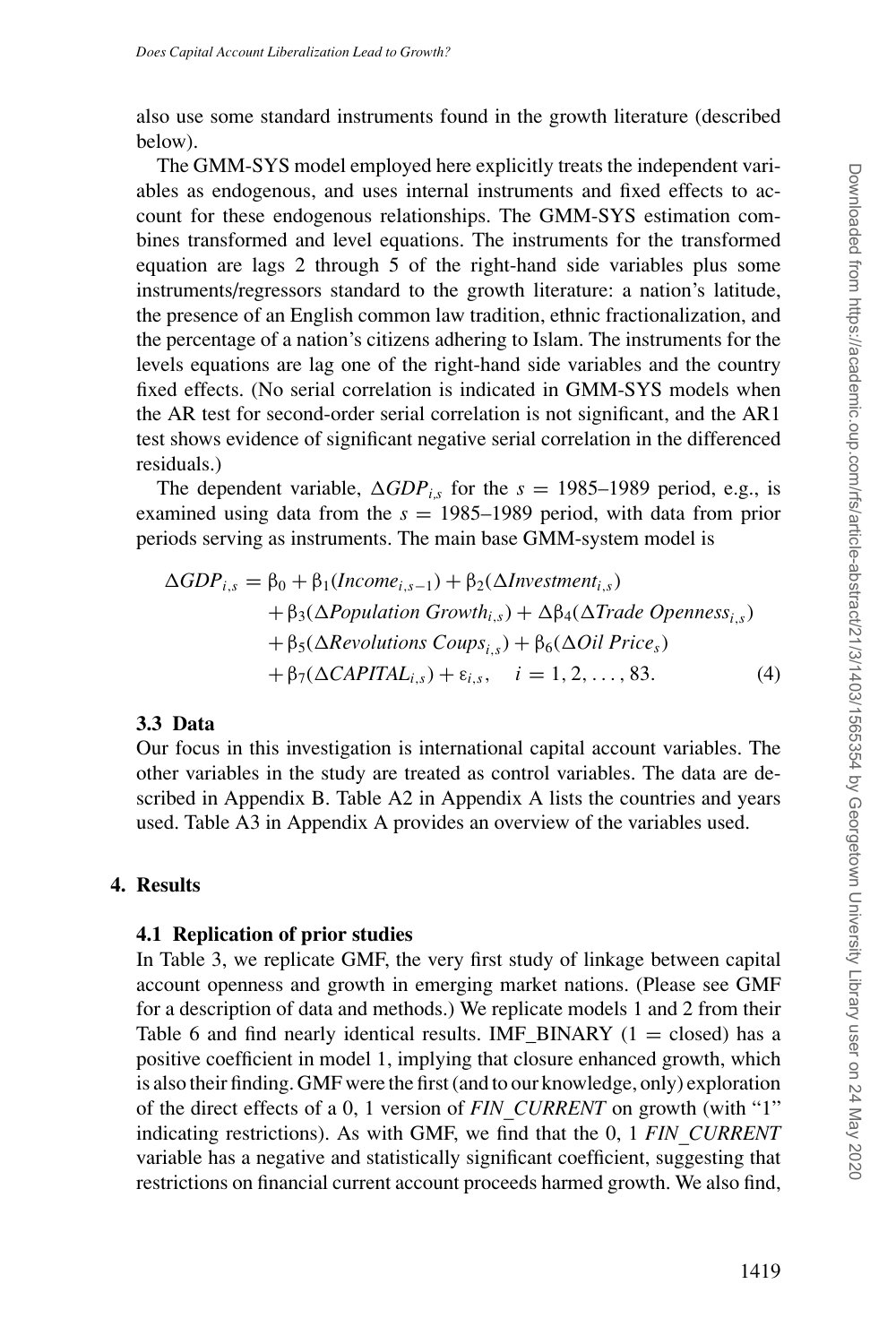| Table 3                                                                   |                    |                    |                                                |                                                |                                          |                                                |
|---------------------------------------------------------------------------|--------------------|--------------------|------------------------------------------------|------------------------------------------------|------------------------------------------|------------------------------------------------|
| Replication of Grilli and Milesi-Ferretti (1995), Table 6, models 1 and 2 |                    |                    |                                                |                                                |                                          |                                                |
| Model                                                                     | Model 1            | Model 2            | Model 1 with <i>CAPITAL</i><br>(no IMF BINARY) | Model 2 with <i>CAPITAL</i><br>(no IMF BINARY) | Model 2 with CAPITAL<br>$\pm$ IMF_BINARY | Model 1 with <i>CAPITAL</i> .<br>IV procedures |
| Income $(s-1)$ (per<br>capita, PPP-adjusted)                              | $-1.378***(0.480)$ | $-0.763(0.465)$    | $-1.299***(0.475)$                             | $-0.688(0.459)$                                | $-0.705(0.459)$                          | $-0.615(0.794)$                                |
| Trade openness $(s-1)$                                                    | 0.053(0.349)       | $-0.005(0.370)$    | 0.024(0.341)                                   | 0.007(0.352)                                   | 0.020(0.361)                             | $-0.083(0.35)$                                 |
| Central Bank<br>independence                                              | $-1.730(1.290)$    | $-1.298(1.279)$    | $-1.181(1.294)$                                | $-0.890(1.263)$                                | $-0.896(1.265)$                          | $-0.426(1.898)$                                |
| Initial education (1975)                                                  | $0.257*(0.138)$    | 0.198(0.142)       | 0.211(0.141)                                   | 0.169(0.141)                                   | 0.170(0.141)                             | 0.087(0.157)                                   |
| Government expenditure                                                    | $-0.040(0.030)$    | $-0.029(0.033)$    | $-0.035(0.029)$                                | $-0.030(0.032)$                                | $-0.032(0.032)$                          | $-0.043(0.037)$                                |
| Democracy                                                                 | 0.015(0.037)       | $-0.010(0.038)$    | 0.025(0.036)                                   | $-0.002(0.037)$                                | $-0.002(0.037)$                          | 0.065(0.049)                                   |
| <b>Black Market Premium</b>                                               | $-0.338***(0.101)$ | $-0.214**$ (0.105) | $-0.285***(0.097)$                             | $-0.169(0.104)$                                | $-0.171*(0.103)$                         | $-0.031(0.367)$                                |
| Current financial<br>dummy, $1 =$<br>account<br>closed                    | $-0.709(0.445)$    | $-0.805**$ (0.403) | $-0.239(0.362)$                                | $-0.763**$ (0.381)                             | $-0.827**$ (0.400)                       | $-1.536(1.279)$                                |
| $\triangle CAPITAL$ (s - 1)                                               |                    |                    | $0.155***(0.055)$                              | $0.120**$ (0.055)                              | $0.120**$ (0.056)                        | $0.409**$ (0.193)                              |
| $IMF_BINARY 1 =$<br>closed                                                | $1.015**$ (0.457)  | 0.161(0.494)       |                                                |                                                | 0.161(0.485)                             |                                                |
| Africa                                                                    |                    | $-0.299(0.734)$    |                                                | $-0.384(0.712)$                                | $-0.407(0.717)$                          | $-0.534(0.902)$                                |
| <b>OECD</b>                                                               |                    | $-0.576(0.589)$    |                                                | $-0.710(0.588)$                                | $-0.704(0.587)$                          | $-1.454(1.161)$                                |
| Western hemisphere                                                        |                    | $-1.789***(0.531)$ |                                                | $-1.702***(0.460)$                             | $-1.631***(0.531)$                       | $-1.456(0.905)$                                |
| $R^2$                                                                     | 19.62%             | 23.80%             | 21.08%                                         | 25.60%                                         | 25.63%                                   | .                                              |

Please see GMF for a description of data and variables. The dependent variable is growth in 5-year panels, 1976–1995. The number of observations is 196, and the number of countries is 51. Matching data for Central Bank Independence used in GMF are not available. The  $R^2$  is not reported for IV procedures as it is not valid because the actual values of the variables, and not the instruments, are used to determine the model sum of squares. Panel-correct standard errors are listed below the coefficients: <sup>∗</sup>*p*-value <sup>&</sup>lt; 0.10; ∗∗*p*-value <sup>&</sup>lt; 0.05; ∗∗∗*p*-value <sup>&</sup>lt; 0.01.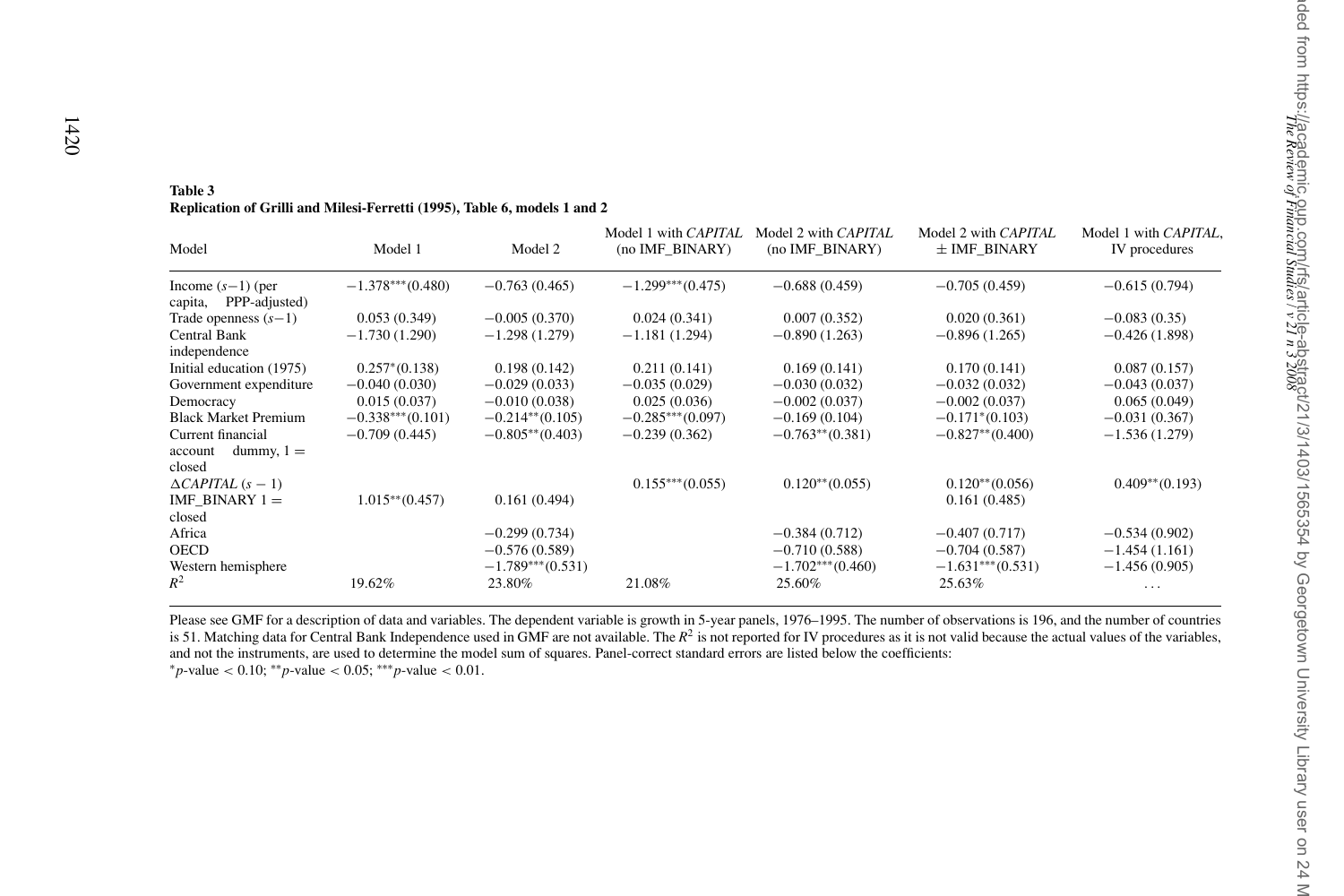### **Table 4 Replication of Quinn (1997), Table 1**

|                                        | Model 1                                                                       | Model 2            | Model 3                                                | Model 4                                                |
|----------------------------------------|-------------------------------------------------------------------------------|--------------------|--------------------------------------------------------|--------------------------------------------------------|
|                                        |                                                                               | IV estimation      |                                                        |                                                        |
| Variable                               | <b>IMF BINARY</b><br>Change variables<br>Change variables<br>added to Model 1 |                    | Both change and<br>level measures of<br><b>CAPITAL</b> | Both change and<br>level measures of<br><b>CAPITAL</b> |
| Log of income $(t-1)$                  | $-1.312***(0.210)$                                                            | $-1.325***(0.228)$ | $-1.431***(0.238)$                                     | $-1.474***(0.397)$                                     |
| Education                              | 0.122(0.082)                                                                  | 0.118(0.080)       | 0.112(0.078)                                           | $0.004***(0.217)$                                      |
| Investment                             | $0.171***(0.017)$                                                             | $0.171***(0.017)$  | $0.160***(0.016)$                                      | $0.195**$ (0.078)                                      |
| Population growth                      | $-0.172(0.168)$                                                               | $-0.302*(0.160)$   | $-0.167(0.167)$                                        | 0.334(0.379)                                           |
| <b>IMF BINARY</b>                      |                                                                               | $-0.181(0.436)$    |                                                        |                                                        |
| Change in CAPITAL                      | $0.253*(0.127)$                                                               |                    | $0.434**$ (0.196)                                      | $1.255**$ (0.610)                                      |
| $CAPITAL(t-1)$                         |                                                                               |                    | 0.008(0.006)                                           | $0.026**$ (0.012)                                      |
| Constant                               | $9.992***(1.580)$                                                             | $10.285***(1.869)$ | $10.492***(1.650)$                                     | $8.729***$ (3.022)                                     |
| Adjusted $R^2$                         | 67.1%                                                                         | 65.9%              | 67.7%                                                  |                                                        |
| No. of observations/<br>cross sections | 71                                                                            | 70                 | 71                                                     | 71                                                     |

Please see Quinn (1997) for a discussion of the original methods and data. The dependent variable is average per capita economic growth, PPP-adjusted, 1960–1989. Instruments for model 4 include regional dummies for Sub-Saharan Africa, the Middle East and North Africa, East Asia, South Asia and Latin America. Additional instruments include Latitude, the presence or absence of English Common Law traditions, the percentage of nation's population adhering to Islam, and ethnic fractionalization. The  $R^2$  is not reported for IV procedures as it is not valid because the actual values of the variables, and not the instruments, are used to determine the model sum of squares. Standard errors are listed below the coefficients.

∗*p*-value < 0.10; ∗∗*p*-value < 0.05; ∗∗∗*p*-value < 0.01.

as did GMF, that the positive IMF\_BINARY coefficient is no longer statistically significant once their regional dummy variables are added.

When we replace IMF\_BINARY with change in *CAPITAL*, we find it has a positive and statistically significant coefficient (i.e., liberalization is associated with growth). The result holds when dummy variables are added, when dummy variables and IMF\_BINARY are added, and when IV methods are used. As with GMF, we find that *FIN\_CURRENT* does not have a consistently statistically significant effect.

Table 4 replicates Quinn (1997), Table 1, which reports that capital account liberalization was associated with growth. With updated data and new countries added to the old analysis, change in *CAPITAL* (as in Quinn, 1997) continues to have a positive and statistically significant association with growth (model 1), even when levels of *CAPITAL* are entered (model 3). IMF\_BINARY, entered in model 2, has a coefficient far from statistical significance. A common criticism of the Quinn (1997) study was that it did not allow for the endogeneity of capital account liberalization to growth (e.g., Eichengreen and Leblang, 2003). Model 4 uses IV methods, and both change in *CAPITAL* and the initial levels of *CAPITAL* are positive and highly statistically significantly associated with growth.

Perhaps the best-known study in economics of the capital account openness and growth question is Rodrik (1998).We use Rodrik's methods (partial residual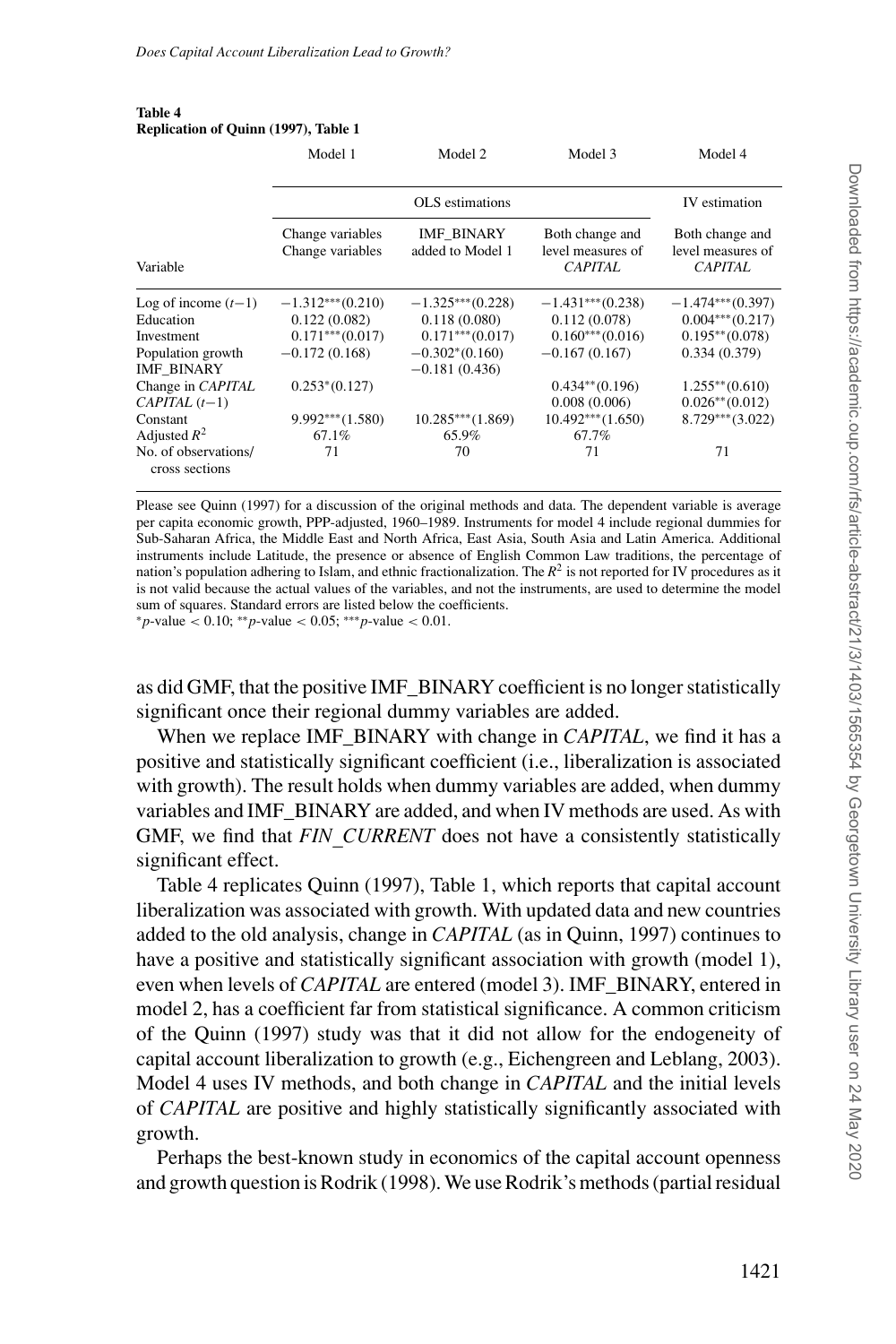

Notes: The figure is based on partial residual plots, as in Rodrik (1998, p. 14). Please see Rodrik (1998) for discussion of models and methods. The data for 71 countries are used, 1974-1989.

### **Figure 2**

**Partial scatter plot as in Rodrik (1998) (economic growth on IMF\_BINARY controlling for income, secondary education, quality of governmental institutions, and regional dummies for East Asia, Latin America, and Africa)**

plots), models, and time period. Using IMF\_BINARY variable in Figure 2, we get very similar results to Rodrik (1998), which is that IMF\_BINARY has no statistically significant relationship to growth, 1975–1989. When *CAPITAL* is used instead (in Figure 3), we find a very different result. *CAPITAL* has a statistically significant and positive relationship to growth.

In Table 5, we revisit the debate between Edwards (2001) and AEW, both of which use *CAPITAL*. Edwards posits that capital account liberalization has interactive effects with income such that liberalization benefits wealthier countries. We replicate Edwards's analyses and confirm that, whether using OLS or IV methods, the updated version of change in *CAPITAL* has a positive correlation with economic growth in the 1980s. We also confirm that richer countries appear to have grown faster postliberalization (model 3 and other results that are available from the authors). We also confirm AEW's suggestion that this effect was specific to the 1980s. In model 4, we extend the data analyses to a 30-year period for 75 countries. However, the interaction term between capital account liberalization and income then is far from statistical significance. The time period examined does influence the estimated relationships, by this evidence.

In Table 6, we reexamine the Edison et al. (2004) study, which uses Edwards' (2001) specifications of nonlinear relationships among growth, income, and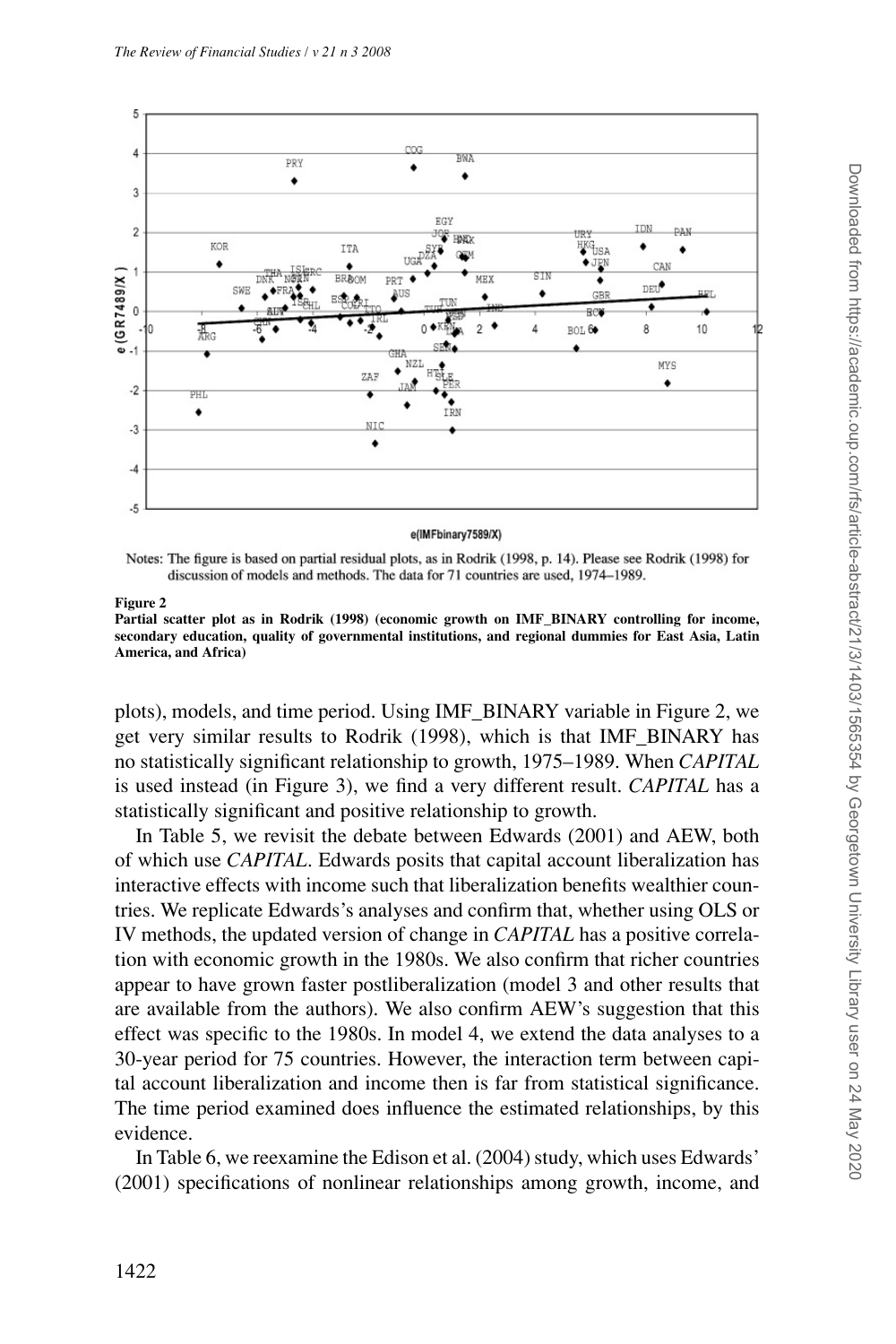

Notes: The figure is based on partial residual plots, as in Rodrik (1998, p. 14). Please see Rodrik (1998) for discussion of models and methods. The data for 71 countries are used, 1974-1989. CAPITAL is substituted for IMF\_BINARY in Figure 3.

#### **Figure 3**

**Partial scatter plot as in Rodrik (1998) (economic growth on** *CAPITAL* **controlling for income, secondary education, quality of governmental institutions, and regional dummies for East Asia, L. America, and Africa)**

### **Table 5**

### **Replication of Edwards (2001) Tables 9a, 9b, and 10d**

| Variable                                     | Model 1                  | Model 2                 | Model 3                   | Model 4              |
|----------------------------------------------|--------------------------|-------------------------|---------------------------|----------------------|
|                                              | OLS, 1980s<br>(Model 9a) | IV. 1980s<br>(Model 9b) | OLS, 1980s<br>(Model 10d) | IV, 1960-89<br>(AEW) |
| Income $(t-1)$                               | $-1.501***$ (0.486)      | $-1.490***(0.466)$      | $-1.942***(0.599)$        | $-1.442***(0.391)$   |
| Education                                    | $0.318**$ (0.151)        | 0.185(0.157)            | 0.100(0.188)              | $-0.072(0.199)$      |
| Investment                                   | 1.043(0.662)             | $1.748***(0.624)$       | $2.332***(0.796)$         | $0.214***(0.071)$    |
| $CAPITAL(t-1)$                               |                          |                         |                           | $0.022**$ (0.011)    |
| Change in <i>CAPITAL</i>                     | $0.050***(0.014)$        | $0.073***(0.025)$       | $-0.678(0.447)$           | 0.636(2.123)         |
| Change in <i>CAPITAL</i> <sup>*</sup> income |                          |                         | $0.089*(0.053)$           | 0.04(0.2714)         |
| Constant                                     | $9.793***(3.237)$        | $8.488***(2.936)$       | $10.823***(3.647)$        | $9.363***(2.853)$    |
| Adjusted $R^2$                               | 21.8%                    |                         | 29.5%                     |                      |
| Number of observations/                      |                          |                         |                           |                      |
| cross-sections                               | 75                       | 75                      | 75                        | 75                   |

Please see Edwards (2001) and AEW for a discussion of data and methods. Models 1, 2, and 3 use information for the 1980s only. Model 4 uses information from the 1960–1989 period. Growth is expressed on per capita basis. Instruments for models 2 and 4 include regional dummies for Sub-Saharan Africa, the Middle East and North Africa, East Asia, South Asia and Latin America. Additional instruments include Latitude, the presence or absence of English Common Law traditions, the percentage of nation's population adhering to Islam, and ethnic fractionalization. The  $R^2$  is not reported for IV procedures as it is not valid because the actual values of the variables, and not the instruments, are used to determine the model sum of squares. Standard errors are listed below the coefficients.

∗*p*-value < 0.10; ∗∗*p*-value < 0.05; ∗∗∗*p*-value < 0.01.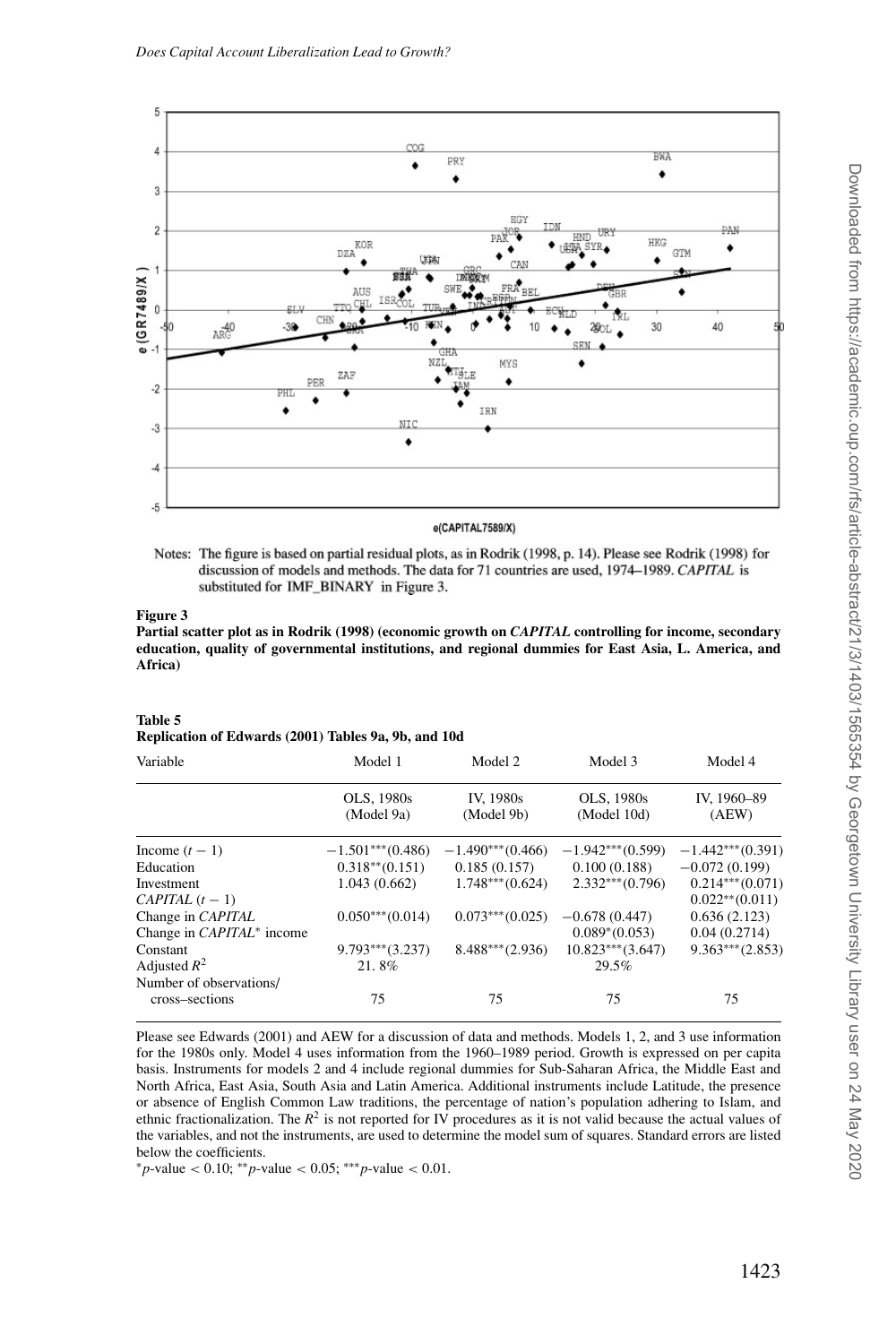| Table 6<br>Replication of Edison et al. (2004), model 9.1, p. 250, "Resolution" model |                                     |                                       |                                                 |                                         |                                                     |  |  |  |  |  |
|---------------------------------------------------------------------------------------|-------------------------------------|---------------------------------------|-------------------------------------------------|-----------------------------------------|-----------------------------------------------------|--|--|--|--|--|
| Variable                                                                              | Basic model without<br>interactions | Edison et al. model<br>replicated 9.1 | With Income and<br>Income <sup>2</sup> included | Model 9.1 replicated<br>with Income $2$ | Model 9.1 with regions<br>and institutions included |  |  |  |  |  |
| Income                                                                                | $-0.358***(0.091)$                  | $-0.475***(0.165)$                    | $1.714***(0.492)$                               | 0.420(1.394)                            | $1.685***(0.594)$                                   |  |  |  |  |  |
| Income <sup>2</sup>                                                                   |                                     |                                       | $-0.149***(0.035)$                              | $-0.066(0.102)$                         | $-0.138***(0.041)$                                  |  |  |  |  |  |
| Initial education (1975)                                                              | 0.051(0.038)                        | $0.085**$ (0.039)                     | $0.086**$ (0.038)                               | $0.087**$ (0.039)                       | 0.048(0.038)                                        |  |  |  |  |  |
| Investment $(s-1)$ (share of GDP, 1975–1979)                                          | $0.434***(0.114)$                   | $0.342***(0.091)$                     | $0.348***(0.094)$                               | $0.343***(0.091)$                       | $0.216**$ (0.089)                                   |  |  |  |  |  |
| Population growth $(s - 1)$ 1975–1994                                                 | $-0.269***(0.070)$                  | $-0.286***(0.062)$                    | $-0.323***(0.066)$                              | $-0.299***(0.072)$                      | $-0.225***(0.070)$                                  |  |  |  |  |  |
| SS Africa                                                                             | $-0.164(0.151)$                     | $-0.122(0.121)$                       | $-0.099(0.127)$                                 | $-0.122(0.124)$                         | $-0.197(0.239)$                                     |  |  |  |  |  |
| CAPITAL (1976-1995)                                                                   | $0.006**$ (0.003)                   | $-0.170***(0.053)$                    | 0.005(0.003)                                    | $-0.125(0.088)$                         | $0.004**$ (0.002)                                   |  |  |  |  |  |
| CAPITAL*Income                                                                        |                                     | $0.047***(0.013)$                     |                                                 | 0.034(0.024)                            |                                                     |  |  |  |  |  |
| $CAPITAL*Income2$                                                                     |                                     | $-0.003***(0.001)$                    |                                                 | $-0.002(0.002)$                         |                                                     |  |  |  |  |  |
| Government reputation (investor protection)                                           | $0.086**$ (0.033)                   | $0.123***(0.029)$                     | $0.123***(0.030)$                               | $0.122***(0.029)$                       | $0.098***(0.028)$                                   |  |  |  |  |  |
| Latin America                                                                         |                                     |                                       |                                                 |                                         | $-0.277(0.209)$                                     |  |  |  |  |  |
| Middle East/North Africa                                                              |                                     |                                       |                                                 |                                         | $-0.038(0.343)$                                     |  |  |  |  |  |
| East Asia                                                                             |                                     |                                       |                                                 |                                         | $0.308*(0.177)$                                     |  |  |  |  |  |
| Latitude                                                                              |                                     |                                       |                                                 |                                         | $-0.002(0.002)$                                     |  |  |  |  |  |
| Ethnic fractionalization                                                              |                                     |                                       |                                                 |                                         | $-0.005***(0.002)$                                  |  |  |  |  |  |
| Islam                                                                                 |                                     |                                       |                                                 |                                         | $-0.003(0.003)$                                     |  |  |  |  |  |
| English common law                                                                    |                                     |                                       |                                                 |                                         | $-0.050(0.117)$                                     |  |  |  |  |  |
| Intercept                                                                             | $1.718***(0.541)$                   | $2.555**$ (1.106)                     | $-5.291***(1.676)$                              | $-0.398(4.610)$                         | $-4.734**$ (2.050)                                  |  |  |  |  |  |
| Adjusted $R^2$                                                                        | 60.1%                               | 66.9%                                 | 66.6%                                           | 66.6%                                   | 70.8%                                               |  |  |  |  |  |
| Number of observations/cross sections                                                 | 68                                  | 68                                    | 68                                              | 68                                      | 68                                                  |  |  |  |  |  |

Please see Edison et al. (2004) for a description of data and methods. We thank Michael Klein for providing data. The dependent variable is growth in a 20-year panel, 1976–1995. OLS<br>procedures with panel correct standard e

\**p*-value < 0.10; \*\**p*-value < 0.05; \*\*\**p*-value < 0.01.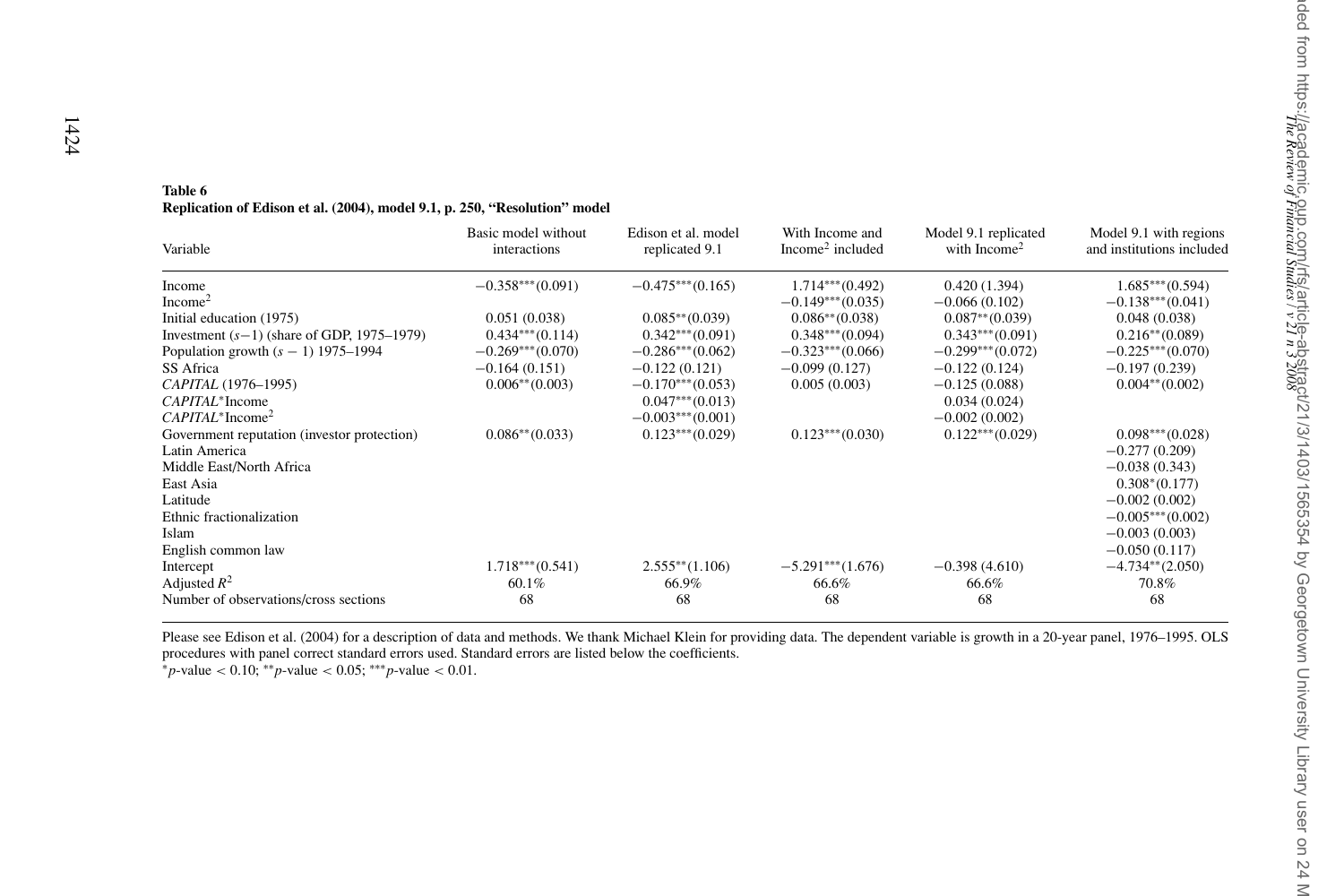capital account openness. They theorize, however, that it is middle-income countries, not wealthier countries, which most benefit from liberalization. We replicate their "Resolution" analysis (their Table 9). In model 1, we confirm that capital account openness has a positive relationship with growth, even accounting for the presence of an indicator of good governance. In model 2, we also find the quadratic relationship posited in Edison et al. (2004), that middle-income countries grew faster after capital account liberalization than either richer or poorer countries.

It is possible, however, that middle-income countries grew faster during this period, with or without capital account openness, and we assess that possibility in model 3.10 The quadratic term for income squared has a negative and statistically significant coefficient, and the base income coefficient is positive and statistically significant. Middle-income countries, by this evidence, grew faster with or without capital account openness during 1976–1995. When the interaction terms are entered also, none of the coefficients is statistically significant, though all have signs predicted by Edison et al. and each coefficient is as large as or larger than its standard error. When the interaction terms are dropped and plausible growth regressors are entered, *CAPITAL* enters with a statistically significant and positive coefficient. By this evidence, we find that *CAPITAL* has a direct, positive effect, but the evidence for quadratic effects is inconclusive.

In Table 7, we replicate BHL (2005). We use BHL's models, methods, and data, and examine their Table 4, panel C (OLS analyses), and Table 5, panel B (GMM analyses). We confirm their findings that EQUITY is always positive and statistically significant, and that the coefficients of EQUITY are sometimes very large. The coefficient for *CAPITAL*, when entered either alone or with EQUITY, is always positive and statistically significant.

**4.1.1 Summary.** We replicate six prior studies in the literature on capital account openness and economic growth that in aggregate show conflicting results. When *CAPITAL* is entered into the six different analyses, however, it has a positive and statistically significant coefficient.

We draw several preliminary conclusions. First, with *CAPITAL* as an independent variable, the apparently conflicting results are reconciled. Second, interactive and other nonlinear effects need to be tested for in the analyses. Third, EQUITY is a complement to *CAPITAL* in these analyses. Fourth, the different periods examined and countries included by different investigators appear to account for some of the differences in reported results. In contrast,

<sup>&</sup>lt;sup>10</sup> It is in any event necessary to include all the base terms of the interaction variables in the analyses. See Friedrichs (1982) for a discussion. In a recent paper, Klein (2007) uses squared and cubic income terms as regressors along with higher order interaction terms between capital account liberalization and the income terms. Klein finds that middle-income countries, in long-run growth regressions 1976–1995, experienced an economically significant effect from capital account liberalization.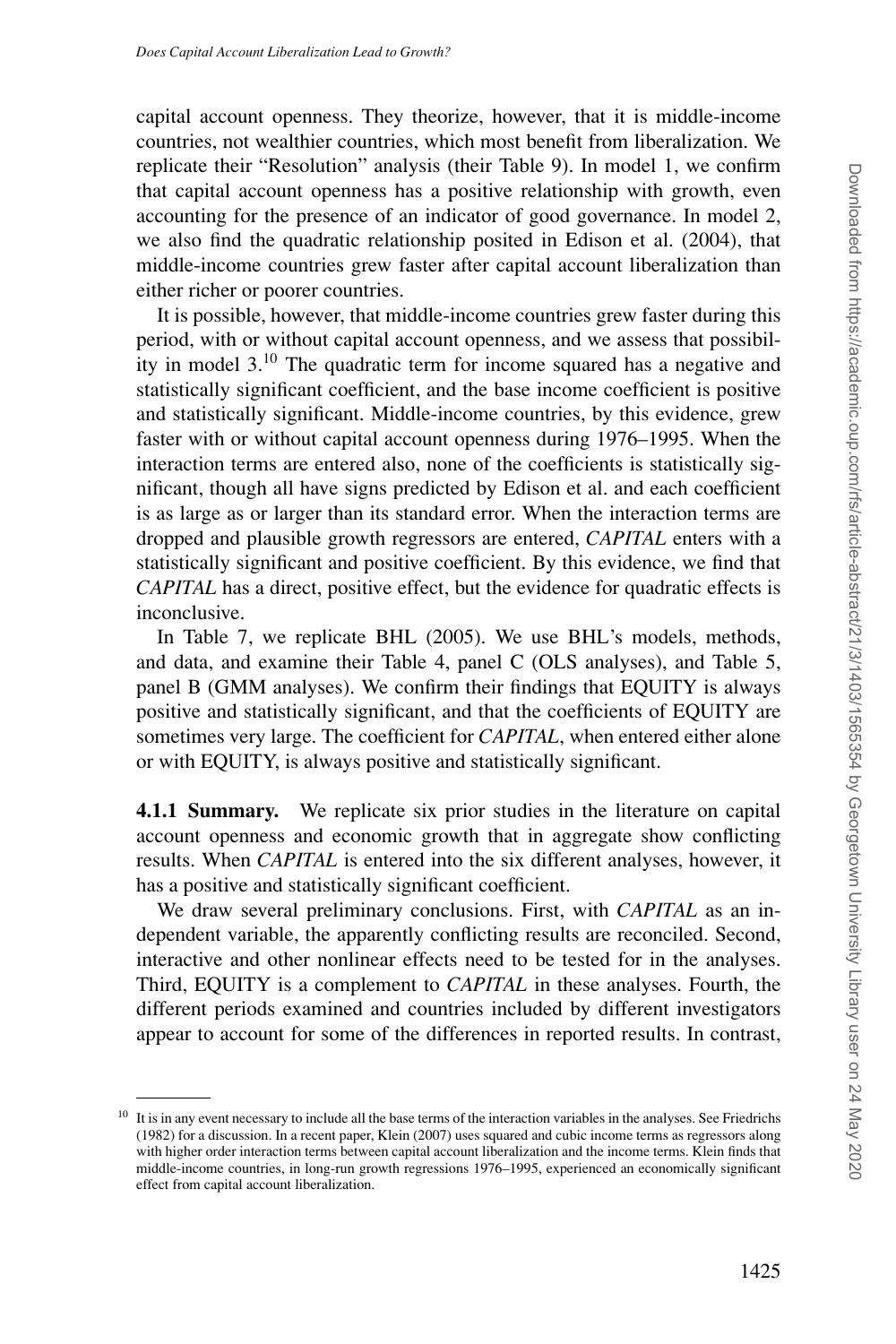| Table 7                                                                                    |                    |                    |                    |                     |                     |                     |
|--------------------------------------------------------------------------------------------|--------------------|--------------------|--------------------|---------------------|---------------------|---------------------|
| Replication of BHL (2005). Table 4, panel C (models 1–3) and Table 5, panel B (models 4–6) |                    |                    |                    |                     |                     |                     |
|                                                                                            | Model 1            | Model 2            | Model 3            | Model 4             | Model 5             | Model 6             |
| Variable                                                                                   | <b>OLS</b>         | <b>OLS</b>         | <b>OLS</b>         | <b>GMM</b>          | <b>GMM</b>          | <b>GMM</b>          |
| Growth $(s-1)$                                                                             |                    |                    |                    | $-0.432***(0.053)$  | $-0.438***(0.051)$  | $-0.444***(0.056)$  |
| Income                                                                                     | $-6.293***(0.964)$ | $-6.284***(0.96)$  | $-6.623***(0.974)$ | $-9.195***(1.284)$  | $-8.36***(1.267)$   | $-8.635***(1.359)$  |
| Education                                                                                  | $-1.273(1.523)$    | $-0.908(1.52)$     | $-1.001(1.507)$    | $-0.338(0.445)$     | $-0.338(0.445)$     | $-0.237(0.339)$     |
| Population growth                                                                          | $-0.347*(0.196)$   | $-0.375*(0.196)$   | $-0.334*(0.197)$   | $0.7*(0.348)$       | $0.624**$ $(0.322)$ | $0.673**$ $(0.339)$ |
| Log(life expectancy)                                                                       | $19.739***(6.857)$ | $20.548***(6.545)$ | $17.989***(6.821)$ | $10.071***$ (3.988) | $9.907**$ (4.508)   | $11.777***(4.66)$   |
| Government expenditures                                                                    | $-0.1***(0.367)$   | $-0.806**$ (0.036) | $-0.869**$ (0.036) | $-0.029(0.028)$     | $-0.011(0.034)$     | $-0.001(0.034)$     |
| <b>CAPITAL</b>                                                                             |                    | $0.023**$ (0.01)   | $0.02**$ (0.01)    |                     | $0.041***(0.009)$   | $0.032***(0.01)$    |
| <b>EQUITY</b>                                                                              | $0.882**$ (0.403)  |                    | $0.727*(0.409)$    | $1.737***(0.588)$   |                     | $1.202**$ (0.589)   |
| Constant                                                                                   | $-15.442(28.35)$   | $-21.59(26.67)$    | $-7.269(28.4)$     | $-0.937**$ (0.41)   | $-0.059(0.43)$      | $-0.937**$ (0.41)   |
| $R^2$                                                                                      | 43.8%              | 44%                | 44.3%              | 44.66%              | 45.34%              | 46.03%              |
| Countries                                                                                  | 69                 | 69                 | 69                 | 71                  | 71                  | 71                  |

Please see BHL (2005) for a description of data and models. The models used here are nonoverlapping 5-year data models, using as the dependent variable real growth, per capita, 1980–1999. In the OLS estimations, country-fixed effects and period dummies used but not reported. In the GMM estimations, persistent serial correlation required the use of <sup>a</sup> lagged endogenous variable. Because of the presence of the lagged endogenous variable, country-fixed effects are omitted. In the GMM estimations, the  $R^2$  is defined as 1−RSS/TSS. In the OLS regressions, the  $R^2$  is the adjusted  $R^2$ , and the standard errors are panel corrected standard errors from Beck and Katz (1995). In the OLS models, all independent variables are lagged one period, excep<sup>t</sup> EQUITY, which is not lagged in BHL (2005). Standard errors are listed below the coefficients.

<sup>∗</sup>*p*-value <sup>&</sup>lt; 0.10; ∗∗*p*-value <sup>&</sup>lt; 0.05; ∗∗∗*p*-value <sup>&</sup>lt; 0.01.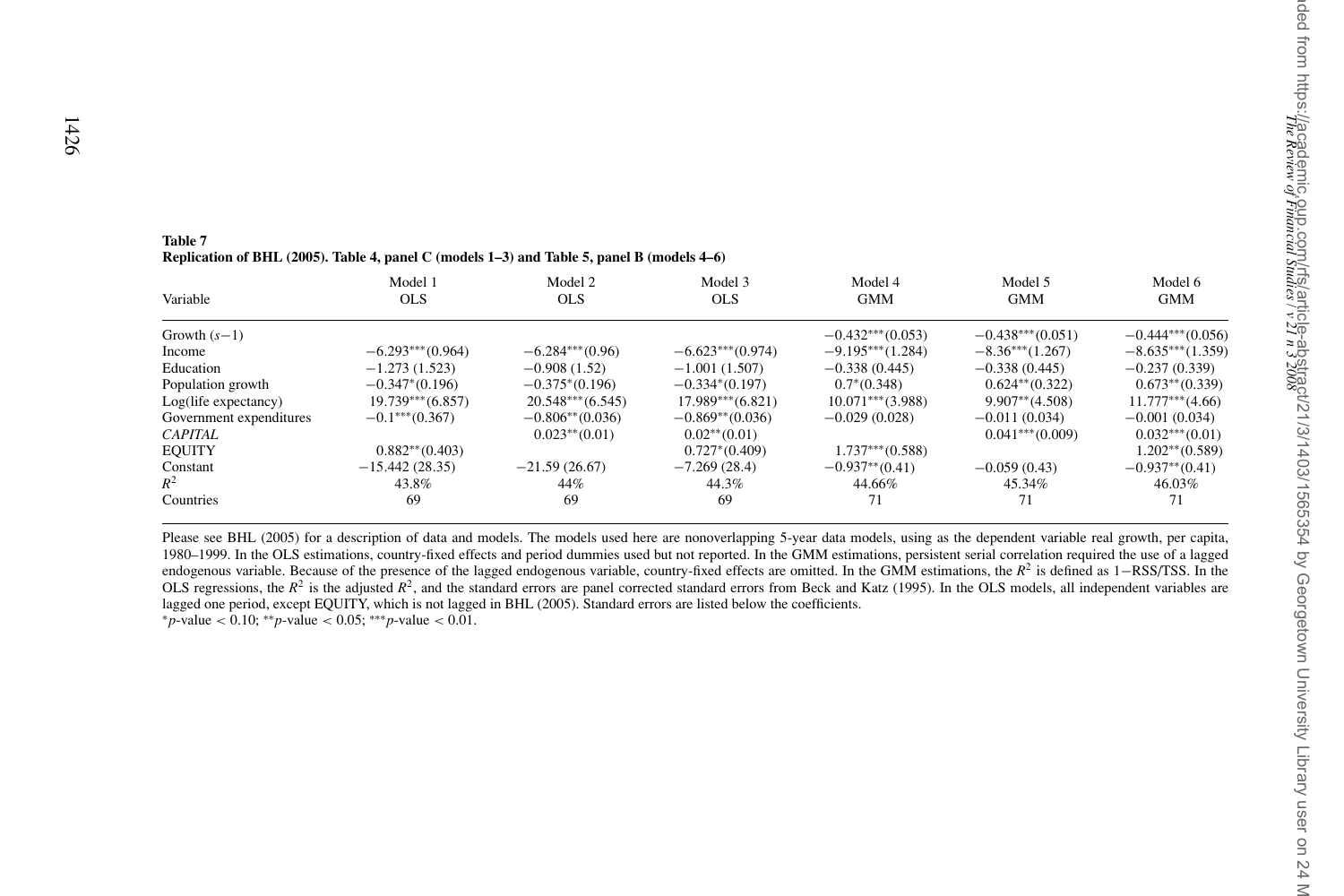differences in sample, methods, models, and sources of economic data used do not appear to be a significant source of the conflicting results.

# **4.2 Results from base models**

In Table 8, we report our main results for the OLS fixed effects analysis. Models 1, 3, and 5 use PPP-adjusted growth data from 1955–2004, a span of 50 years. Models 2, 4, and 6 use real growth per capita, but the time frame is shorter: 1970–2004. Models 3 and 4 omit investment as a regressor, consistent with the approach in BHL (2005). Models 5 and 6 focus only on emerging and developing nations, omitting the 22 "traditional" member countries of the OECD. The models show no signs of serial correlation, the residuals are well behaved, and the explanatory power of the models is good.

*CAPITAL* in all six models has a positive and highly statistically significant coefficient, which suggests that liberalization is associated with subsequent growth. *FIN\_CURRENT*−*CAPITAL* also has a positive and statistically significant coefficient in all six models, suggesting that an earlier liberalization of current accounts relative to capital accounts is beneficial.

When we constrain models 1 and 2 to the same countries for the same years (82 countries from 1970–2004), we find that the choice of whether PPP-adjusted growth or real growth is used as the dependent variable hardly influences the analysis. The estimated coefficient of *CAPITAL* using PPP-adjusted growth is slightly smaller (0.03) and the standard error is slightly larger (0.0074), compared to the real growth model (0.035 and 0.0071, respectively). The data differences in growth measures are therefore immaterial to the results.

The control variables have signs and levels of statistical significance broadly consistent with theory and prior studies. Higher income and population growth have negative, statistically significant coefficients at the 0.05 level and beyond in all models. The coefficient estimates of the other variables are less well defined. (We treat the other variables as control variables, and limit our discussion and reporting of them hereafter.) To check for individual country outliers, we use standard OLS regressions with model 8, column 1, and drop each country in turn. We find no outliers.

In Table 9, we employ GMM-SYS estimators. As with Table 8, models 1, 3, and 5 use PPP-adjusted growth as a dependent variable, and models 2, 4, and 6 use real growth as the dependent variable. Models 3 and 4 omit investment, and models 5 and 6 focus only on emerging and developing countries. The diagnostic statistics are good: the disturbances show no sign of serial correlation. The joint Wald test and  $R^2$  indicate that the model explains much of the variance in growth.

*CAPITAL* has a positive and statistically significant coefficient at beyond the 0.01 level in all six models. *FIN\_CURRENT*−*CAPITAL*, in contrast to the OLS models, never has a statistically significant coefficient in these six models. (We henceforth limit our discussion of this variable, given its inconsistent effects between OLS and GMM-SYS.)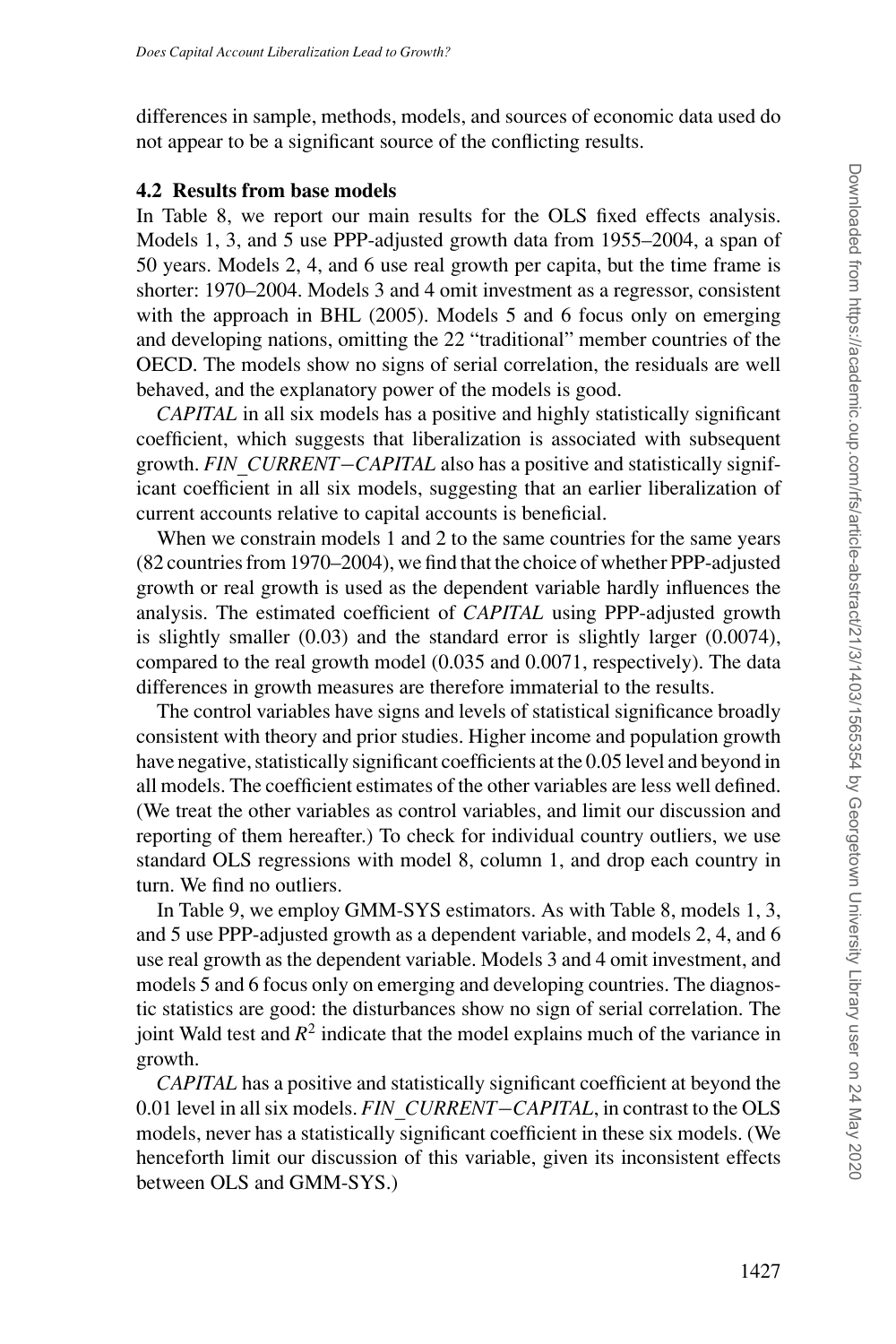| Table 8 |  |
|---------|--|

| Table 8                                      |                    |                    |                     |                     |                    |                    |
|----------------------------------------------|--------------------|--------------------|---------------------|---------------------|--------------------|--------------------|
| Economic growth, 1955–2004 or 1970–2004, OLS |                    |                    |                     |                     |                    |                    |
|                                              | Model 1            | Model 2            | Model 3             | Model 4             | Model 5            | Model 6            |
|                                              | Full model;        | Full model;        | Investment omitted: | Investment omitted: | Emerging market    | Emerging market    |
|                                              | PPP-adjusted       | real growth        | PPP-adjusted growth | real growth         | only; PPP-adjusted | only; real         |
| Variable                                     | growth 1955-2004   | 1970-2004          | 1955-2004           | 1970-2004           | growth 1955-2004   | growth 1970-2004   |
| Income $(s-1)$                               | $-3.449***(0.364)$ | $-4.122***(0.459)$ | $-3.4***(0.367)$    | $-3.978***(0.464)$  | $-3.265***(0.528)$ | $-4.028***(0.512)$ |
| Change in investment $(s-1)$                 | $-0.016(0.015)$    | $-0.311***(0.091)$ |                     |                     | $-0.167(0.120)$    | $-0.253**$ (0.105) |
| Investment $(s-1)$ (share of GDP)            | $1.008**$ (0.399)  | $-0.826*(0.435)$   |                     |                     | $0.883**$ (0.436)  | $-0.764(0.481)$    |
| Population growth $(s-1)$                    | $-0.542**(0.2)$    | $-0.366**$ (0.178) | $-0.429**$ (0.196)  | $-0.507***(0.180)$  | $-0.546**$ (0.278) | $-0.568**0.266$    |
| Change in trade openness $(s-1)$             |                    |                    |                     |                     |                    |                    |
| $(imports + exports)/GDP$                    | $0.055***(0.023)$  | 0.032(0.037)       | $0.046**$ (0.023)   | $-0.006(0.038)$     | $0.107**$ (0.047)  | 0.013(0.039)       |
| Level of trade openness $(s-1)$              | 0.287(0.378)       | 0.377(0.419)       | $0.756**$ (0.383)   | 0.100(0.432)        | 0.152(0.540)       | 0.233(0.476)       |
| Revolutions and Coups $(s-1)$                | 0.032(0.063)       | $-0.005(0.071)$    | 0.033(0.063)        | 0.002(0.070)        | 0.080(0.090)       | 0.003(0.078)       |
| Change in oil prices $(s-1)$                 | $-0.012(0.01)$     | 0.002(0.009)       | $-0.007(0.010)$     | $-0.001(0.009)$     | 0.004(0.014)       | $-0.005(0.012)$    |
| Oil prices $(s-1)$                           | 0.001(0.013)       | $-0.020*(0.012)$   | 0.001(0.013)        | $-0.015(0.012)$     | $-0.025(0.013)$    | $-0.024(0.016)$    |
| $CAPITAL(s-1)$                               | $0.022***(0.006)$  | $0.036***(0.007)$  | $0.02***(0.006)$    | $0.037***(0.007)$   | $0.022***(0.007)$  | $0.036***(0.009)$  |
| FIN CURRENT-CAPITAL (s-1)                    | $0.022***(0.009)$  | $0.033***(0.009)$  | $0.022**$ (0.009)   | $0.028***(0.009)$   | $0.024**$ (0.011)  | $0.034***(0.011)$  |
| Adjusted $R^2$                               | 33.2%              | 42%                | 32.4%               | 40.3%               | 30.8%              | 42.9%              |
| Number of countries                          | 85                 | 82                 | 85                  | 82                  | 63                 | 60                 |
| Number of observations                       | 713                | 534                | 713                 | 534                 | 501                | 381                |

The dependent variable is per capita economic growth: PPP-adjusted, 1955–2004 for models 1, 3, and 5; it is real growth per capita, 1970–2004, for models 2, 4, and 6. Investment is omitted in models 3 and 4. Data for industrial nations are omitted in models 5 and 6. The models are unbalanced panels estimated using OLS with panel correct standard errors in Fixed Effects Models. Panel-corrected standard errors are listed below the coefficients.

<sup>∗</sup>*p*-value <sup>&</sup>lt; 0.10; ∗∗*p*-value <sup>&</sup>lt; 0.05; ∗∗∗*p*-value <sup>&</sup>lt; 0.01.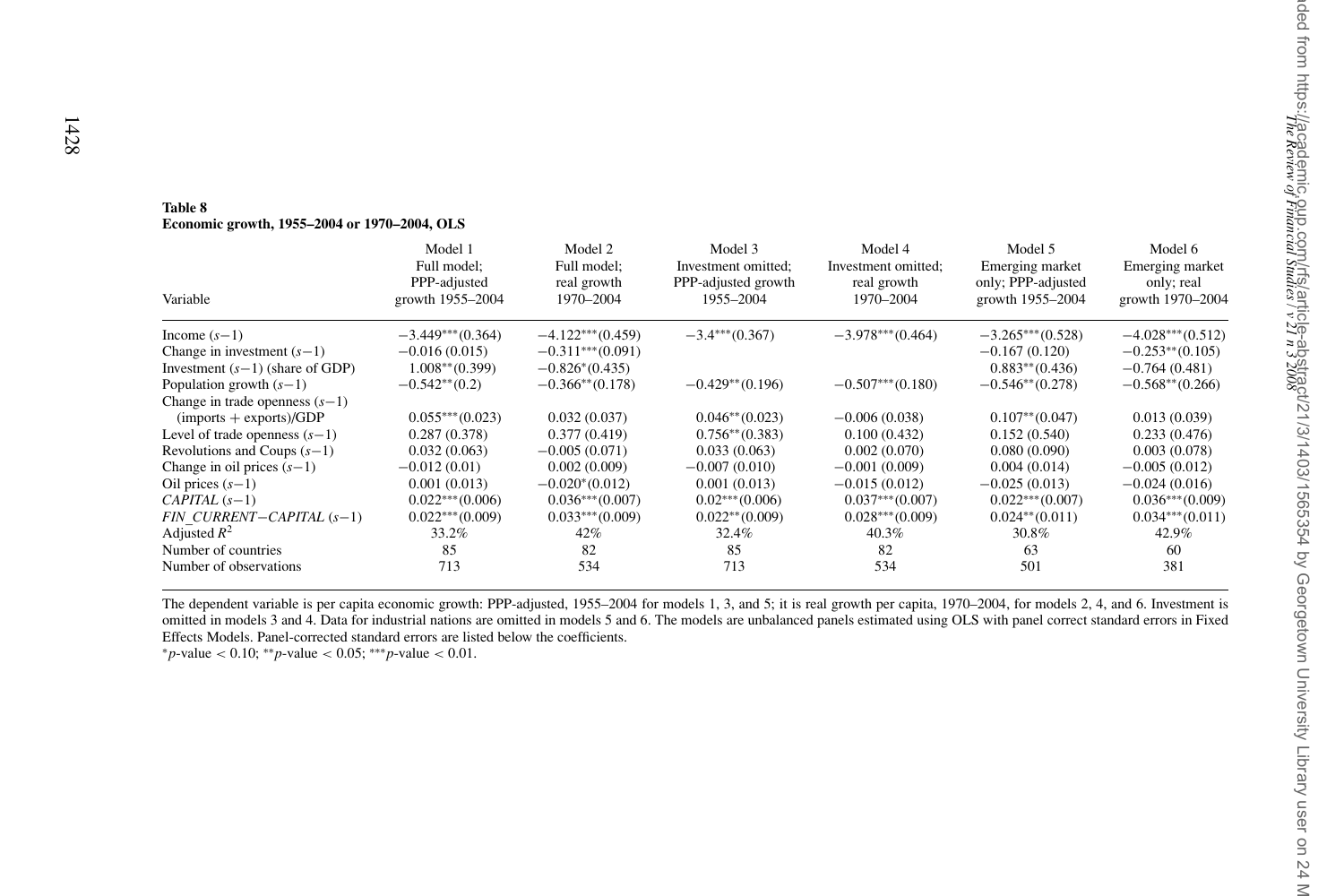| Economic growth, 1955–1999 or 1970–1999, GMM-system models<br>Model 2<br>Model 5<br>Model 1<br>Model 3<br>Model 4<br>Model 6                                                                                                                                                                        |                   |
|-----------------------------------------------------------------------------------------------------------------------------------------------------------------------------------------------------------------------------------------------------------------------------------------------------|-------------------|
|                                                                                                                                                                                                                                                                                                     |                   |
| Full; PPP-adjusted<br>Full; real growth<br>Emerging market;<br>Investment omitted:<br>Emerging market;<br>Investment omitted:<br>Variable: all are change variables<br>growth 1955-1999<br>1970-1999<br>PPP-adjusted 1955-1999<br>real 1970-1999<br>PPP-adjusted 1955-1999<br>real growth 1970–1999 |                   |
| $-3.258***(0.828)$<br>$-3.519***(0.720)$<br>$-3.118***(1.108)$<br>$-3.688***(0.687)$<br>$-3.896***(1.187)$<br>$-2.745**$ (1.249)<br>Income $(s-1)$                                                                                                                                                  |                   |
| Revolutions and Coups $(s)$<br>$-0.241 * (0.236)$<br>$-0.287**$ (0.140)<br>$-0.250(0.243)$<br>$-0.325**$ (0.147)<br>$-0.271(0.226)$<br>$-0.273*(0.144)$                                                                                                                                             |                   |
| $2.191***(0.660)$<br>Trade openness $(s)$ (imports + exports)/GDP<br>0.268(0.618)<br>0.764(0.916)<br>0.469(0.632)<br>0.649(0.745)<br>0.216(1.133)                                                                                                                                                   |                   |
| Population growth $(s)$<br>0.481(0.555)<br>0.554(0.525)<br>0.509(0.835)<br>0.729(0.806)<br>0.244(0.648)<br>0.364(0.627)                                                                                                                                                                             |                   |
| 0.894(0.948)<br>$3.335***(0.721)$<br>0.478(1.073)<br>Investment $(s)$                                                                                                                                                                                                                               | $3.125***(0.851)$ |
| $0.449***(0.152)$<br>0.183(0.127)<br>Oil prices $(s)$<br>$0.320**$ (0.250)<br>$0.211*(0.122)$<br>$0.247*(0.148)$<br>0.207(0.173)                                                                                                                                                                    |                   |
| $0.036***(0.013)$<br>$0.036***(0.013)$<br>$0.050***(0.013)$<br>$0.044***(0.013)$<br>$0.048***(0.017)$<br>CAPITAL(s)                                                                                                                                                                                 | $0.051***(0.015)$ |
| FIN CURRENT-CAPITAL<br>0.004(0.020)<br>0.002(0.022)<br>0.009(0.020)<br>0.000(0.026)<br>0.014(0.020)<br>0.004(0.022)                                                                                                                                                                                 |                   |
| 0.038(0.141)<br>$-0.054**$ (0.023)<br>0.025(0.140)<br>$-0.022(0.020)$<br>$-0.040(0.025)$<br>0.051(0.112)<br>Islam                                                                                                                                                                                   |                   |
| Ethnic fractionalization<br>0.006(0.076)<br>$-0.385(0.555)$<br>0.004(0.078)<br>$-0.210(0.549)$<br>$-0.008(0.093)$<br>$-0.396(0.565)$                                                                                                                                                                |                   |
| $-4.755(3.127)$<br>1.237 (20.460)<br>$-1.029(2.875)$<br>Sub-Saharan Africa<br>$-3.249(3.237)$<br>9.978 (20.550)<br>10.926 (16.650)                                                                                                                                                                  |                   |
| East Asia/Pacific<br>0.120(1.236)<br>3.528 (7.293)<br>$-0.152(1.235)$<br>1.866 (7.320)<br>2.178 (1.572)<br>5.544 (4.971)                                                                                                                                                                            |                   |
| South Asia<br>$-3.125(2.213)$<br>3.187 (12.210)<br>$-4.502**$ (2.085)<br>$-0.349(1.707)$<br>$-0.431(12.190)$<br>5.069 (9.559)                                                                                                                                                                       |                   |
| Middle East and North Africa<br>0.996(2.451)<br>$-8.423(15.070)$<br>0.124(2.324)<br>$-5.258(14.890)$<br>2.363 (3.079)<br>$-7.169(18.120)$                                                                                                                                                           |                   |
| Latin America and the Caribbean<br>$-1.526(1.942)$<br>6.732 (13.500)<br>$-2.026(1.937)$<br>1.576 (13.390)<br>0.754(2.047)<br>7.450 (8.793)                                                                                                                                                          |                   |
| 0.767(1.139)<br>5.621 (7.515)<br>1.117 (1.198)<br>3.235 (7.470)<br>0.878(1.250)<br>5.487 (6.943)<br>English                                                                                                                                                                                         |                   |
| $0.045***(0.013)$<br>$0.033**$ (0.014)<br>0.025(0.025)<br>0.031(0.025)<br>0.007(0.011)<br>$-0.033(0.033)$<br>Latitude                                                                                                                                                                               |                   |
| $R^2$<br>42.29%<br>59.55%<br>40.57%<br>57.11%<br>38.75%<br>61.41%                                                                                                                                                                                                                                   |                   |
| 56.67***<br>$107.4***$<br>$31.88***$<br>$12.70**$<br>$24.40***$<br>4.856<br>Wald (time)                                                                                                                                                                                                             |                   |
| 49.85 [1.00]<br>87.82 [1.000]<br>40.19 [1.000]<br>51.14 [1.00]<br>60.22 [1.000]<br>21.60 [1.000]<br>Sargan                                                                                                                                                                                          |                   |
| $-4.472***$<br>$-3.967***$<br>AR1<br>$-4.280***$<br>$-3.708***$<br>$-2.380**$<br>$-4.587$                                                                                                                                                                                                           |                   |
| AR <sub>2</sub><br>0.3249<br>$-0.6640$<br>$-0.2506$<br>$-0.4972$<br>0.4225<br>$-0.2946$                                                                                                                                                                                                             |                   |
| 682<br>682<br>467<br>467<br>483<br>335<br>Observation                                                                                                                                                                                                                                               |                   |

The dependent variable is per capita economic growth: PPP-adjusted, 1955–2004 for models 1, 3, and 5; it is real growth per capita, 1970–2004, for models 2, 4, and 6. Investment is omitted in models 3 and 4. Data for industrial nations are omitted in models 5 and 6. The *<sup>R</sup>*<sup>2</sup> is defined as <sup>1</sup>−RSS/TSS. No serial correlation is indicated in GMM-SYS models when, in second-stage analysis, the Arellano-Bond test for second-order serial correlation is not significant, and the AR1 test shows evidence of significant negative serial correlation in the differenced residuals. For <sup>a</sup> discussion, see Doornik and Hendry (2001, 69). Time and fixed effects dummies are used. The instruments for the transformed equations include Islam, Ethnic Fractionalization, regional dummies, Latitude, English Common Law, and GMM lags 2 through 5 of the endogenous variables. The Instruments for the level equations include country dummies, and GMM level (lag 1) for the endogenous variables. Standard errors are listed below the coefficients. <sup>∗</sup>*p*-value <sup>&</sup>lt; 0.10; ∗∗*p*-value <sup>&</sup>lt; 0.05; ∗∗∗*p*-value <sup>&</sup>lt; 0.01.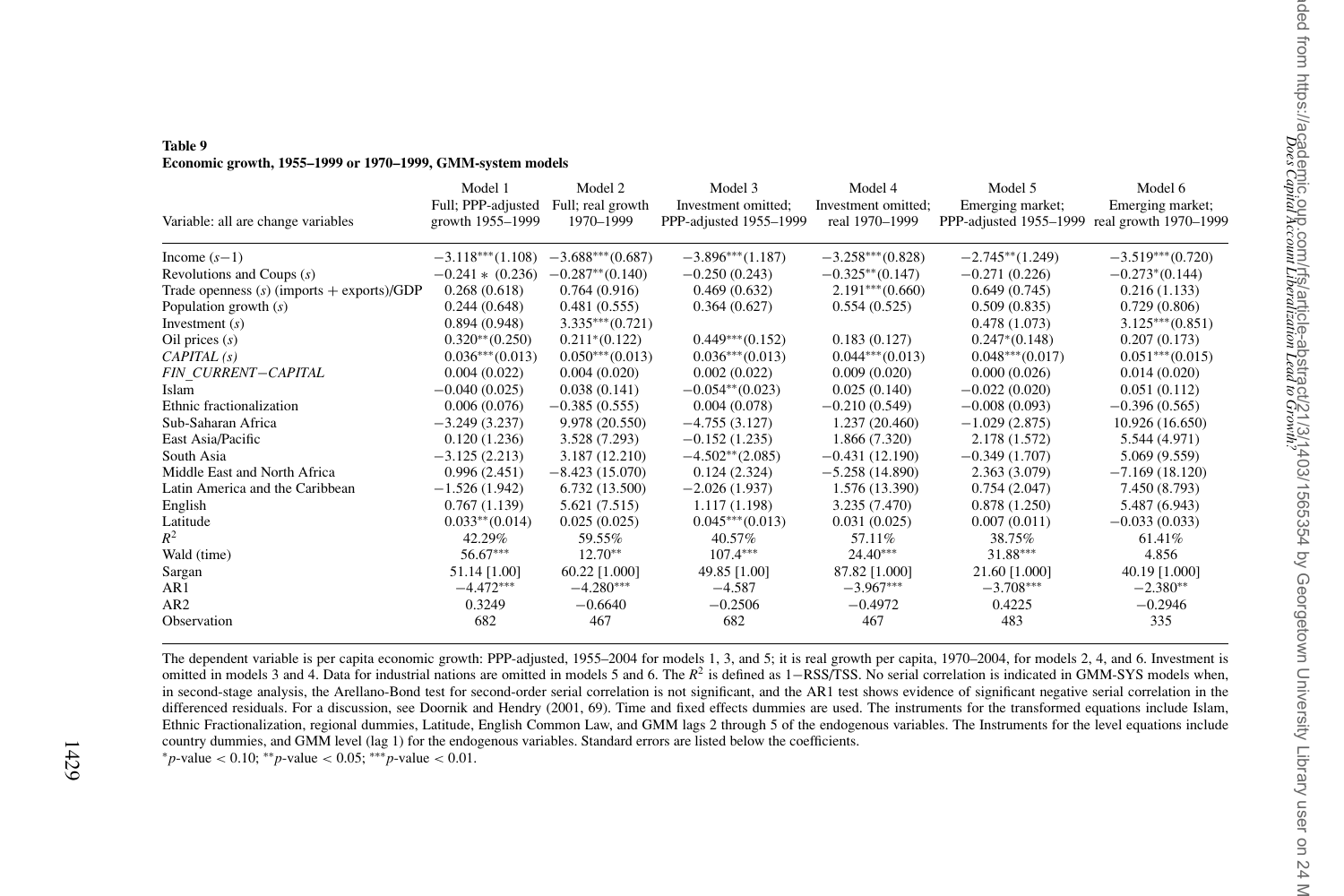|                                                                                                                      |                                                                                            | OLS.                                                                                           | GMM-SYS                                                                                       |                                                                                                  |  |  |
|----------------------------------------------------------------------------------------------------------------------|--------------------------------------------------------------------------------------------|------------------------------------------------------------------------------------------------|-----------------------------------------------------------------------------------------------|--------------------------------------------------------------------------------------------------|--|--|
| All countries                                                                                                        | Table 8. model 1                                                                           | Table 8, model 2 Table 9, model 1                                                              |                                                                                               | Table 9, model 2                                                                                 |  |  |
| <b>CAPITAL</b><br>FIN CURRENT - CAPITAL<br>Emerging market countries only<br><b>CAPITAL</b><br>FIN CURRENT - CAPITAL | $0.011**$ (0.004)<br>0.008(0.008)<br>Table 8, model 5<br>$0.017**$ (0.006)<br>0.015(0.009) | $0.016***(0.006)$<br>0.006(0.009)<br>Table 8, model 6<br>$0.02***(0.008)$<br>$0.005***(0.011)$ | $0.020**$ (0.009)<br>$0.019*(0.010)$<br>Table 9, model 5<br>$0.035***(0.013)$<br>0.018(0.012) | $0.034***(0.012)$<br>$-0.005(0.014)$<br>Table 9, model 6<br>$0.038***(0.013)$<br>$-0.003(0.016)$ |  |  |

**Table 10 Random effects models using two growth measures OLS and GMM-SYS**

Though the Hausman test strongly rejects random effects models, they are used here to compare results with the numerous prior studies using random effects models. We report only limited results to conserve space. Full results are available from the authors. Regional dummies plus indicators for latitude, ethnic fractionalization, % of Islamic populations, and English Common Law traditions are included with the base variables from Tables 8 and 9. Standard errors are listed below the coefficients.

∗*p*-value < 0.10; ∗∗*p*-value < 0.05; ∗∗∗*p*-value < 0.01.

Across the 12 models, the coefficient estimates of *CAPITAL* range from a low of 0.02 to a high of 0.051, with a mean of 0.035. Translating this into relative magnitude effects, the estimated effect on yearly subsequent growth from a 25% increase (decrease) in *CAPITAL* is slightly less than a 1% annual increase (decrease) in growth. Increases or decreases of this magnitude are relatively common in the data. Examples of a 25% increase in *CAPITAL* include Spain in 1985 and Colombia in 1996, and an example of a 25% decrease is Tanzania in 1965. For a 35% increase (decrease), the effects translate into 1.25% annual increase (decrease). Examples of a 35% decrease include the Republic of Congo in 1969 and again in 1972, and the Philippines in 1968. An example of a 35% increase in *CAPITAL* is the United Kingdom in 1979.

# **4.3 Robustness**

In Table 10, we estimate random effects models, which correspond to Table 8, models 1, 2, 5, and 6, and Table 9, models 1, 2, 5, and 6. *CAPITAL* always enters with a positive and highly statistically significant coefficient.

In Table 11, we examine the possibility, raised by BHL and others, that GMM procedures do not fully address the endogeneity question. As many scholars have noted, a government might liberalize capital accounts when government officials expect future growth to be higher. Insofar as the future growth government officials expect is correlated with both the observed subsequent growth and capital account liberalization, the expectations about future growth could give rise to an endogeneity problem. BHL (2005, pp. 25–28) addressed the endogeneity question by identifying "growth opportunities" and showed impressive evidence that the effects they estimate for EQUITY are highly robust to their exogenous measure of implied growth opportunities.

We employ a model in which the "expected" component of growth is excluded from the dependent variable, which becomes "unexpected" growth. In doing so, we assume that government officials use current growth to forecast future growth, and define unexpected growth as growth(s) minus growth( $s - 1$ ).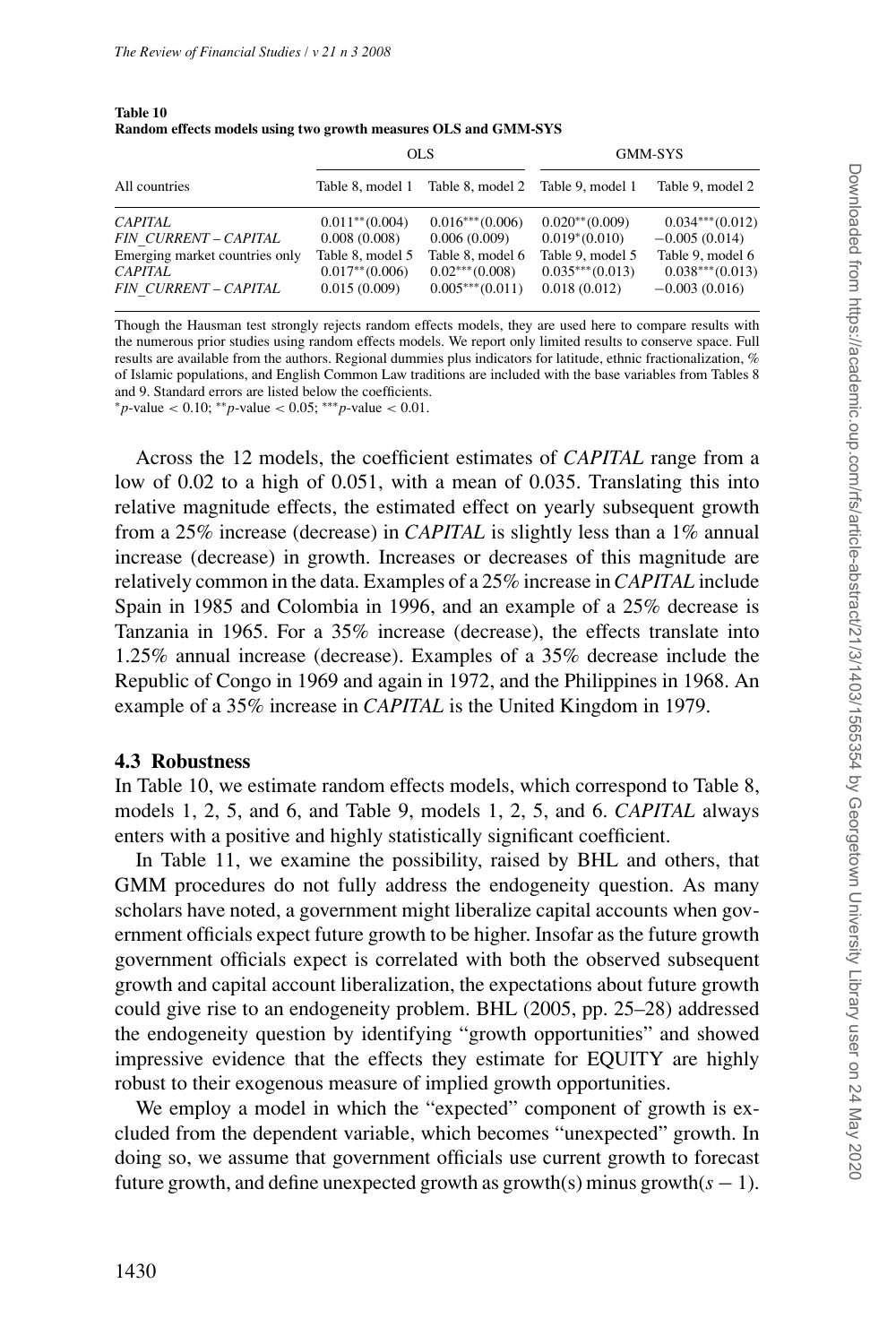| Table 11                                  |  |  |
|-------------------------------------------|--|--|
| Unexpected growth effects OLS and GMM-SYS |  |  |

|                                                                                                               |                                                                                                | OLS.                                                                                               | GMM-SYS                                                                                    |                                                                                            |  |
|---------------------------------------------------------------------------------------------------------------|------------------------------------------------------------------------------------------------|----------------------------------------------------------------------------------------------------|--------------------------------------------------------------------------------------------|--------------------------------------------------------------------------------------------|--|
| All countries                                                                                                 | Table 8, model 1                                                                               | Table 8, model 2                                                                                   | Table 9, model 1                                                                           | Table 9, model 2                                                                           |  |
| CAPITAL<br>FIN CURRENT - CAPITAL<br>Emerging market countries only<br><b>CAPITAL</b><br>FIN CURRENT - CAPITAL | $0.028**$ (0.09)<br>$0.022**$ (0.011)<br>Table 8, model 5<br>$0.022**$ (0.011)<br>0.018(0.013) | $0.026***(0.009)$<br>$0.034***(0.012)$<br>Table 8, model 6<br>$0.024**$ (0.011)<br>$0.028*(0.015)$ | $0.042***(0.016)$<br>0.023(0.024)<br>Table 9, model 5<br>$0.039**$ (0.018)<br>0.031(0.028) | $0.051***(0.017)$<br>0.032(0.021)<br>Table 9, model 6<br>$0.049**$ (0.021)<br>0.032(0.021) |  |

To address concerns about possible endogeneity, we estimate models with unexpected growth as the dependent variable. It is defined, following Iversen and Cusack (2000) and Roubini and Sachs (1989), as growth(s) minus growth (*s* − 1). The OLS models using PPP-adjusted growth employ a lagged endogenous variable because of persistent serial correlation. We report only limited results to conserve space. Standard errors are listed below the coefficients.

∗*p*-value < 0.10; ∗∗*p*-value < 0.05; ∗∗∗*p*-value < 0.01.

### **Table 12 Spatial correlation—World growth rates included OLS and GMM-SYS**

|                                                                                                                      |                                                                                                    | OLS.                                                                                                | GMM-SYS                                                                                     |                                                                                             |  |
|----------------------------------------------------------------------------------------------------------------------|----------------------------------------------------------------------------------------------------|-----------------------------------------------------------------------------------------------------|---------------------------------------------------------------------------------------------|---------------------------------------------------------------------------------------------|--|
| All countries                                                                                                        | Table 8, model 1                                                                                   | Table 8, model 2 Table 9, model 1                                                                   |                                                                                             | Table 9, model 2                                                                            |  |
| <b>CAPITAL</b><br>FIN CURRENT - CAPITAL<br>Emerging market countries only<br><b>CAPITAL</b><br>FIN CURRENT - CAPITAL | $0.016***(0.06)$<br>$0.019**$ (0.008)<br>Table 8, model 5<br>$0.017**$ (0.007)<br>$0.023**$ (0.01) | $0.023***(0.007)$<br>$0.024***(0.008)$<br>Table 8, model 6<br>$0.026***(0.009)$<br>$0.027***(0.01)$ | $0.019*(0.01)$<br>$-0.023(0.021)$<br>Table 9, model 5<br>$0.022*(0.013)$<br>$-0.027(0.025)$ | $0.004***(0.0003)$<br>0.002(0.002)<br>Table 9, model 6<br>$0.004**$ (0.002)<br>0.001(0.002) |  |

We estimate a spatial correlation model by including contemporaneous world growth rates as an exogenous regressor. See Franzese and Hays (2007) for a discussion of spatial correlation models. The home country growth rated is extracted from the world growth rate. We report only limited results to conserve space. Standard errors are listed below the coefficients.

∗*p*-value < 0.10; ∗∗*p*-value < 0.05; ∗∗∗*p*-value < 0.01.

This is in keeping with procedures in Iversen and Cusack (2000) and Roubini and Sachs (1989). When we examine "unexpected growth" as a dependent variable, we use again Table 8, models 1, 2, 5, and 6, and Table 9, models 1, 2, 5, and 6. *CAPITAL* enters all models with a positive and statistically significant coefficient.

Recent studies of political economic process suggest that the possibility of spatial interdependency in time-series, cross-sectional data should also be examined. (See Franzese and Hays, 2007, for a review and discussion.) In Table 12, we reestimate our models, adding a contemporaneous term for world growth rates (with each country's contribution netted out of the average). *CAP-ITAL* retains its positive and statistically significant coefficient in all models.

In Table 13, we estimate models entering EQUITY from BHL (2005) into all the models in Tables 8 and 9. EQUITY has positive coefficient estimates in all models, and it is usually statistically significant. The inclusion of investment as an independent variable appears to influence the coefficient estimates of EQUITY. BHL suggest that equity liberalization works through an investment channel, and the evidence of information overlap between investment and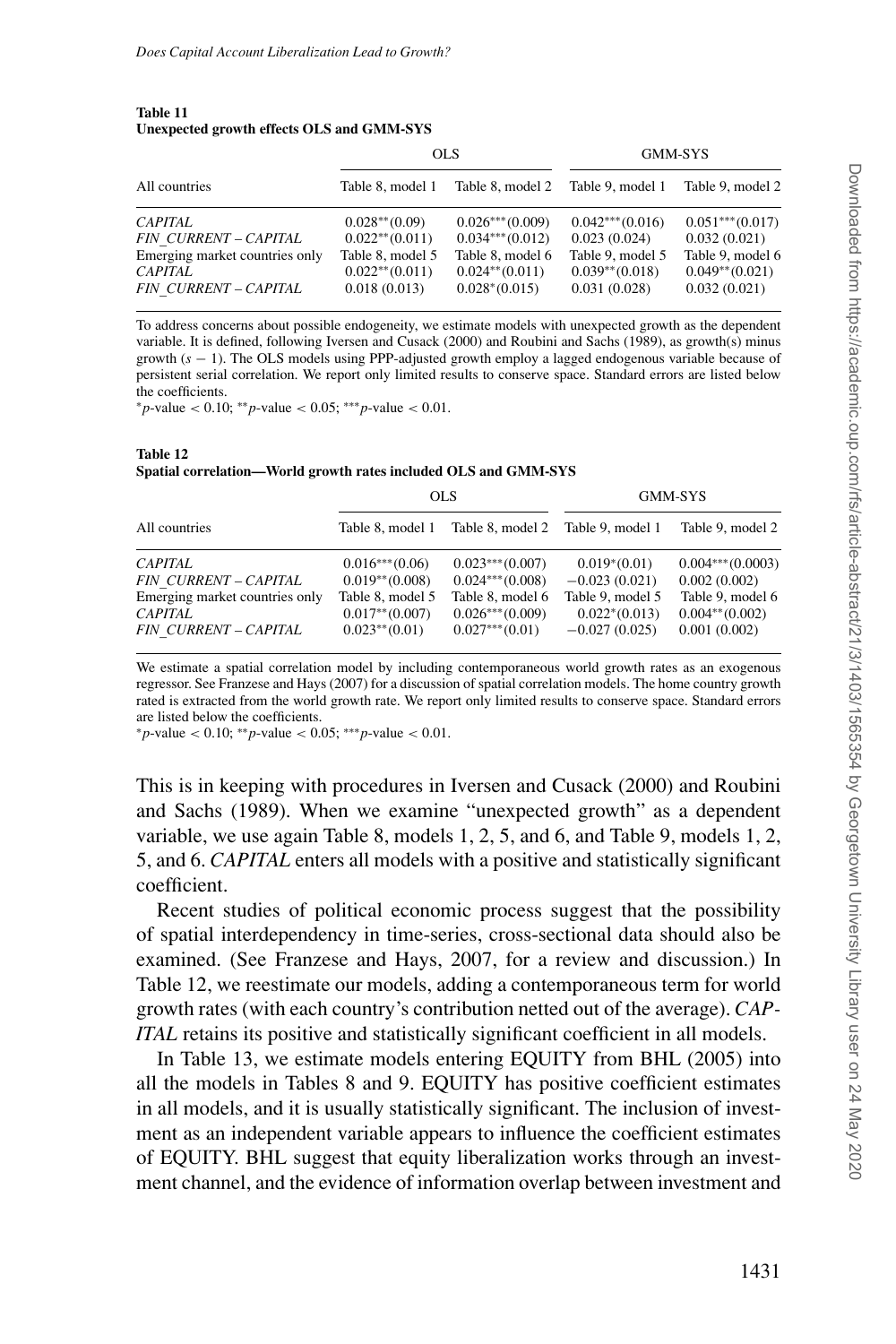### **Table 13 EQUITY and** *CAPITAL* **compared**

|                                       |                   | OLS.              | <b>GMM-SYS</b>      |                   |  |
|---------------------------------------|-------------------|-------------------|---------------------|-------------------|--|
| Variables                             | Table 8, model 1  | Table 8, model 2  | Table 9, model 1    | Table 9, model 2  |  |
| Investment included                   |                   |                   |                     |                   |  |
| <b>CAPITAL</b>                        | $0.034***(0.001)$ | $0.032***(0.010)$ | $0.048**$ (0.01929) | $0.033***(0.013)$ |  |
| <b>EOUITY</b>                         | $0.789*(0.41)$    | $0.685*(0.382)$   | 0.781(0.792)        | 0.823(0.554)      |  |
| Investment omitted                    |                   |                   |                     |                   |  |
| CAPITAL                               | $0.024*(0.014)$   | $0.045***(0.01)$  | $0.042*(0.022)$     | $0.028*(0.014)$   |  |
| <b>EQUITY</b>                         | $0.735*(0.41)$    | $0.776**$ (0.396) | 1.241 (0.877)       | $1.199**$ (0.544) |  |
| Investment and <i>CAPITAL</i> omitted |                   |                   |                     |                   |  |
| <b>EQUITY</b>                         | $1.125**(0.4)$    | $1.224***(0.381)$ | $1.715**$ (0.792)   | $1.500**$ (0.599) |  |
| Emerging market countries             | Table 8, model 5  | Table 8, model 6  | Table 9, model 5    | Table 9, model 6  |  |
| <b>CAPITAL</b>                        | $0.029**$ (0.013) | $0.028**$ (0.013) | 0.036(0.022)        | $0.029**$ (0.015) |  |
| <b>EQUITY</b>                         | $0.856*(0.515)$   | $0.793*(0.472)$   | 0.506(1.287)        | $1.656**$ (0.819) |  |

EQUITY is contemporaneous (as in BHL, 2005) in all models.*CAPITAL* is lagged one period in OLS estimations. Standard errors are listed below the coefficients.

∗*p*-value < 0.10; ∗∗*p*-value < 0.05; ∗∗∗*p*-value < 0.01.

#### **Table 14 SHARE and** *CAPITAL* **compared**

|                                   |                    | OLS.               | <b>GMM-SYS</b>    |                    |  |
|-----------------------------------|--------------------|--------------------|-------------------|--------------------|--|
| Variables                         | Table 8, model 1   | Table 8, model 2   | Table 9, model 1  | Table 9, model 2   |  |
| Investment included               |                    |                    |                   |                    |  |
| <i>CAPITAL</i>                    | $0.03***(0.011)$   | $0.032***(0.008)$  | $0.038*(0.02)$    | $0.039**$ (0.016)  |  |
| <b>SHARE</b>                      | $-1.015**$ (0.434) | $-0.448(0.313)$    | $-0.049(0.711)$   | $-0.576(0.559)$    |  |
| Investment omitted                |                    |                    |                   |                    |  |
| CAPITAL                           | $0.03***(0.011)$   | $0.032***(0.008)$  | $0.038**$ (0.018) | $0.037**$ (0.015)  |  |
| <b>SHARE</b>                      | $-1.102**$ (0.442) | $-0.434(0.326)$    | $-0.15(0.699)$    | $-0.246(0.51)$     |  |
| Investment and CAPITAL omitted    |                    |                    |                   |                    |  |
| <b>SHARE</b>                      | $-1.858***(0.38)$  | $-1.188***(0.288)$ | $-1.10**$ (0.470) | $-1.025**$ (0.431) |  |
| Emerging market<br>countries only | Table 8, model 5   | Table 8, model 6   | Table 9, model 5  | Table 9, model 6   |  |
| <b>CAPITAL</b>                    | $0.027**$ (0.014)  | $0.03***(0.01)$    | $0.044*(0.025)$   | $0.055***(0.017)$  |  |
| <b>SHARE</b>                      | $-1.4336**$ (0.69) | $-0.752(0.495)$    | $-0.310(0.759)$   | 0.527(0.814)       |  |

SHARE is defined in Klein (2003), and Edison et al. (2004) as the cumulated value of the 0,1 IMF\_BINARY variable for the presence or absence of capital controls in a given period (here, 5 years). It reports restrictions on residents only. SHARE is available from 1966 to 1995. The OLS estimations are for 1970 to 1999. The GMM-SYS estimations are for 1970 to 1994. Standard errors are listed below the coefficients. ∗*p*-value < 0.10; ∗∗*p*-value < 0.05; ∗∗∗*p*-value < 0.01.

EQUITY is consistent with their supposition. *CAPITAL* has a positive and statistically significant coefficient in all but one model, and approaches statistical significance in the last.

In Table 14, 5-year average values of SHARE (as in Edison et al., 2004; and Klein, 2003) are entered into the models in Tables 8 and 9. When *CAPITAL* is also included as a regressor, SHARE rarely approaches statistical significance, though its coefficient is negative in most cases, suggesting that the presence of capital restrictions on residents is negatively associated with growth. Only in the models where both investment and *CAPITAL* are omitted does SHARE enter with statistical significance, consistent with the hypothesis that having fewer restrictions on resident capital account transactions is associated with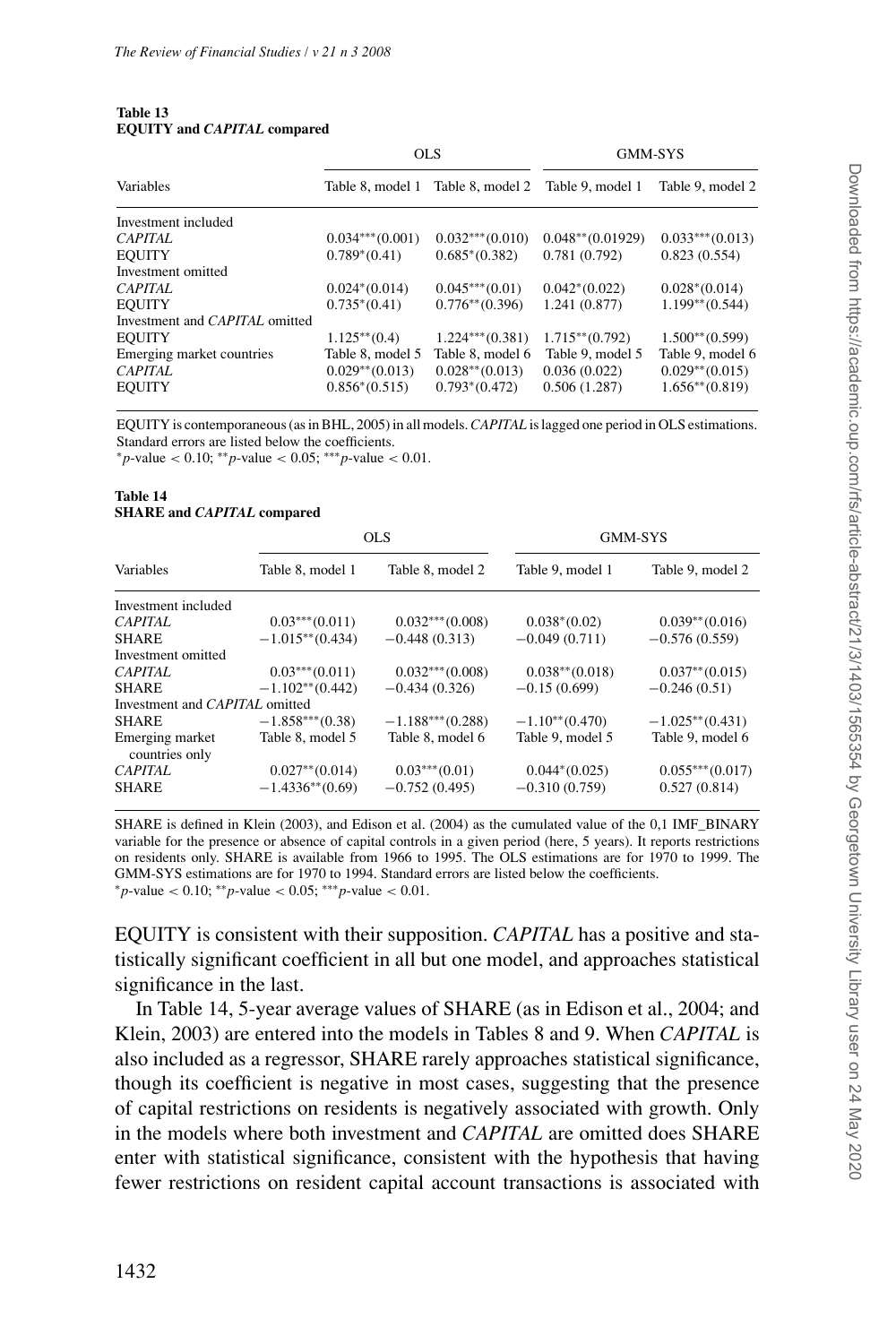| Table 15                 |
|--------------------------|
| <b>OUADRATIC</b> effects |

|                                                                 |                    | OLS                               | <b>GMM-SYS</b>   |                    |  |
|-----------------------------------------------------------------|--------------------|-----------------------------------|------------------|--------------------|--|
| All countries                                                   | Table 8. model 1   | Table 8, model 2 Table 9, model 1 |                  | Table 9, model 2   |  |
| A. Do richer countries grow faster after liberalization?        |                    |                                   |                  |                    |  |
| CAPITAL.                                                        | 0.000(0.048)       | $0.057*(0.031)$                   | 0.149(0.129)     | $0.247***(0.051)$  |  |
| $CAPITAL * Income$                                              | 0.002(0.006)       | $-0.003(0.004)$                   | $-0.014(0.015)$  | $-0.029***(0.006)$ |  |
| Emerging market countries only                                  | Table 8, model 5   | Table 8, model 6                  | Table 9, model 5 | Table 9, model 6   |  |
| CAPITAL.                                                        | 0.011(0.071)       | $0.109**$ (0.047)                 | 0.135(0.175)     | 0.073(0.051)       |  |
| $CAPITAL*$ Income                                               | 0.001(0.008)       | $-0.010(0.006)$                   | $-0.012(0.021)$  | $-0.003(0.007)$    |  |
| B. Do middle-income countries grow faster after liberalization? |                    |                                   |                  |                    |  |
| CAPITAL                                                         | $0.494*(0.288)$    | $0.554***(0.14)$                  | 0.026(0.454)     | $0.754***(0.14)$   |  |
| $CAPITAL*$ Income                                               | $-0.127**$ (0.066) | $-0.136***(0.034)$                | 0.009(0.094)     | $-0.188***(0.034)$ |  |
| ( <i>CAPITAL</i> * Income)* Income                              | $0.008**$ (0.004)  | $0.009***(0.002)$                 | $-0.0009(0.005)$ | $0.018***(0.002)$  |  |
| CAPITAL                                                         | $0.782**$ (0.399)  | $0.714***(0.182)$                 | 0.494(0.634)     | $0.797***(0.164)$  |  |
| $CAPITAL*$ Income                                               | $-0.207**$ (0.097) | $-0.187***(0.050)$                | $-0.106(0.145)$  | $-0.208***(0.044)$ |  |
| ( <i>CAPITAL</i> * Income) * Income                             | $0.014*(0.006)$    | $0.013***(0.003)$                 | 0.006(0.008)     | $0.014***(0.003)$  |  |

For a discussion of the interpretation of interaction terms, see Friedrichs (1982). The models in panel B are estimated with both Income and Income∗Income in the base models. The Income and Income∗Income coefficient estimates are always statistically significant and are negative and positive, respectively, which means that growth rates were larger at higher and lower levels of income than at middle levels. We report only limited results to conserve space, but are available. Standard errors are listed below the coefficients. ∗*p*-value < 0.10; ∗∗*p*-value < 0.05; ∗∗∗*p*-value < 0.01.

subsequent growth. *CAPITAL*'s coefficient is always positive and statistically significant.

# **4.4 Quadratic and interactive effects**

In Table 15, we assess whether the Edwards hypothesis that richer countries grow faster holds from this lengthy sample. We find no evidence that richer countries grew faster postliberalization. Indeed, in one model, the evidence suggests that poorer countries benefited more.

In Table 15, we also assess the question posed in Edison et al. (2004) and Klein (2003) of whether middle-income countries grew faster, postliberalization. We allow for the separate possibility that middle-income countries differed in growth rates from poorer and richer countries by entering income squared as a regressor. The general direction of the results suggests that poorer and richer countries, and not middle-income countries, grew faster postliberalization of *CAPITAL*. As an experiment, we estimate the models using random effects, but the size of the coefficients, signs, and levels of significance are little affected. Whether these results would hold for periods different from the 5-year averages used here is an avenue for future investigation.

KPRW note that many effects might be contingent, a theme also in Eichengreen and Leblang (2003). In Table 16, we estimate interaction effects using Table 8, model 1 (OLS, 1955–2004, 85 countries), and Table 9, model 1 (GMM-SYS, 1955–1999, 85 countries). We enter indicators from the literature on crises (financial crises, banking crises, international crises, black market premiums), government quality (bureaucratic quality and levels of corruption), financial development, and (following Chanda, 2005) ethnic fractionalization.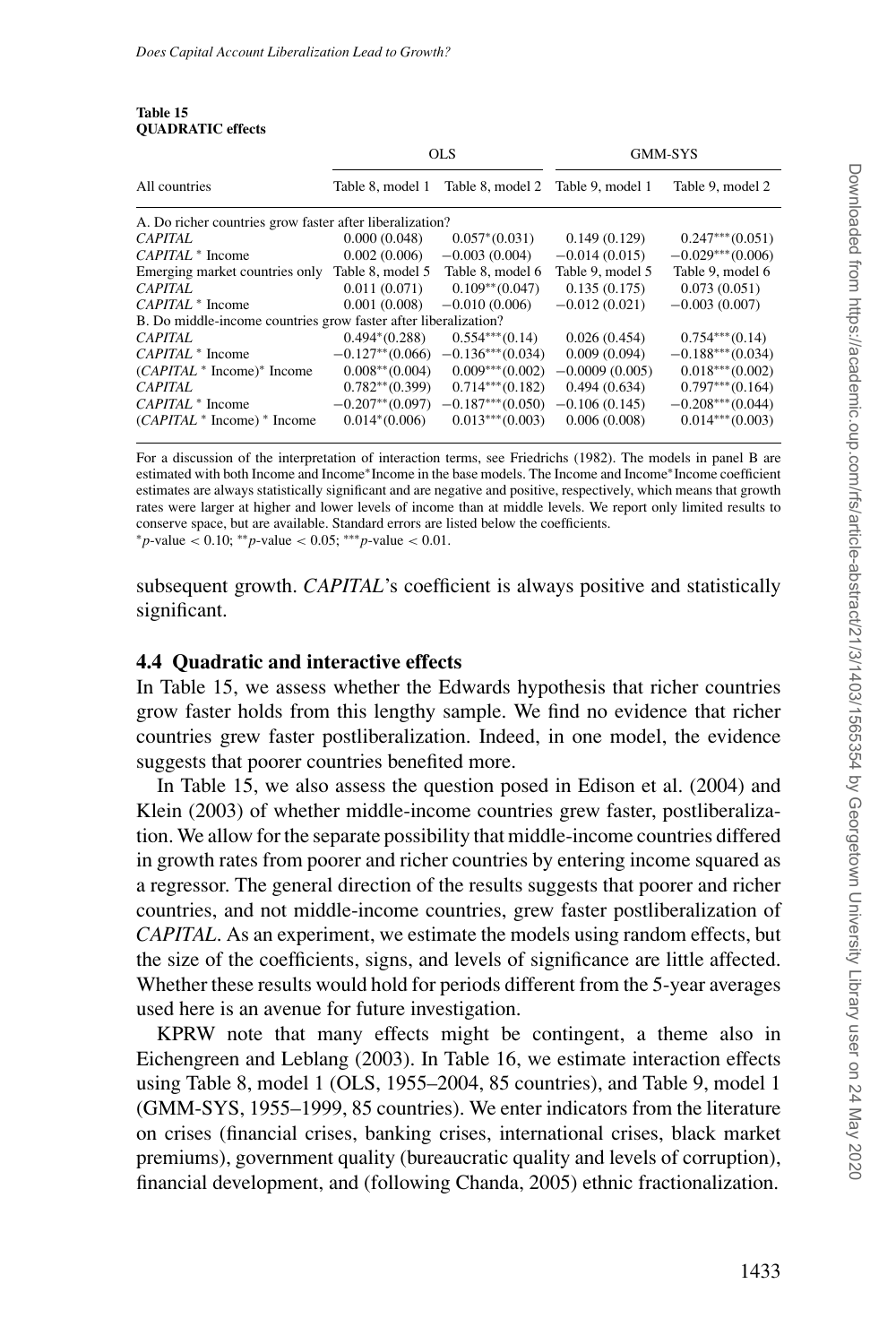### **Table 16 Interaction effects**

| Ethnic fractionalization               | OLS, Table 8, model 1 | GMM-SYS, Table 9, model 1 |
|----------------------------------------|-----------------------|---------------------------|
| CAPITAL                                | 0.017(0.012)          | $0.052**$ (0.021)         |
| CAPITAL * Ethnic fractionalization     | $-0.000(0.000)$       | $-0.000(0.000)$           |
| Ethnic fractionalization               | $-0.017(0.013)$       | 0.033(0.080)              |
| Black market premiums (BMP)            | OLS, Table 8, model 1 | GMM-SYS. Table 9. model 1 |
| CAPITAL                                | 0.004(0.009)          | 0.003(0.017)              |
| Black market premiums                  | $-0.48***(0.171)$     | $-0.656***(0.236)$        |
| $CAPITAL*$ BMP                         | 0.003(0.003)          | $0.016*(0.009)$           |
| Home bank and currency crises          | OLS. Table 8, model 1 | GMM-SYS. Table 9. model 1 |
| <b>CAPITAL</b>                         | $0.036***(0.007)$     | 0.006(0.013)              |
| <b>DBCC</b>                            | 0.025(1.338)          | $-4.323**$ (1.767)        |
| CAPITAL * DBCC                         | $-0.007(0.021)$       | 0.027(0.029)              |
| International bank and currency crises | OLS, Table 8, model 1 | GMM-SYS. Table 9. model 1 |
| <b>CAPITAL</b>                         | $0.038***(0.009)$     | $0.035**$ (0.014)         |
| <b>IBCC</b>                            | $0.224**$ (0.087)     | 0.406(1.094)              |
| CAPITAL * IBCC                         | $-0.000(0.001)$       | $-0.000(0.001)$           |
| Bureaucratic quality                   | OLS, Table 8, model 1 | GMM-SYS, Table 9, model 1 |
| CAPITAL                                | $0.030*(0.017)$       | $0.045*(0.023)$           |
| Bureaucratic quality                   | $-0.731**$ (0.368)    | 0.376(0.623)              |
| CAPITAL <sup>*</sup> Bureaucratic      | 0.006(0.006)          | $-0.004(0.006)$           |
| Levels of corruption                   | OLS, Table 8, model 1 | GMM-SYS, Table 9, model 1 |
| CAPITAL                                | 0.015(0.017)          | $0.080*(0.047)$           |
| Corruption                             | $-0.115(0.256)$       | 0.683(0.730)              |
| CAPITAL <sup>*</sup> Corruption        | 0.004(0.004)          | $-0.012(0.011)$           |
| Financial development (liquidity)      | OLS, Table 8, model 1 | GMM-SYS, Table 9, model 1 |
| CAPITAL                                | 0.016(0.013)          | 0.017(0.016)              |
| Financial development                  | 0.611(2.106)          | 0.87(3.119)               |
| CAPITAL * Financial development        | 0.008(0.026)          | $-0.018(0.027)$           |

For a discussion of the interpretation of interaction terms, see Friedrichs (1982). Please see Table A3 for sources and descriptions of variables. Standard errors are listed below the coefficients. ∗*p*-value < 0.10; ∗∗*p*-value < 0.05; ∗∗∗*p*-value < 0.01.

None of the interaction effects are statistically significant, save the interaction effect in the GMM-SYS estimation for *CAPITAL*∗*BMP*, which has the "wrong" sign. This presents a puzzle as many scholars have found interaction effects.

To reconcile this puzzling result with findings from prior studies, we conduct experiments with models based on various subperiods, and we do find some of the effects of the interaction terms reported by other scholars. These effects are, however, "canceled out" by contrary effects in other subperiods. (See the discussion on p. 20, which compares Edwards, 2001 and AEW.)

One interaction effect we are able to replicate is BHL's findings that EQUITY's influence on growth increases, e.g., with greater financial development.<sup>11</sup> Similar effects are not found for *CAPITAL*, however. This finding highlights the point that these two indicators measure different aspects of financial liberalization, and that these different aspects may produce varying results on growth. This is another avenue of future research.

<sup>&</sup>lt;sup>11</sup> The estimated effects of EQUITY on growth in a model based on 8.1 increase with greater financial development and are measured here as financial sector liquidity from Beck, Levine, and Loayza (2000). The EQUITY coefficient estimate at a standard deviation below the mean of financial development is 0.5 (n.s.), the coefficient estimate at half a standard deviation below the mean is 0.762∗, at the mean is 1.001∗∗, at a standard deviation above the mean is 1.468∗∗∗, and at two standard deviations above the mean, the estimate is 1.937∗∗∗. No such effect can be found for *CAPITAL*.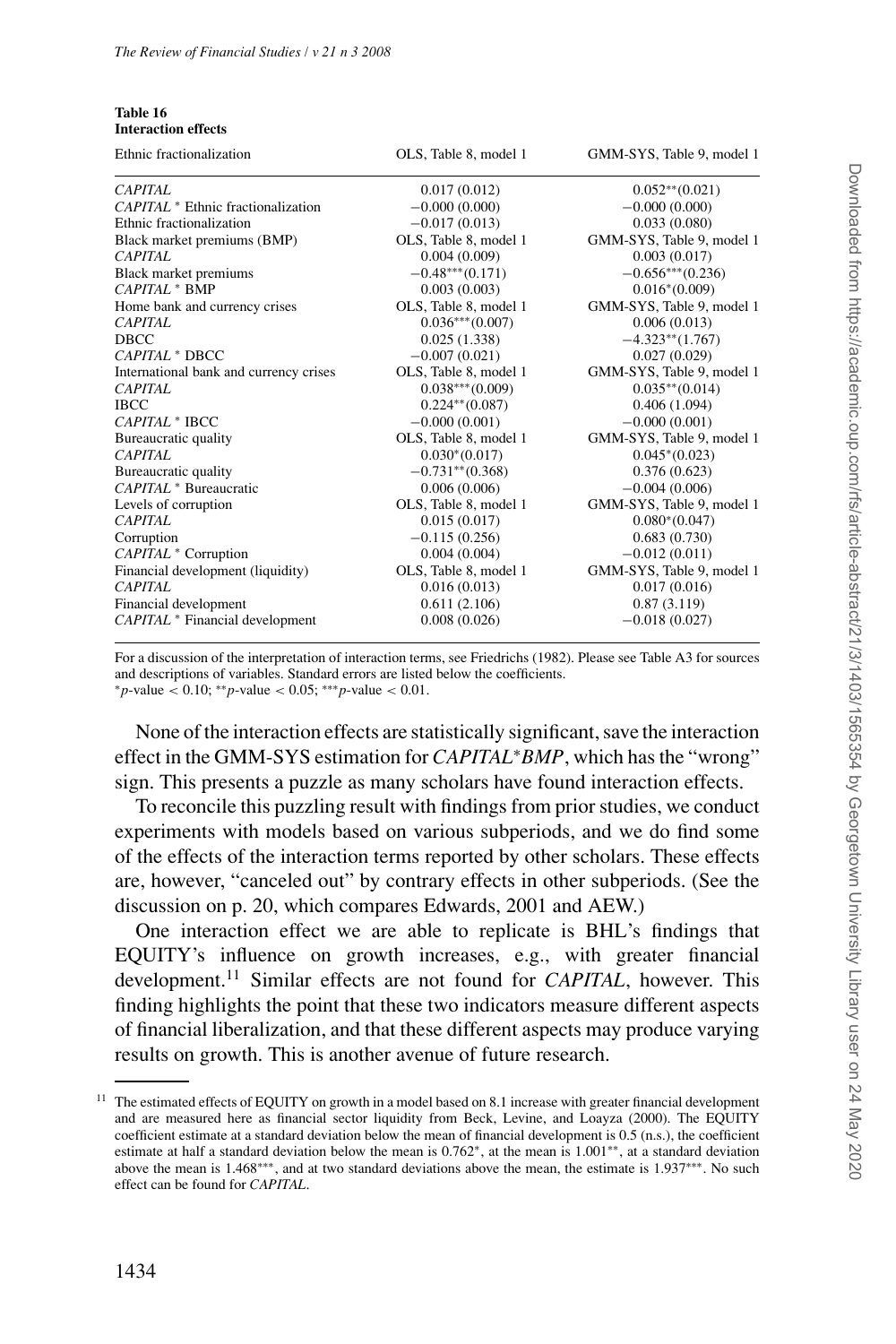|                     |                   | OLS.              | <b>GMM-SYS</b>   |                   |  |
|---------------------|-------------------|-------------------|------------------|-------------------|--|
| All countries       | Table 8, model 1  | Table 8, model 2  | Table 9, model 1 | Table 9, model 2  |  |
| Capital nonresident | $0.053***(0.012)$ | $0.076***(0.015)$ | 0.004(0.041)     | $0.071**$ (0.028) |  |
| Capital resident    | $-0.003(0.011)$   | 0.005(0.012)      | 0.059(0.047)     | 0.031(0.030)      |  |
| Emerging market     |                   |                   |                  |                   |  |
| countries only      | Table 8, model 5  | Table 8, model 6  | Table 9, model 5 | Table 9, model 6  |  |
| Capital nonresident | $0.073***(0.015)$ | $0.088***(0.017)$ | 0.002(0.045)     | $0.076***(0.028)$ |  |
| Capital resident    | $-0.02(0.013)$    | $-0.005(0.014)$   | 0.071(0.047)     | 0.027(0.036)      |  |
| OECD countries only | Table 8, model 1  | Table 8, model 2  | Table 9, model 1 | Table 9, model 2  |  |
| Capital nonresident | 0.012(0.014)      | 0.003(0.017)      | 0.019(0.02)      | 0.044(0.036)      |  |
| Capital resident    | $0.054***(0.016)$ | $0.056***(0.017)$ | 0.008(0.026)     | 0.006(0.036)      |  |

#### **Table 17 Resident versus nonresident restrictions**

Nonresident capital flows are inbound flows, and resident flows are outward flows. See IMF (1993) for a discussion of the principle of residency and the direction of flows. The OECD country models are based on models 8.1, 8.2, 9.1, and 9.2, with only the advanced industrial nations included. Full results are available on request. Standard errors are listed below the coefficients.

∗*p*-value < 0.10; ∗∗*p*-value < 0.05; ∗∗∗*p*-value < 0.01.

For the five decades of this study, capital account liberalization's effects are generally direct. Exploring the interactive effects in greater detail will be a direction for further research.

Klein (2003) and Edison et al. (2004) find some differences in effects by region, and we explore their results in these models and data. For variants of models 8.1 and 8.2, we enter an interaction term, *CAPITAL* <sup>∗</sup> *R*, where *R* takes the value of 1 corresponding to a given region (as categorized by the World Bank), and 0 otherwise. We find no statistically significant interaction terms, except between *CAPITAL* and East Asia. This confirms a finding in Klein (2003) and Edison et al. (2004), who report a statistically significant term for East Asia and capital account openness. The base term for *CAPITAL* remains positive, highly statistically significant, and roughly the same magnitude as the coefficient in the original model. The East Asia interaction term coefficient is slightly larger than the base *CAPITAL* term, suggesting the capital account openness had twice the impact in East Asia as elsewhere in the sample. (Details are available on request.)

We also report results on the possible differential effects of resident versus nonresident restrictions on growth in Table 17. The prior studies using IMF\_BINARY or SHARE were in reality estimating the effects of restrictions on resident capital account transactions, and not the effects of restrictions on nonresidents. The correlation between resident and nonresident restrictions in our sample is low enough (0.68) to examine liberalizing nonresident and resident restrictions separately.

We use again Tables 8 and 9, models 1, 2, 5, and 6. For six of the eight models (the OLS and the GMM-SYS models for real growth), the results are that liberalizing nonresident restrictions (e.g., inward foreign direct investment) is associated with subsequent growth in the overall sample and in emerging markets. The estimated effects of liberalizing resident restrictions are not different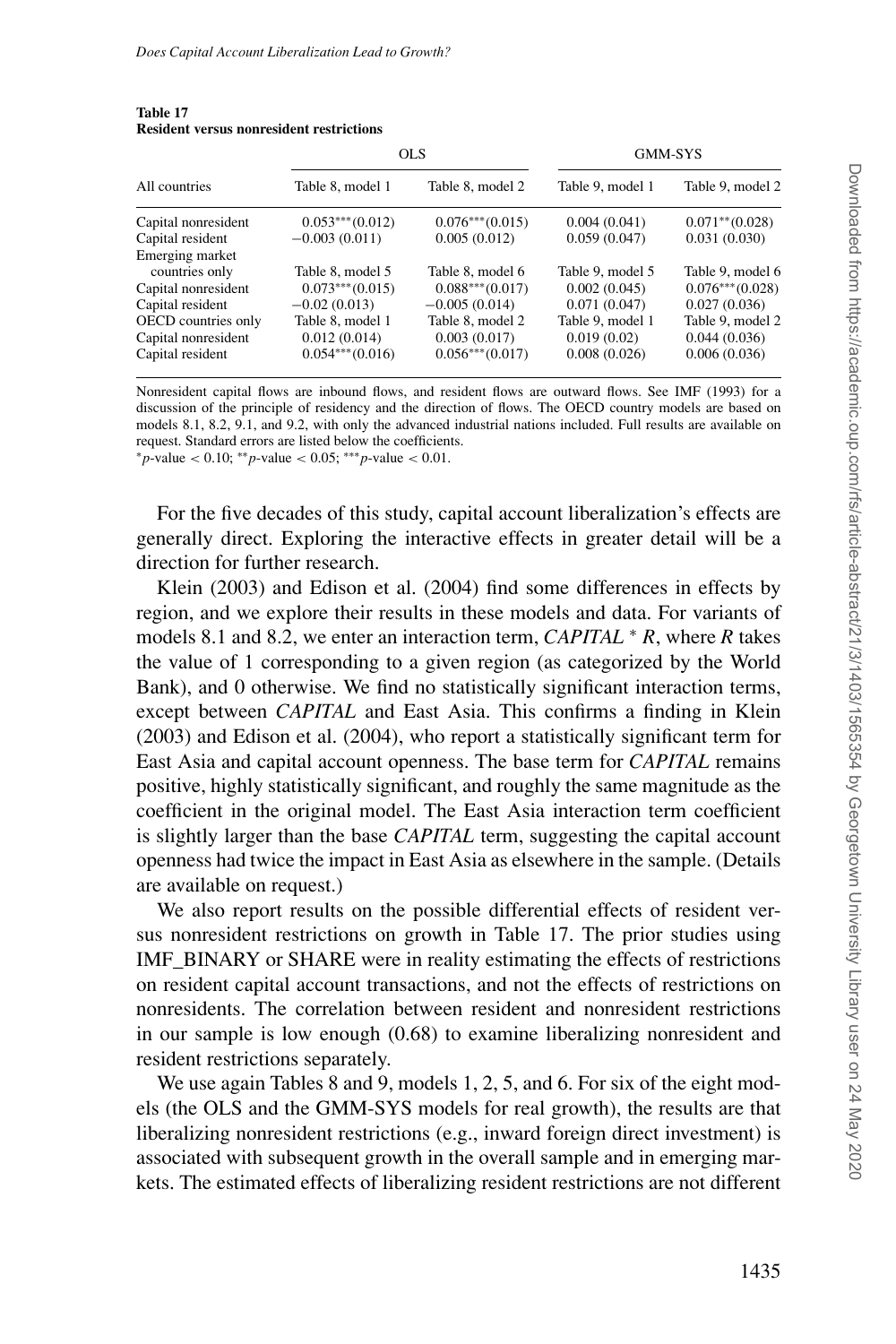from zero in all eight models. One hypothesis worthy of further investigation is that the inconsistent effects from using IMF\_BINARY or SHARE are also due in part to the omission in the measures of information on nonresident restrictions.

Some recent theory suggests that capital exports by residents of rich countries to other R&D productive countries might enhance the capital exporting country's growth (see van Pottelsberghe and Lichtenberg, 2001). We assess, therefore, whether the effects of resident versus nonresident restrictions are similar between OECD nations and the rest of the sample. In the only example of parameter estimate differences between advance industrial and other nations, we find in the OLS models that easing restrictions on resident capital exports (e.g., outward foreign direct investment) is associated with higher growth in the advanced industrial nations. The GMM-SYS models, however, show ambiguous results. Exploring the differential effects on resident and nonresident restrictions is another area of future research.

# **5. Summary and Concluding Remarks**

This paper contributes a new version of a fine grain *de jure* measure of capital account openness: *CAPITAL*. *CAPITAL* allows for an investigation of growth over a five-decade span. We use this indicator to replicate prior studies in the literature and show that part of the conflicting results appears to have been derived either from measurement error or from estimations done on differing periods. Our analyses show that capital account openness in a 5-year panel, 1955–2004 or for shorter periods, is associated with growth. The effects of capital account openness are not contingent on the presence or absence of other influences, and the relationship between openness and growth appears to be linear. We do find evidence of interactive effects in subsamples and subperiods, but they are "canceled out" by contrary or null effects in other periods. We are unable, however, to say whether the absence of interaction effects in the full sample is an artifact of extensive multicollinearity or the blending of various periods or whether (less likely) there are no such effects. We also confirm the BHL finding that equity market liberalizations appear to contribute positively to growth, independently of capital account liberalization.

Another contribution this paper makes is using (and making available to other scholars for replication purposes) these *de jure* measures of international capital account and financial current account regulations. The measures include longer sample periods than other measures, and include periods of substantial reversal in both capital account and financial current account openness. The long samples with frequent periods of reversals in openness allow for greater identifying variance when using these indicators in analyses. We show, moreover, that these measures of international financial regulation are not elements of other underlying variables used in standard growth regressions, but constitute a unique dimension.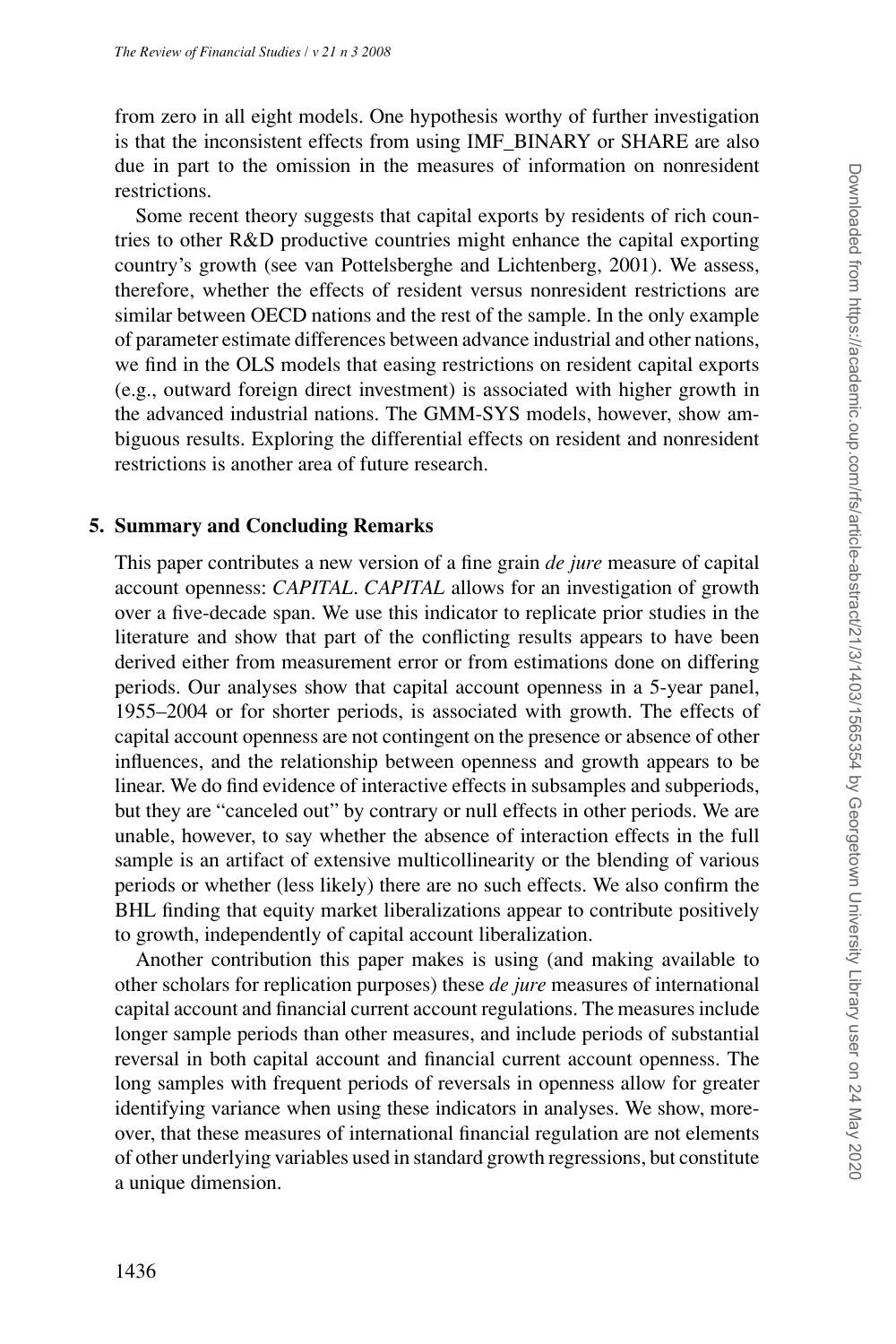We end with the observation that our results suggest that the change of course away from international financial openness associated with independence and postcolonial governments in many parts of the world in the 1960s had deleterious macroeconomic effects. Financial policy reform does appear to influence growth. Whatever the case for maintaining some prudential capital controls, we see no evidence for, and much evidence against, the case for strong capital controls.

# **Appendix A—Comparison of Financial Globalization Measures**

We compare several *de jure* and *de facto* measures of financial globalization in this discussion: *CAPITAL*, KAOPEN from Chinn and Ito (2006), EQUITY, Miniane's measure (hereafter, NEWIMF), EW (from Edison and Warnock, 2003, based on Bekaert, 1995), and TOTAL. The overall correlations between and among the indicators are generally modest: for example, between *CAPITAL* and TOTAL 1970–1999, it is 0.4; for *CAPITAL* and EQUITY, it is 0.56; TOTAL and EQUITY have a low correlation, 0.12. The correlation between *CAPITAL* and KAOPEN, from 1970 to 1999, is larger at 0.74. KAOPEN's correlation with *FIN\_CURRENT* is higher than its correlation with *CAPITAL*, perhaps because three of the four elements from which KAOPEN is drawn are financial current account indicators.

The NEWIMF measures from Miniane (2004) are available from 1983 to 2000 for 34 countries, one of which (Luxembourg) is not available for *CAPITAL*. The panel correlation for 33 countries and 17 years of availability between NEWIMF and *CAPITAL* is high: 0.9. NEWIMF's correlation with EQUITY is 0.4, and its correlation with TOTAL is 0.51. In this restricted sample, *CAPITAL* is correlated with EQUITY at 0.53 and with TOTAL at 0.47. EQUITY and TOTAL's correlation is −0.12 in the smaller sample.

The *de jure* measures of financial globalization are not highly correlated with trade openness (measured as exports + imports/GDP). In a sample containing data available for trade, *CAPITAL*, EQUITY, and TOTAL, trade openness's correlation with *CAPITAL* is 0.17 and with EQUITY, 0.05. TOTAL and trade openness, both *de facto*measures of globalization, are more highly correlated: 0.4.

Table A1 summarizes these measures of capital account openness for five countries in 1999, highlighting some of their limitations and problems of comparability between them. *CAPITAL*, KAOPEN, NEWIMF, EW, and TOTAL all provide some comparable measure of magnitude of restrictions on financial transactions so that countries can be rank ordered, though EW's coverage is limited to 29 countries. EQUITY is a single binary indicator that indicates only the first date from which nonresidents are able to transact at all in a country's equity market.

The table notes vast disparities in how different measures rank a given country, and these arise from more than differences in case selection. Chile and India, for instance, rank in the lower 3rd quartile using *CAPITAL,* though Chile was more open than India by this measure. NEWIMF ranks both countries as tied for last place while TOTAL places these two countries far apart in their rankings (44th and 141st). KAOPEN has both countries tied near the median. EQUITY notes only that they are both open to nonresident transactions.

The United States' case highlights why several *de jure* measures give very different representations of financial globalization. *CAPITAL* ranks the United States as fully open, despite a few minor restrictions. This is because the scoring method for *CAPITAL* balances the severity of restrictions across all categories of financial transactions and judges the ease with which nonresidents and residents are able to move capital in and out of the country through various legal channels. The United States is by and large open to all types of transactions except a few very specific restrictions, such as those imposed on nonresident investment in sensitive areas such as nuclear energy, or on foreign mutual funds issued by nonresidents defined under the Investment Company Act of 1940. KAOPEN also ranks the United States as fully open, substantially because of the absence in the United States of either capital account or financial current account restrictions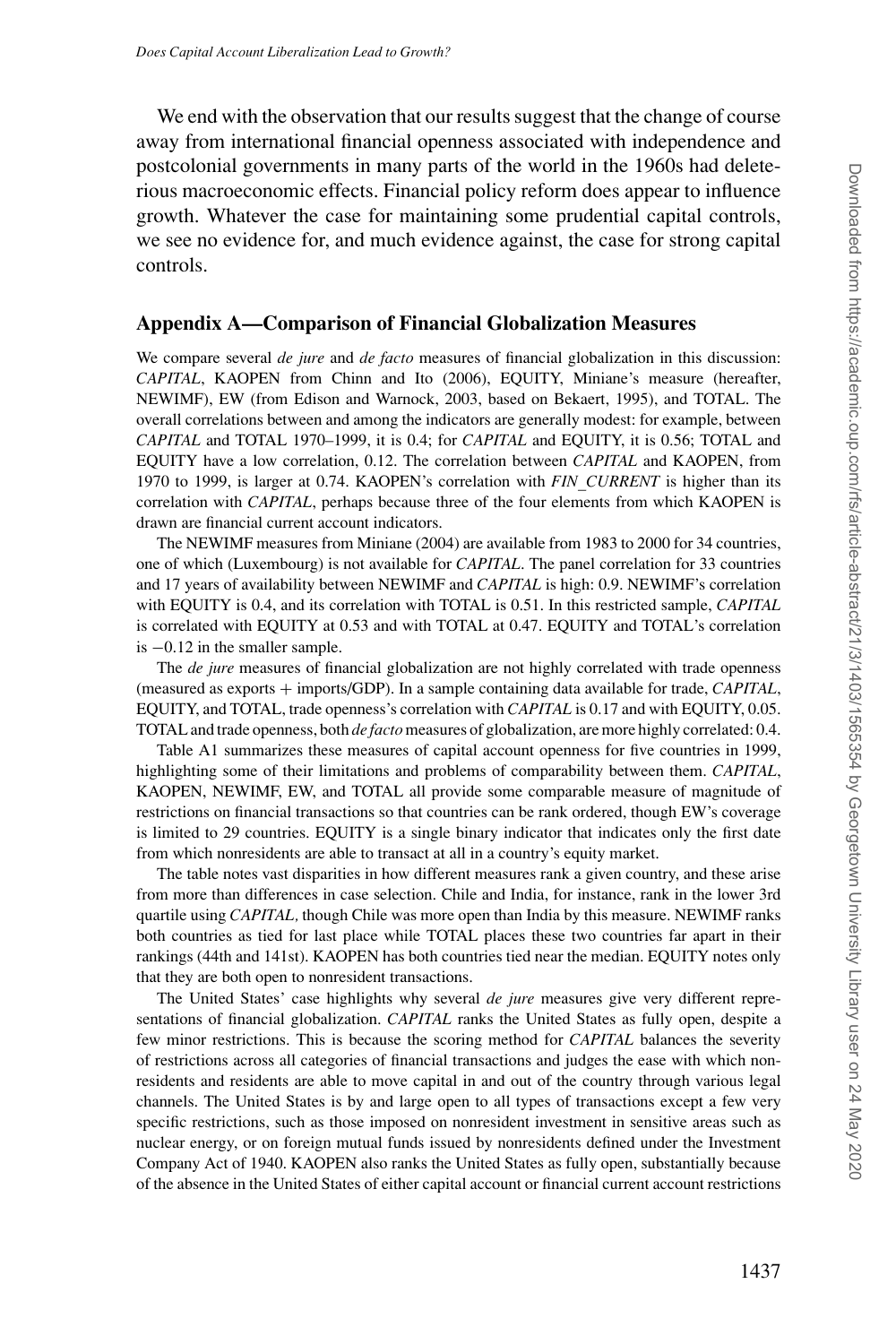| Table A1<br>Comparison of six measures of capital account openness in five countries, 1999 |                  |                      |                  |                                                                                                |                  |                                                                                                                                                                                                                                                                                                                                                                                           |
|--------------------------------------------------------------------------------------------|------------------|----------------------|------------------|------------------------------------------------------------------------------------------------|------------------|-------------------------------------------------------------------------------------------------------------------------------------------------------------------------------------------------------------------------------------------------------------------------------------------------------------------------------------------------------------------------------------------|
| Measure                                                                                    | UK               | <b>United States</b> | Hong Kong        | Chile                                                                                          | India            | <b>Type of Measure.</b> Other comments.                                                                                                                                                                                                                                                                                                                                                   |
| CAPITAL (95 nations,<br>1948-1999)                                                         | $100$ (tied 1st) | $100$ (tied 1st)     | $100$ (tied 1st) | 62.5 (tied 54th)                                                                               | 50(62nd)         | De jure, Ordinal. Based on coding of AREAER<br>text from 1948 to 1999. Scoring includes<br>information about restrictions on residents and<br>nonresidents. Scoring takes into account severity<br>of restrictions balancing across all categories of<br>financial transactions.                                                                                                          |
| KAOPEN (181 nations,<br>$1970 - 2005$                                                      |                  |                      |                  | 2.603 (tied 1st) 2.603 (tied 1st) 2.603 (tied 1st) $-1.105$ (tied 100th) $-1.105$ (tied 100th) |                  | De jure, Categorical. Based on principle<br>component analysis of binary indicators in<br>AREAER, which are "multiple exchange rates,"<br>"current account," "surrender of export<br>proceeds," and 5-year average of IMF_BINARY<br>(called SHARE, as also in Klein (2003)).                                                                                                              |
| EQUITY (1980-1999)                                                                         |                  |                      | N/A              | 1 (from 5/1990)                                                                                | 1 (from 11/1992) | De jure, Categorical. Binary measure of official<br>equity market liberalization based on<br>chronology of events compiled by Bekaert and<br>Harvey (2004) and BHL (2005). A score of "1"<br>indicates the date by which foreign investors<br>may own equity in a market. That is, it<br>establishes the first date on which a nonresident<br>may transact in a country's equity markets. |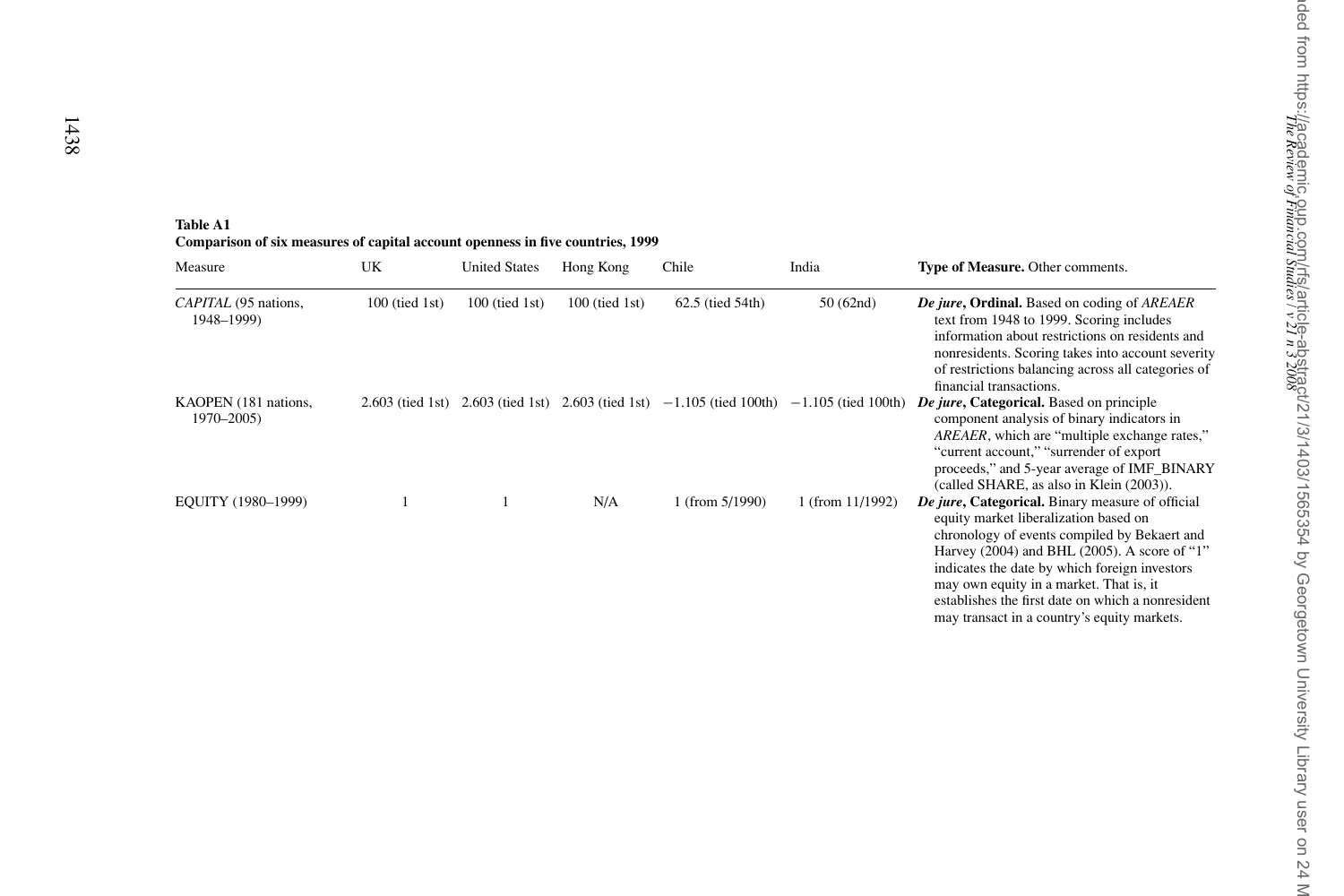|                                     |            |                                                    |                |                                        |                                |                                                                                                                                                                                                                                                                                                                                                                                                                                                        | Does<br>Capital Account |
|-------------------------------------|------------|----------------------------------------------------|----------------|----------------------------------------|--------------------------------|--------------------------------------------------------------------------------------------------------------------------------------------------------------------------------------------------------------------------------------------------------------------------------------------------------------------------------------------------------------------------------------------------------------------------------------------------------|-------------------------|
| EW (29 countries,<br>1989-2000)     | N/A        | N/A                                                | N/A            | $0.05$ (tied for<br>10th out of $29$ ) | 0.73 (28th out<br>of $29$ )    | <b>Blended de facto/de jure, Ordinal.</b> Utilizes<br>Standard & Poor's/International Finance<br>Corporation indices for 29 emerging markets.<br>The ratio of country's market open to foreign<br>investment ("Investable Index") compared to its<br>total market capitalization ("Global Index") is<br>the foundation of the measure. The<br>"unsmoothed" capital restrictions =<br>1-(investable/global). Compare Bekaert (1995).                    | Liberalization<br>Lead  |
| NEWIMF (34 countries,<br>1983-2000) |            | 92.3 (tied 1st) 76.9 (tied, 10th) 76.9 (tied 10th) |                | 7.7 (tied 33rd,<br>last place)         | 7.7 (tied 33rd,<br>last place) | De jure, Categorical. Scores are presented here in<br>reverse order for comparison purposes. Miniane<br>sums 0/1 scores of 13 categories of the "Capital"<br>Transactions" section in AREAER, then divides<br>by 13. Any restriction in any category merits a<br>"0" without regard to severity. As a result, many<br>financially open countries, e.g., the United<br>States, are characterized by moderate levels of<br>capital account restrictions. | $\tilde{o}$<br>Growth   |
| TOTAL (145, 1970-2004)              | 542% (9th) | 170% (52nd)                                        | $1200\%$ (1st) | 187% (44th)                            | $41\%$ (141st)                 | De facto. An extensive and comprehensive<br>measure of a country's aggregate assets and<br>liabilities (summed) over its gross domestic<br>product. Composition of positions includes FDI,<br>equity investment, external debt, and official<br>reserves controlling for valuation.                                                                                                                                                                    |                         |

*CAPITAL* is based on Quinn (1997); KAOPEN is from Chinn and Ito (2006); EW is from Edison and Warnock (2003); EQUITY is from BHL (2005) (Appendix A); NEWIMF is from Miniane (2004); TOTAL is from LMF. See also Bekaert and Harvey (2004). SHARE, from Klein (2003) and Edison et al. (2004), cannot be included in the table as the IMF table reporting the IMF 0, 1 dummy was discontinued after 1996.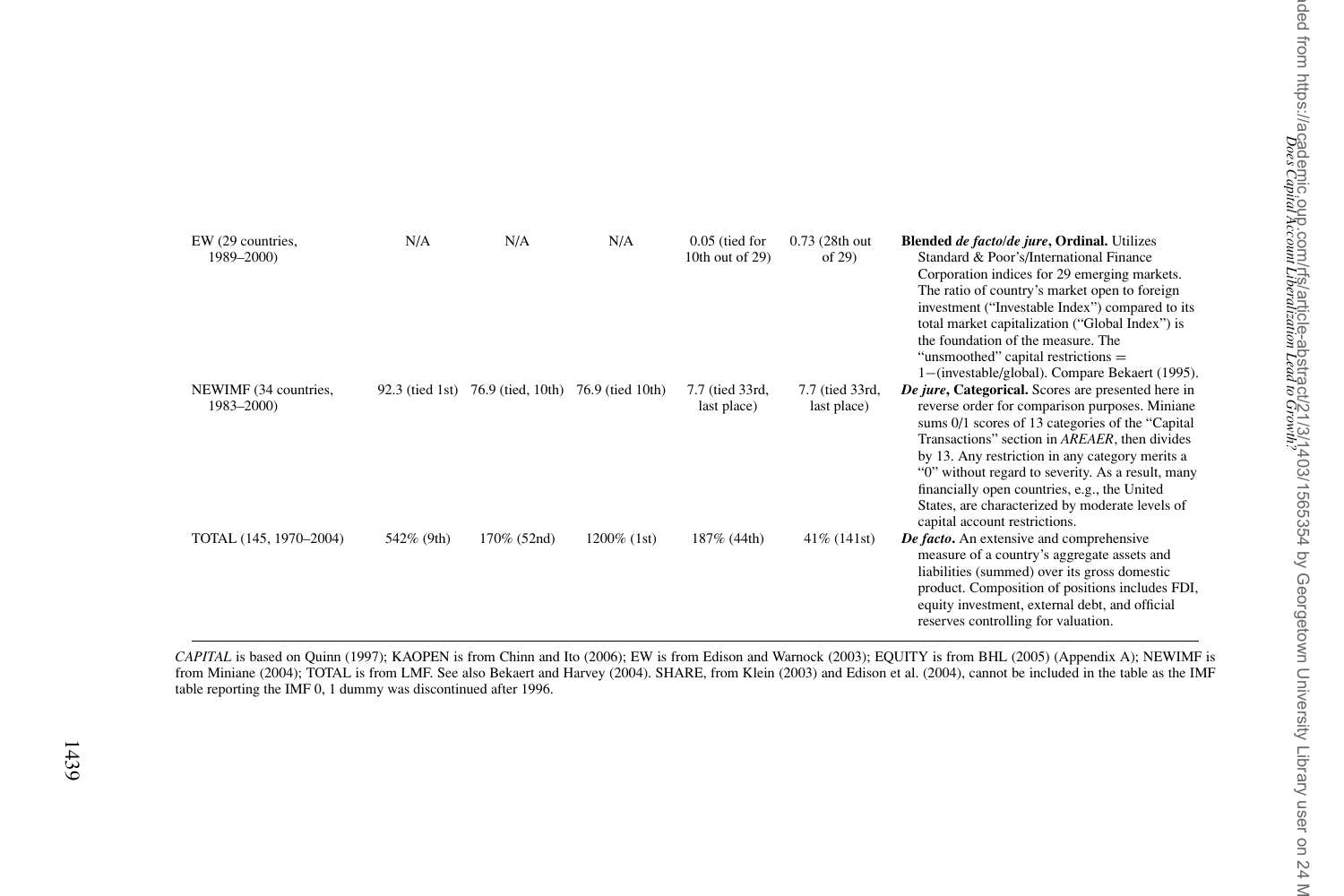| Country              | <b>PWT 6.2</b> | QT data coded          |
|----------------------|----------------|------------------------|
| Algeria              | 1960-2004      | 1963-1999              |
| Argentina            | 1950-2004      | 1947-1999              |
| Australia            | 1950-2004      | 1950-1999              |
| Austria              | 1950-2004      | 1947-1999              |
| <b>Bahamas</b>       | 1975,2004      | 1972-1999              |
| Bahrain              |                | 1971-1999              |
| <b>Barbados</b>      | 1960-2004      | 1970-1999              |
| Belgium              | 1950-2004      | 1950–1999              |
| Bolivia              | 1950–2004      | 1947–1999              |
| Botswana             | 1970-2004      | 1967-1999              |
| <b>Brazil</b>        | 1950-2004      | 1947–1999              |
| Burma                |                | 1947-1999              |
| Canada               | 1950-2004      | 1950-1999              |
| Chile                | 1950-2004      | 1947-1999              |
| China                | 1952-2004      | 1970-1999              |
| Colombia             | 1950-2004      | 1947-1999              |
| Congo (Braz.)        | 1960-2004      | 1962-1999              |
| Costa Rica           | 1950-2004      | 1947-1999              |
| Denmark              | 1950-2004      | 1947-1999              |
| Dominican Rep.       | 1950-2004      | 1947-1999              |
| Ecuador              | 1950-2004      | 1947-1999              |
| Egypt                | 1950-2004      | 1949-1999              |
| Ethiopia             | 1950-2004      | 1950-1999              |
| Fiji                 | 1980-2004      | 1971-1999              |
| Finland              | 1950-2004      | 1948-1999              |
| France               | 1950-2004      | 1950-1999              |
| Gabon                | 1970-2004      | 1963-1999              |
| Gambia               |                | 1967-1999              |
| Ghana                | 1965-2004      | 1957-1999              |
| Germany              | 1950-2004      | 1947-1999              |
| <b>Great Britain</b> | 1950–2004      | 1950–1999              |
| Greece               | 1950-2004      | 1947–1999              |
| Guatemala            | 1950-2004      | 1947-1999              |
| Haiti                | 1970-1990      | 1950-1999              |
| Honduras             | 1950-2004      | 1947-1999              |
| Hong Kong            | 1965-2004      | 1950-1999              |
| Hungary              | 1950-2004      | 1984-1999              |
| Iceland              | 1950-2004      | 1947-1999              |
| India                | 1970-2004      | 1947-1999              |
| Indonesia            | 1965-2004      | 1950-1999              |
| Iran                 | 1950-2004      | 1947-1999              |
| Iraq                 |                | 1950-1999              |
| Ireland              | 1950-2004      | 1950-1999              |
| Israel               | 1950-2004      | 1948-1999              |
| Italy                | 1950-2004      | 1947-1999              |
| <b>Ivory Coast</b>   | 1970-2004      | 1961-1999              |
| Jamaica              | 1970-2004      |                        |
| Japan                | 1950-2004      | 1961–1999<br>1950-1999 |
| Jordan               | 1950-2004      | 1950-1999              |
|                      |                |                        |
| Kenya<br>Korea       | 1970-2004      | 1963-1999<br>1950-1999 |
|                      | 1950-2004      |                        |
| Liberia              |                | 1954–1999              |
| Libya                |                | 1958-1999              |
| Malaysia             | 1970–2004      | 1957–1999              |
| Mauritius            | 1975-2004      | 1968-1999              |
| Mexico               | 1950–2004      | 1947–1999              |
| Morocco              | 1965-2004      | 1958-1999              |
| Nepal                | 1970-2004      | 1961-1999              |

Netherlands 1950–2004 1947–1999 Nicaragua 1950–2004 1947–1999

**Table A2 Countries and initial year of the 5-year periods used in the analysis (The period starting in 1995 covers 1995–1999, e.g.)**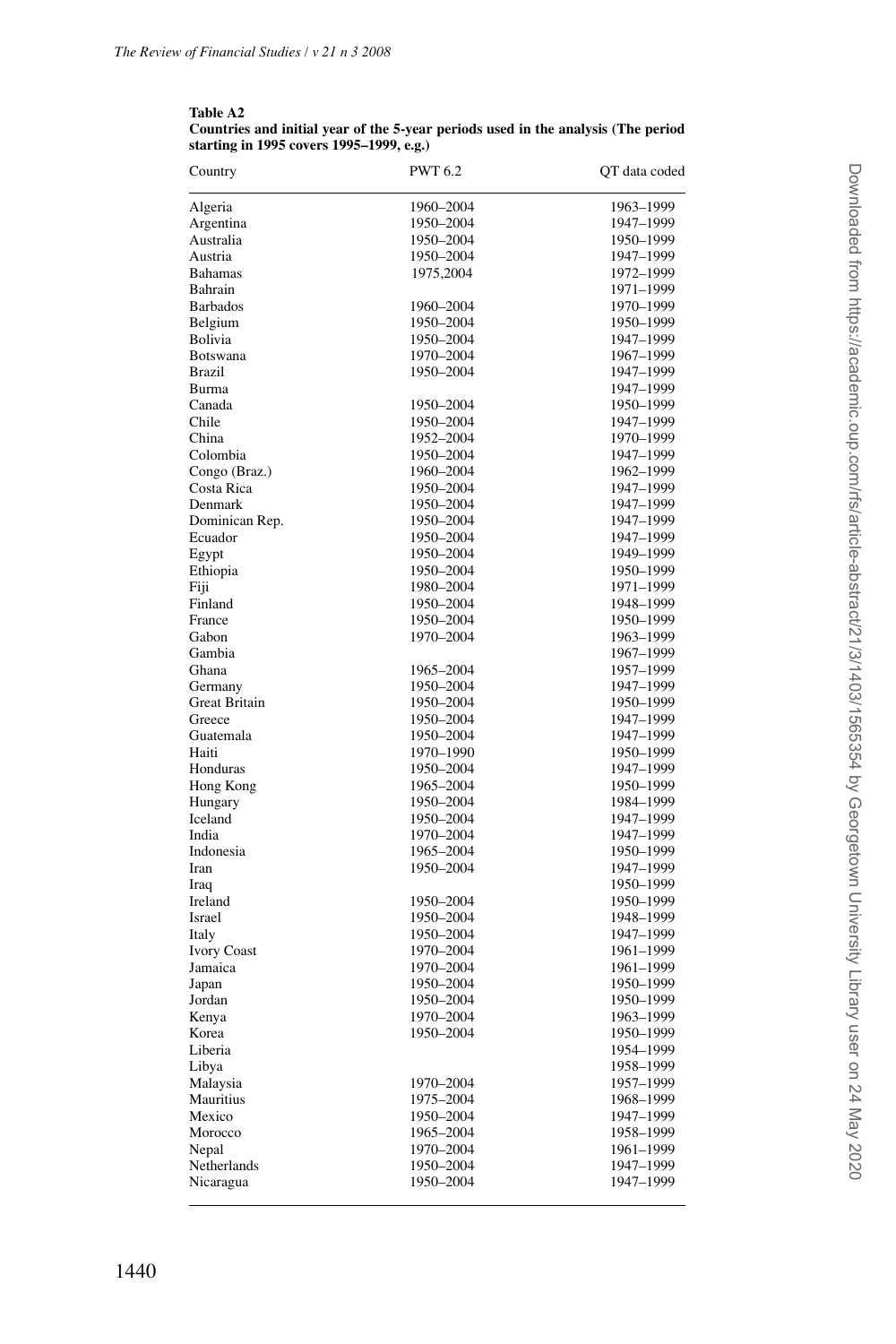| Country              | <b>PWT 6.2</b> | QT data coded |
|----------------------|----------------|---------------|
| Nigeria              | 1970-2004      | 1960-1999     |
| New Zealand          | 1950-2004      | 1950-1999     |
| Norway               | 1950-2004      | 1950-1999     |
| Pakistan             | 1950-2004      | 1947-1999     |
| Panama               | 1950-2004      | 1947-1999     |
| Paraguay             | 1950-2004      | 1947-1999     |
| Peru                 | 1950-2004      | 1950-1999     |
| Philippines          | 1950-2004      | 1950-1999     |
| Poland               | 1950-2004      | 1984-1999     |
| Portugal             | 1950-2004      | 1950-1999     |
| Oatar                |                | 1980-1999     |
| Rwanda               | 1965-2004      | 1960-1999     |
| El Salvador          | 1950-2004      | 1947-1999     |
| Saudi Arabia         |                | 1956-1999     |
| Senegal              | 1970-2004      | 1961-1999     |
| Sierra Leone         | 1970-1990      | 1961-1999     |
| Singapore            | 1975-2004      | 1957-1999     |
| Spain                | 1950-2004      | 1947-1999     |
| South Africa         | 1950-2004      | 1950-1999     |
| Sri Lanka            | 1950-2004      | 1948-1999     |
| Sudan                | 1965-2004      | 1955-1999     |
| Suriname             |                | 1960-1999     |
| Sweden               | 1950-2004      | 1947-1999     |
| Switzerland          | 1950-2004      | 1950-1999     |
| Syria                | 1950-2004      | 1950-1999     |
| Tanzania             | 1970-2004      | 1961-1999     |
| Thailand             | 1950-2004      | 1947-1999     |
| Trinidad & Tobago    | 1970-2004      | 1962-1999     |
| Tunisia              | 1970-2004      | 1956-1999     |
| Turkey               | 1950-2004      | 1947-1999     |
| Uganda               | 1970-2004      | 1962-1999     |
| Uruguay              | 1950-2004      | 1947-1999     |
| Venezuela            | 1950-2004      | 1947-1999     |
| <b>United States</b> | 1955-2004      | 1947-1999     |
| Number of countries  | 85             | 94            |

**Table A2 (Continued)**

(e.g., multiple currency practices and export proceeds "surrender" requirements). In contrast to *CAPITAL* and KAOPEN, NEWIMF ranks the United States at 10th. The *AREAER* table from which 1999 NEWIMF is constructed indicates restrictions on capital market securities, money market investments, and direct investments. The table does not indicate that the controls are minor, however, only that they exist.

TOTAL also ranks the United States lower in financial globalization than *CAPITAL*. In examining the way the measure is constructed, as aggregate assets plus liabilities divided by GDP, the United States can appear to be only modestly financially open, since its GDP is so large relative to its financial flows.

If we study how different measures are scored, we gain further insight on why these measures reveal different aspects of financial globalization. We focus on Colombia in 1999. *AREAER* explicitly reports treatment of equity instruments under the category of capital accounts, with summary tables noting restrictions on securities, derivatives, and collective securities, as well as the money market, commercial and financial credits and guarantees, direct investment, real estate, and personal capital movements.

For Colombia in 1999, Miniane in NEWIMF reports a score of 0.846 (1.0 indicates complete closure) in 1999. We, however, obtain a *CAPITAL* score of 87.5 out of 100 (the scale is reversed from Miniane's), and BHL reports a "1" for initial equity liberalization having already happened. KAOPEN reports a score of  $-1.105$ , the same as for Chile and India. As noted above, Miniane's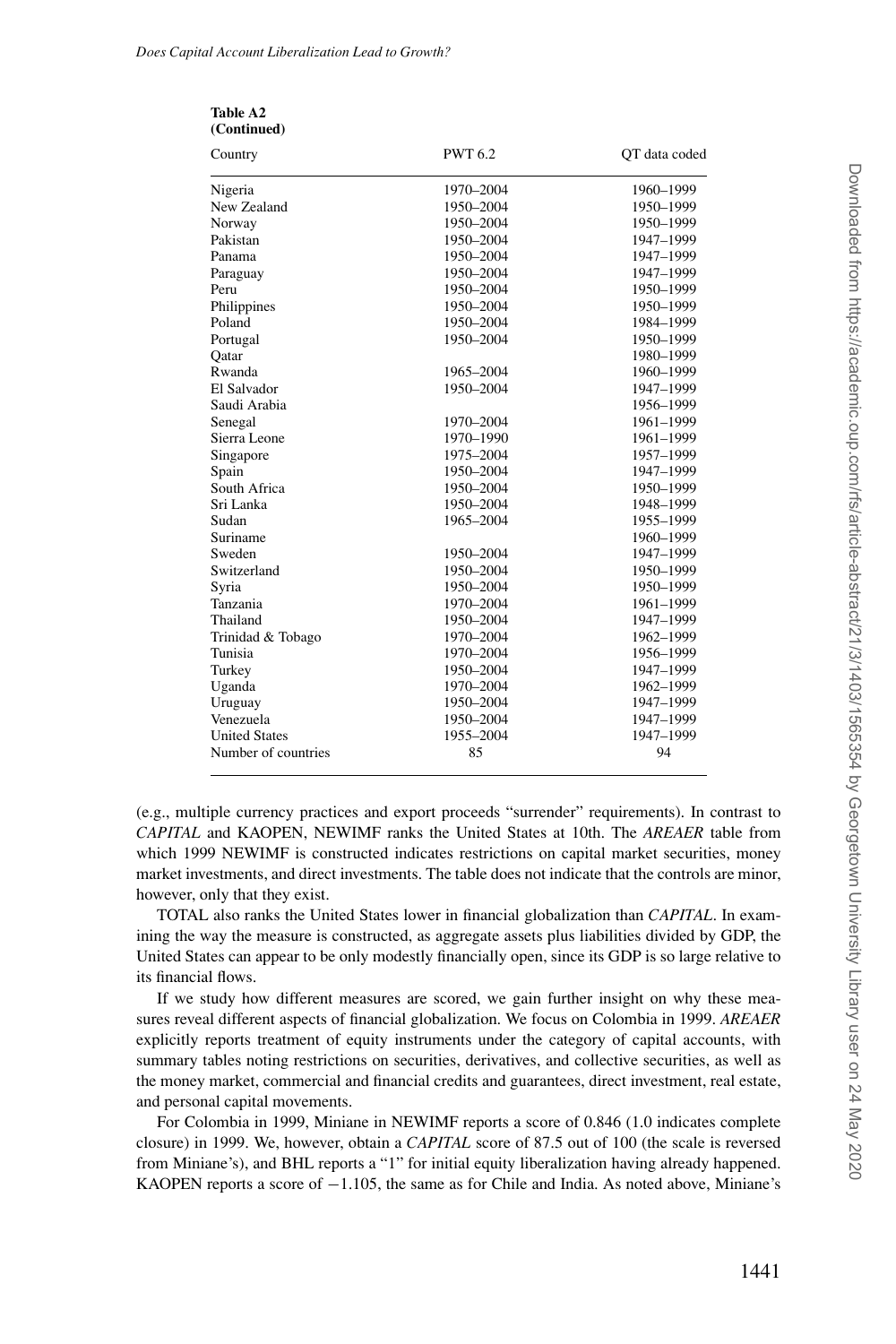| Table A3                            |                                                                                                                                                                                                  |                                                                       |  |
|-------------------------------------|--------------------------------------------------------------------------------------------------------------------------------------------------------------------------------------------------|-----------------------------------------------------------------------|--|
| Data and sources for variables used |                                                                                                                                                                                                  |                                                                       |  |
| Variable                            | Description                                                                                                                                                                                      | Source                                                                |  |
| Black Market Premium (BMP)          | Difference between the official exchange rate and the black market<br>rate; transformed using signLog                                                                                            | Beck, Levine, and Loayza (2000)                                       |  |
| <b>CAPITAL</b>                      | Capital account openness (inward and outward flows)                                                                                                                                              | Authors                                                               |  |
| Corruption                          | Survey of respondents                                                                                                                                                                            | <b>ICRG, PRS Group</b>                                                |  |
| DBCC, IBCC                          | Domestic banking and currency crises; international banking and<br>currency crises                                                                                                               | Bordo et al. (2001)                                                   |  |
| Democracy                           | Democracy + Autocracy                                                                                                                                                                            | Polity IV (2004); Marshall, Jaggers, and Gurr.<br>(2000)              |  |
| Education                           | Educational attainment at age 25, compiled by Barro/Lee                                                                                                                                          | World Bank sources                                                    |  |
| English common law                  | Dummy variable for countries with an English common law tradition                                                                                                                                |                                                                       |  |
| <b>EQUITY</b>                       | See table A1 and Appendix A.                                                                                                                                                                     | BHL (2005)                                                            |  |
| Ethnic fractionalization            | Ethnic fractionalization index (ETHFRAC) over time                                                                                                                                               | Krain (1997)                                                          |  |
| Ethno-linguistic fractionalization  | Linguistic fractionalization (Elf60) index as of 1960                                                                                                                                            | <b>Mauro</b> (1995)                                                   |  |
| <b>FIN CURRENT</b>                  | Current account openness (imports, exports, invisibles)                                                                                                                                          | Authors                                                               |  |
| Freedom                             | Civil liberties $+$ political liberties                                                                                                                                                          | Freedom House (2005)                                                  |  |
| Government expenditure              | Expenditures as a share of GDP                                                                                                                                                                   | <b>PWT 6.2</b>                                                        |  |
| Government quality                  | The average of five series from the International Country Risk<br>Guide, published by the PRS group, with higher values for each<br>of the five series representing better institutional quality | PRS Group; data extend to 1982; we apply 1982<br>data to 1980 panels. |  |
| Economic growth                     | Growth per capita, PPP adjusted; real growth per capita                                                                                                                                          | PWT 6.2; World Bank (2006)                                            |  |
| <b>IMF BINARY</b>                   | The 0,1 scoring of restrictions on resident capital transactions in the<br><b>AREAER</b> summary table                                                                                           | AREAER, 1967 through 1996                                             |  |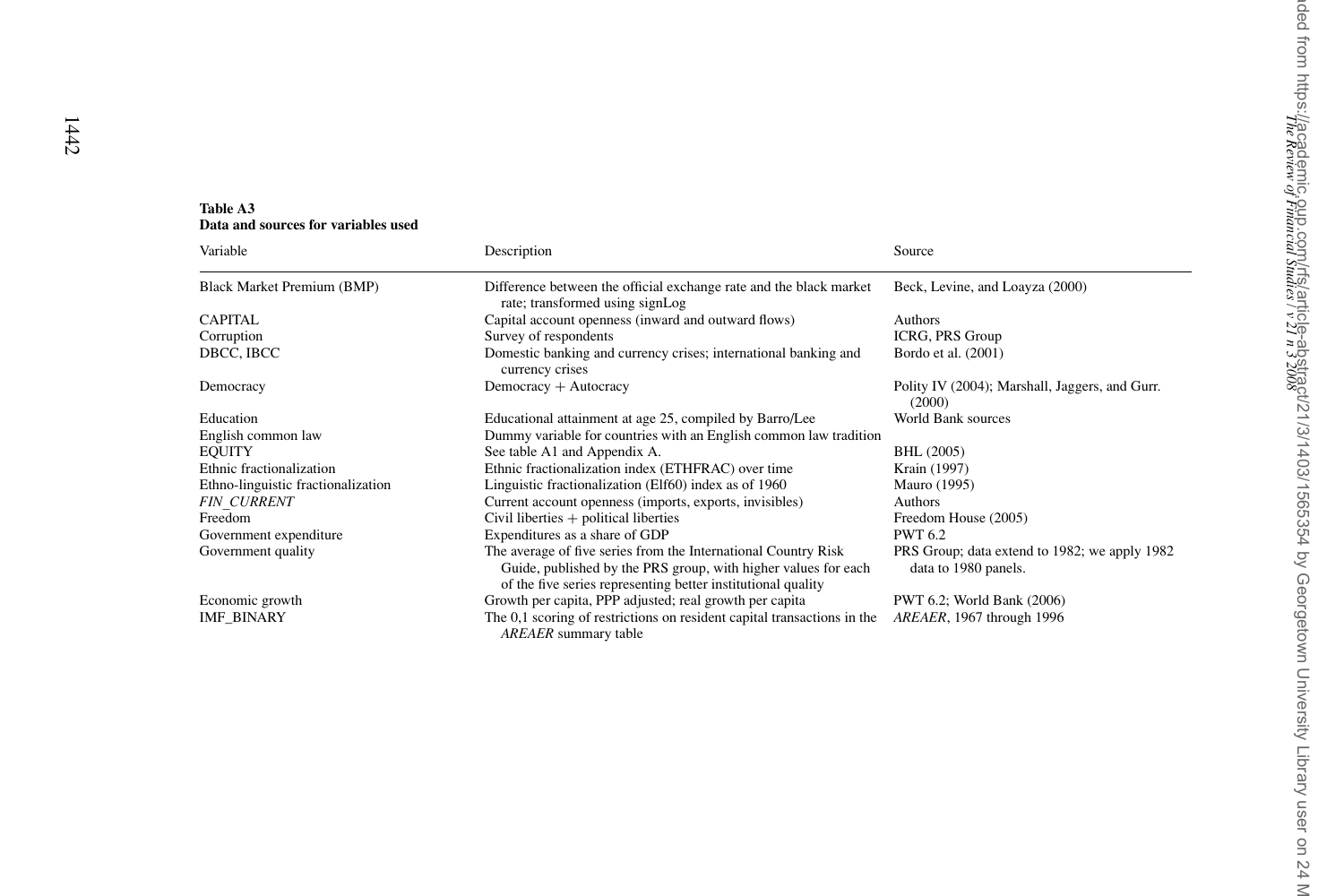| nded from https://academic.oup.com/rfs/article-abstract/21/3/1403/1565354 by Georgetown University Library user on 24 M<br>pded from https://academic.oup.com/rfs/article-abstract/21/3/1403/1565354 by Georgetown University Lib |  |
|-----------------------------------------------------------------------------------------------------------------------------------------------------------------------------------------------------------------------------------|--|
|                                                                                                                                                                                                                                   |  |
|                                                                                                                                                                                                                                   |  |
|                                                                                                                                                                                                                                   |  |

|                                                                                   |                                                                                                                                                                                                                                                 |                                               | Does            |
|-----------------------------------------------------------------------------------|-------------------------------------------------------------------------------------------------------------------------------------------------------------------------------------------------------------------------------------------------|-----------------------------------------------|-----------------|
|                                                                                   |                                                                                                                                                                                                                                                 |                                               |                 |
|                                                                                   |                                                                                                                                                                                                                                                 |                                               |                 |
|                                                                                   |                                                                                                                                                                                                                                                 |                                               |                 |
|                                                                                   |                                                                                                                                                                                                                                                 |                                               |                 |
|                                                                                   |                                                                                                                                                                                                                                                 |                                               | Capital Account |
| Income per capita                                                                 | Per capita income, PPP-adjusted; real per capita income                                                                                                                                                                                         | PWT 6.2; World Bank (2006)                    |                 |
| Investment                                                                        | Levels of investment as a share of GDP; change in investment                                                                                                                                                                                    | <b>PWT 6.2</b>                                |                 |
| Islam                                                                             | Percentage of adherents of Islam in a country                                                                                                                                                                                                   | Various sources, Adherents.com                | Liberalizati    |
| Latitude                                                                          |                                                                                                                                                                                                                                                 | World Bank (2006) (with authors' corrections) |                 |
| Law and Order                                                                     | Index compiled by PRS                                                                                                                                                                                                                           | ICRG, PRS Group                               |                 |
| Liquidity                                                                         | Financial sector liquidity                                                                                                                                                                                                                      | Beck, Levine, and Loayza (2000)               |                 |
| <b>NEWIMF</b>                                                                     | See Table A1 and Appendix A. Scores are presented here in reverse<br>order for comparison purposes.                                                                                                                                             | Miniane (2004)                                | Lead            |
| OECD dummy—membership in OECD for the<br>initial 22 member states                 | Australia, Austria, Belgium, Canada, Denmark, France, Finland,<br>Germany, Greece, Iceland, Ireland, Italy, Japan, New Zealand,<br>Norway, the Netherlands, Portugal, Spain, Sweden, Switzerland,<br>the United Kingdom, and the United States. | <b>OECD</b>                                   | Growth?         |
| Population growth                                                                 | Annual population growth                                                                                                                                                                                                                        | Penn World Table, 6.2                         |                 |
| Revolutions and coups                                                             | Incidences of revolutions, coups, guerrilla wars, crises                                                                                                                                                                                        | Banks (2001)                                  |                 |
| Settler mortality (life expectancy)                                               | Rates of settler mortality in various colonies                                                                                                                                                                                                  | Acemoglu, Johnson, and Robinson (2001)        |                 |
| <b>SHARE</b>                                                                      | Sum of the IMF_BINARY for a given period $(1 = closed)$                                                                                                                                                                                         | Edison et al. (2004); Klein (2003)            |                 |
| Sub-Saharan Africa, Middle East/North<br>Africa, Latin America, East-Asia/Pacific | Regional dummies; membership determined by World Bank<br>regional codes                                                                                                                                                                         | World Bank                                    |                 |
| <b>TOTAL</b>                                                                      | De facto measure of a country's aggregate assets and liabilities<br>(summed) over its gross domestic product                                                                                                                                    | <b>LMF</b>                                    |                 |
| Trade                                                                             | Trade openness as imports $+$ exports as a percentage of GDP;<br>change in trade openness                                                                                                                                                       | Penn World Table, 6.2                         |                 |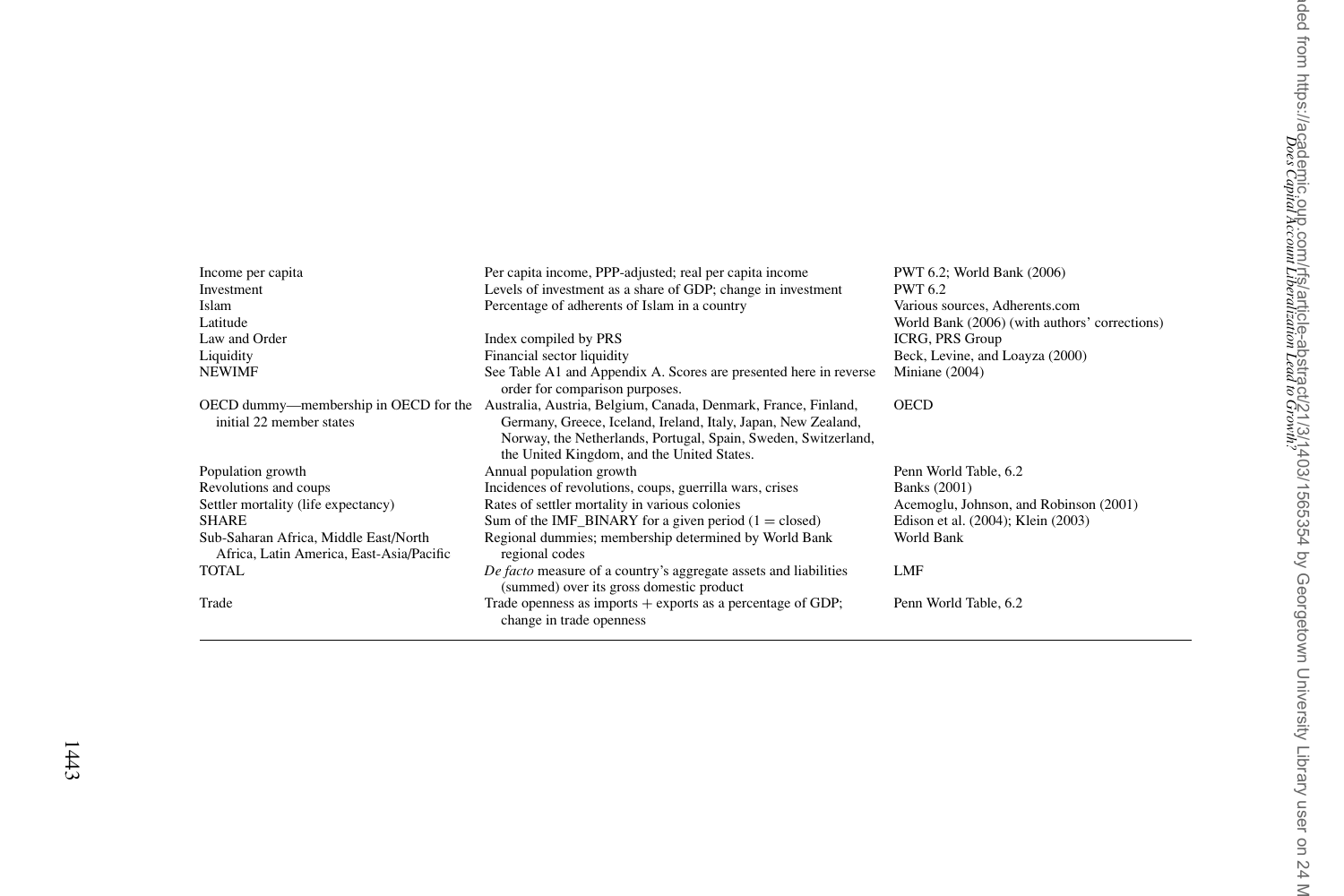score is based on the 0, 1 treatment of 13 IMF categories under capital accounts. Equity restrictions feature explicitly in three of those categories, and more if the activity of hedge funds and private equity are taken into consideration. According to the *AREAER*, Colombia had quite a few restrictions in the equity categories but, in terms of other forms of capital account flows, was mostly free otherwise. The equity restrictions and financial current account restrictions (exchange surrender requirements, e.g.) account for Colombia's low openness score in KAOPEN. While summing dummy variables containing overlapping information on equity, as in NEWIMF, risks overstating equity as a component of the capital account, this does suggest that NEWIMF may have effects independent of other indices for capital account liberalization. BHL's consideration of EQUITY, in contrast to NEWIMF, shows Colombia to have undertaken first liberalization of equity markets in February of 1991 (BHL (2005)). In EQUITY, unlike NEWIMF, the emphasis is not on the presence of restrictions on equity, but rather on the initial liberalization of equity. NEWIMF, in contrast to EQUITY, might be thought of as a "last indicator" of restrictions since it reports the presence of even residual restrictions. The 0,1 dummy variable nature of the subcomponents of NEWIMF, in contrast, does not allow for a measurement of the first liberalizations if some restrictions remain in place. Hence, EQUITY and NEWIMF can be expected to reveal different aspects of equity market liberalization.

In 1999, TOTAL shows that Colombia has small financial liabilities and even smaller financial assets relative to its gross domestic product: its global rank was 125th out of 145 nations surveyed, despite its relatively liberal policies. Colombia has endured 30 years of civil war and endemic drug trafficking, which might have overwhelmed government liberalization policies in the minds of possible foreign investors and otherwise encouraged unrecorded capital flight by residents. As an indicator of financial globalization, TOTAL will reflect not just government financial openness policies, but a host of other economic realities, government policies, and economic actor's reactions to both.

By this evidence, EQUITY, KAOPEN, TOTAL, and *CAPITAL* measure different aspects of financial globalization. *CAPITAL* and NEWIMF, despite the high panel correlation, also measure different facets of *de jure* capital account openness, with NEWIMF measuring the persistence of many kinds of capital account restrictions and *CAPITAL* measuring the intensity of the restrictions.

# **Appendix B—Data and Data Sources**

The economic data are from Penn World Tables Mark 6.2, by Heston, Summers, and Aten (2006; see Table A2) or from the 2006 World Bank Development Indicators. The educational attainment measures are Barro/Lee indicators from the World Bank (2001). (Please see Table A3.) For social fragmentation, we use the linguistic fractionalization (*Elf60*) index from Mauro (1995), which is used by Chanda (2005). The black market premium data and the liquidity measures are taken from Beck, Levine, and Loayza (2000). Because the black market data have an extremely skewed distribution, but also contain negative numbers, we transform the series using a signLog transformation.<sup>12</sup> The banking, domestic currency, and international currency crises are from Bordo et al. (2001), which are also used in Eichengreen and Leblang (2003). Bekeart and Harvey's "chronology of economic and political events in emerging markets" is useful and available at http://www.duke.edu/∼charvey/Country\_risk/couindex.htm.

The data on revolutions, coups, etc. are updated Cross-National Times Series data from Banks 2001. Other political and social variables are Democracy (Polity IV; Marshall, Jaggers, and Gurr, 2000); Freedom (Civil Liberties plus Political Liberties from Freedom House, 2002); Settler Mortality (Acemoglu, Johnson, and Robinson, 2001); Islamic percentage of the population (Hunter, 2003); a dummy variable for nations with English common law traditions; and a dummy variable

<sup>&</sup>lt;sup>12</sup> Taking logarithms is a common practice when fitting linear regression models for several reasons. When a variable takes a negative or zero value, the logarithm is not defined. One alternative is to use the following transformation:  $sign(x)log(abs(x) + 1)$ . This is a monotonic transformation that achieves a symmetric distribution and is like the power transformation with offset discussed in Atkinson (1985).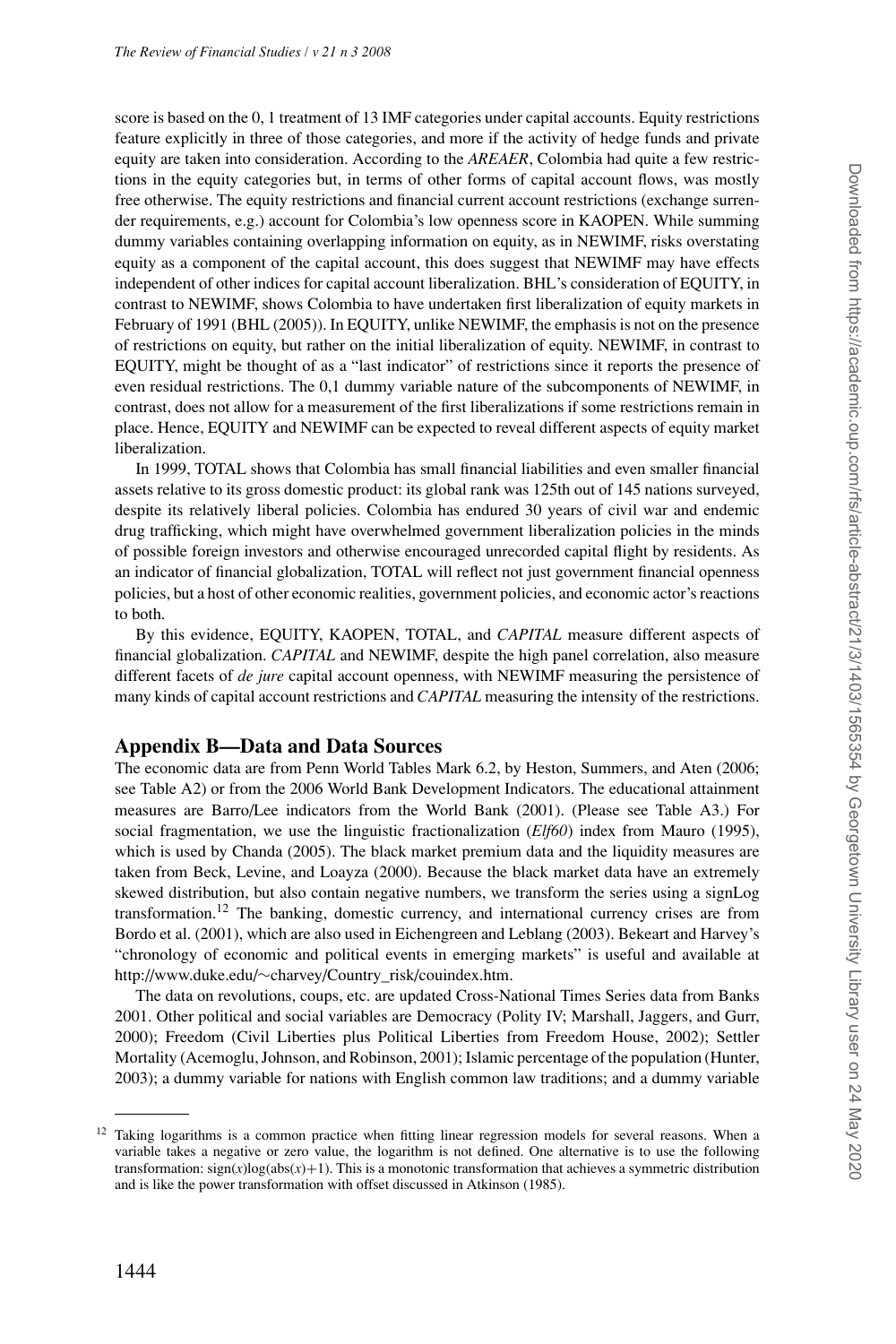for the 22 original members of the Organization for Economic Cooperation and Development. For indicators of good governance, we use Law and Order, Corruption, and Bureaucratic Quality from the International Country Risk Guide (PRS Group, 2002). These data are unavailable prior to 1982. Because the ICRG data start in 1982, we use the 1982 observation for the 1980 panel. Some ICRG variables change definition over time. We use those for which continuous data are available. We use the World Bank's regional codes in creating regional dummy variables.

#### **References**

Abiad, A., and A. Mody. 2005. Financial Reform: What Shakes It? What Shapes It? *American Economic Review* 95:66–88.

Acemoglu, D., S. Johnson, and J. A. Robinson. 2001. The Colonial Origins of Comparative Economic Development: An Empirical Investigation. *American Economic Review* 91:1369–401.

Acemoglu, D., S. Johnson, and J. A. Robinson. 2004. Institutions as the Fundamental Cause of Long-Run Growth. Working Paper No. 10481, National Bureau of Economic Research.

Alesina, A., V. Grilli, and G. M. Milesi-Ferretti. 1994. The Political Economy of Capital Controls, in L. Leiderman and A. Razin (eds.), *Capital Mobility: The Impact on Consumption, Investment, and Growth*. New York: Cambridge University Press.

Angrist, J. D., and A. B. Krueger. 2001. Instrumental Variables and the Search for Identification: From Supply and Demand to Natural Experiments. Working Paper No. 455, Princeton University Industrial Relations Section.

Arellano, M., and O. Bover. 1995. Another Look at the Instrumental Variables Estimation of Error-Components. *Review of Economic Studies* 68:277–97.

Arteta, C. O., B. J. Eichengreen, and C. Wyplosz. 2001. When Does Capital Account Liberalization Help more than It Hurts? Working Paper No. 8414, National Bureau of Economic Research.

Atkinson, A. C. 1985. Plots, Transformations, and Regression. *An Introduction to Graphical Methods of Diagnostic Regression Analysis*. Oxford Statistical Science Series. Oxford: Clarendon Press.

Baker, M., C. F. Foley, and J. Wurgler. 2004. The Stock Market and Investment: Evidence From FDI Flows. Working Paper No. 10559, National Bureau of Economic Research.

Banks, A. S. 2001. Cross-National, Time-Series Data Archive. Available at http://www.databanks. sitehosting.net/.

Barro, R. J. 1991. Economic Growth in a Cross-Section of Countries. *Quarterly Journal of Economics* 106: 407–43.

Barro, R. J., and R. M. McCleary. 2003. Religion and Economic Growth. Unpublished Manuscript. Harvard University, Cambridge, MA.

Bartolini, L., and A. Drazen. 1997. Capital-Account Liberalization as a Signal. *American Economic Review* 87:138–54.

Beck, N., and J. N. Katz. 1995. What to Do (and not to Do) with Time-Series-Cross-Section Data in Comparative Politics. *American Political Science Review* 89:634–47.

Beck, T., R. Levine, and N. Loayza. 2000. Finance and the Sources of Growth. *Journal of Financial Economics* 58:261–300.

Beck, T., A. Demirgüc-Kunt, and R. Levine. 2002. Law, Endowment and Finance. Working Paper No. 9089, National Bureau of Economic Research.

Bekaert, G. 1995. Market Integration and Investment Barriers in Emerging Equity Markets. *World Bank Economic Review* 9:75–107

Bekaert, G., and C. R. Harvey. 2000. Foreign Speculators and Emerging Equity Markets. *Journal of Finance* 55:565–613.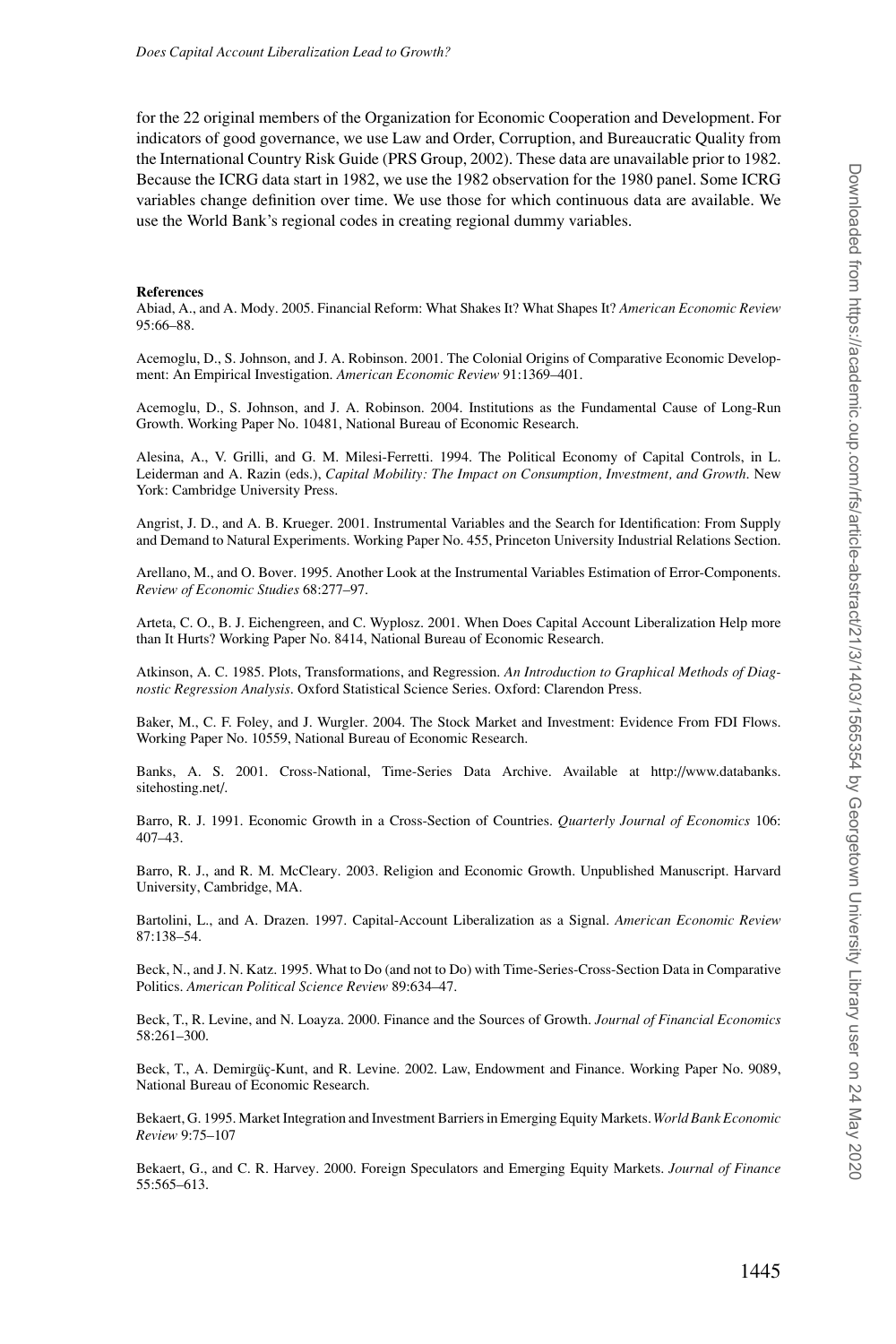Bekaert, G., and C. R. Harvey. 2004. Chronology of Economic and Political Events in Emerging Markets. Available at: http://www.duke.edu/∼charvey/Country\_risk/couindex.htm.

Bekaert, G., C. R. Harvey, and C. Lundblad. 2001. Emerging Equity Markets and Economic Development. *Journal of Development Economics* 66:465–504.

Bekaert, G., C. R. Harvey, and C. Lundblad. 2005. Does Financial Liberalization Spur Growth? *Journal of Financial Economics* 77:3–55.

Bekaert, G., C. R. Harvey, and C. Lundblad. 2006. Growth Volatility and Financial Liberalization. *Journal of International Money and Finance* 25:370–403.

Blundell, R. W., and S. R. Bond. 1998. Initial Conditions and Moment Restrictions in Dynamic Panel Data Models. *Journal of Econometrics* 87:115–43.

Bordo, M. D., B. J. Eichengreen, D. Klingebiel, M. S. Martinez-Peria, and A. K. Rose. 2001. Is the Crisis Problem Growing more Severe? *Economic Policy* 32:51–82.

Bound, J., D. A. Jaeger, and R. M. Baker. 1995. Problems With Instrumental Variables Estimations When the Correlation between the Instruments and the Endogenous Explanatory Variable Is Weak. *Journal of the American Statistical Association* 90:443–50.

Brune, N., G. Garett, A. Guisinger, and J. Sorens. 2001. The Political Economy of Capital Account Liberalization. Unpublished Manuscript.

Chanda, A. 2005. The Influence of Capital Controls on Long Run Growth: Where and How much. *Journal of Development Economics* 77:441–66.

Chinn, M. D., and H. Ito. 2006. What Matters for Financial Development? *Journal of Development Economics* 81:163–92.

Desai, M. A., C. F. Foley, and J. R. Hines. 2006. Capital Controls, Liberalizations, and Foreign Direct Investment. *Review of Financial Studies* 19:1433–64.

Dooley, M. P., D. J. Mathieson, and L. Rojas-Suarez. 1997. Capital Mobility and Exchange Market Intervention in Developing Countries. Working Paper No. 6247, National Bureau of Economics Research.

Doornik, J., and D. F. Hendry. 2001. *Econometric Modeling Using PCGive 10: Volume III*. London: Timberlake Consultants.

Easterly, W., M. K. Pritchett, and L. Summers. 1993. Good Policy or Good Luck? Country Growth Performance and Temporary Shocks. *Journal of Monetary Economics* 32:459–83.

Edison, H. J., and F. Warnock. 2003. A Simple Measure of the Intensity of Capital Controls. *Journal of Empirical Finance* 10:81–103.

Edison, H. J., M. W. Klein, L. Ricci, and T. Sløk. 2004. Capital Account Liberalization and Economic Performance: Survey and Synthesis. International Monetary Staff Paper, 02/120.

Edwards, S. 2001. Capital Mobility and Economic Performance: Are Emerging Economies Different? Working Paper No. 8076, National Bureau of Economic Research.

Edwards, S. 2005. Capital Controls, Sudden Stops and Current Account Reversals. Working Paper No. 11170, National Bureau of Economic Research.

Eichengreen, B. J. 2001. Capital Account Liberalization: What Do the Cross-Country Studies Tell Us? *World Bank Economic Review* 15:341–66.

Eichengreen, B. J., and D. Leblang. 2003. Capital Account Liberalization and Growth: Was Mr. Mahathir Right? *International Journal of Finance and Economics* 8:205–24.

Epstein, G. A., and J. B. Schor. 1992. Structural Determinants and Economic Effects of Capital Controls in OECD Countries, in T. Banuri and J. B. Schor (eds.), *Financial Openness and National Autonomy*. Oxford: Clarendon Press.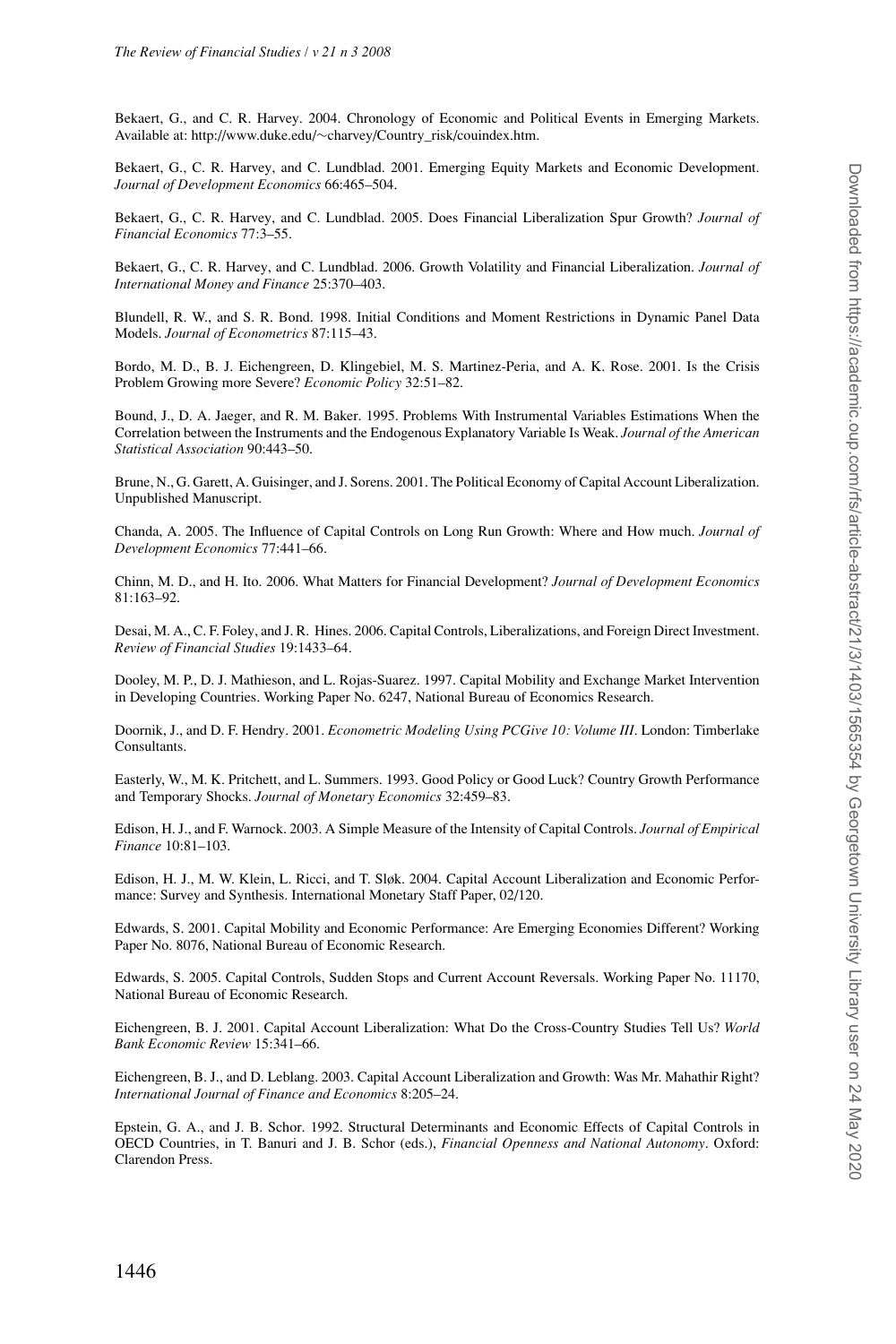Feldstein, M., and C. Horioka. 1980. Domestic Saving and International Capital Flows. *Economic Journal* 90:314–29.

Franzese, R. J., and J. C. Hays. 2007. Spatial Econometric Models for the Analysis of TSCS Data in Political Science. *Political Analysis* 15(2):140–64.

Freedom House. 2005. Freedom in the World: Political Rights and Civil Liberties 2004–2005. Freedom House, NY.

Friedrich, R. J. 1982. In Defense of Multiplicative Terms in Multiple Regression Equations. *American Journal of Political Science* 26:797–833.

Glick, R., X. Guo, and M. Hutchinson. 2006. Currency Crises, Capital Account Liberalization, and Selection Bias. *Review of Economics and Statistics* 88:698–714.

Gourinchas, P. O., and O. Jeanne. 2006. The Elusive Gains from International Financial Integration. *Review of Economics Studies* 73:715–41.

Grilli, V., G. M. Milesi-Ferretti. 1995. Economic Effects and Structural Determinants of Capital Controls. *International Monetary Fund Staff Papers* 42:517–51.

Henry, P. B. 2000. Do Stock Market Liberalizations Cause Investment Booms? *Journal of Financial Economics*. 58:301–34.

Henry, P. B. 2003. Capital-Account Liberalization, the Cost of Capital, and Economic Growth. *American Economic Review Papers and Proceedings* 93:91–6.

Heston, A., R. Summers, and B. Aten. 2006. The Penn World Table, Version 6.2. Center for International Comparisons of Production. Income and Prices at the University of Pennsylvania, September.

Hsiao, C. 1986. *Analysis of Panel Data: Econometric Society*. Monograph, No. 11. Cambridge: Cambridge University Press.

Hunter, P. 2003. Adherents.com. http://www.adherents.com/

International Monetary Fund. Annual Report on Exchange Restrictions. Various years, 1950 on International Monetary Fund. Continued by Annual Report on Exchange Arrangements and Exchange Restrictions after 1979 and Exchange Arrangements and Exchange Restrictions after 1989.

International Monetary Fund. 1961. *Balance of Payments Manual*, 3rd ed., Washington, DC: IMF.

International Monetary Fund. 1977. *Balance of Payments Manual*, 4th ed., Washington, DC: IMF.

International Monetary Fund. 1993. *Balance of Payments Manual*, 5th ed., Washington, DC: IMF.

International Monetary Fund. 1996. IMF/OECD Survey Shows Statistics on Direct Investment Improving. *Balance of Payments Statistics Newsletter* VI:12–15

International Monetary Fund. 2001. International Financial Integration and Developing Countries. *World Economic Outlook* 145–73.

Iversen, T., and T. R. Cusack. 2000. The Causes of Welfare State Expansion: Deindustrialization or Globalization? *World Politics* 52:313–49.

Johnstone, R. B., and N. T. Tamirisa. 1998. Why Do Countries Use Capital Controls? Working Paper (December) No. 98/181, IMF, Washington, DC.

Kim, J., and C. W. Mueller. 1978. *Introduction to Factor Analysis: What It Is and How to Do It*. Newbury Park, CA: Sage.

Klein, M. W., and G. Olivei. 1999. Capital Account Liberalization, Financial Depth, and Economic Growth. Working Paper No. 7384, National Bureau of Economic Research.

Klein, M. W. 2003. The Variety of Experience of the Effect of Capital Account Openness on Growth. Working Paper No. 9500, National Bureau of Economic Research.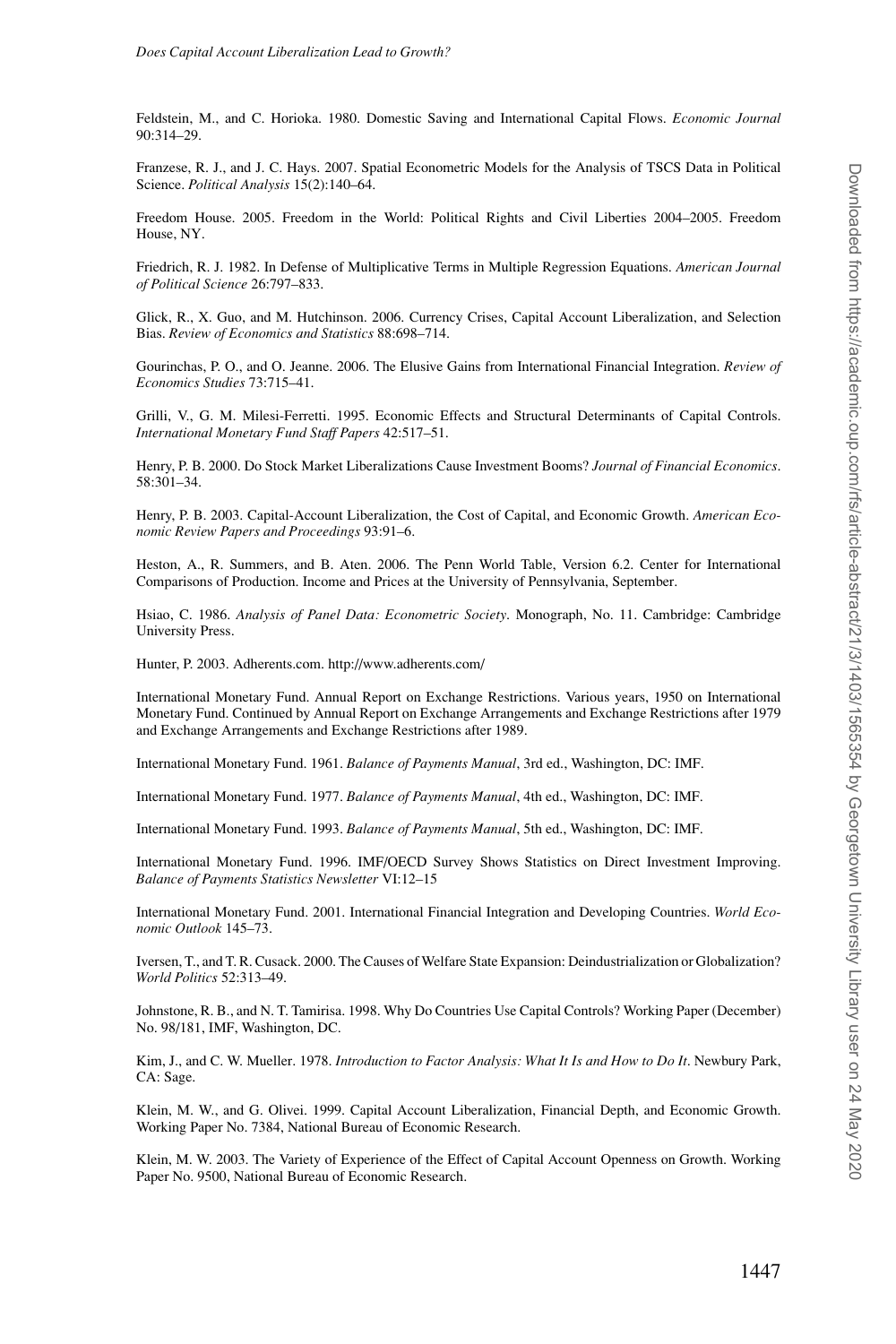Klein, M. W. 2007. Capital Account Liberalization and the Varieties of Growth Experiences. Tufts University Typescript Manuscript.

Kose, M. A., E. Prasad, K. Rogoff, and S. J. Wei. 2006. Financial Globalization: A Reappraisal. Working Paper No. 12484, National Bureau of Economic Research.

Kraay, A. 1998. In Search of the Macroeconomic Effects of Capital Account Liberalization. Unpublished Manuscript. World Bank, Washington, DC.

Krain, M. 1997. State Sponsored Mass Murder: The Onset and Severity of Genocides and Politicides. *Journal of Conflict Resolution* 41:331–60.

Lane, P.R., and G. M. Milesi-Ferretti. 2006. The External Wealth of Nations Mark II: Revised and Extended Estimates of Foreign Assets and Liabilities, 1970–2004. Working Paper 06/69, IMF.

Levine, R. 1997. Financial Development and Economic Growth: Views and Agendas. *Journal of Economic Literature* 35:688–726.

Levine, R., and S. Zervos. 1998. Capital Account Liberalization and Stock Market Development. *World Development* 26:1169–83.

Marshall, M., K. Jaggers, and R. T. Gurr. 2000. Polity IV Project. Accessed at http://www.bsos.umd.edu/ cidcm/polity/

Mauro, P. 1995. Corruption and Growth. *Quarterly Journal of Economics* 110:681–712.

Miniane, J. 2004. A New Set of Measures on Capital Account Restrictions. *IMF Staff Papers* 51:276–308.

Obstfeld, M., J. C. Shambaugh, and A. M. Taylor. 2005. The Trilemma in History: Tradeoffs among Exchange Rates, Monetary Policies, and Capital Mobility. *Review of Economics and Statistics* 87:423–38.

Polity IV. 2004. Research Note: Using Polity Data and Standardized Authority Codes, in *Time-Series Analyses*. Available at http://www.bsos.umd.edu/cidcm/polity/.

PRS Group. International Country Risk Guide: Historical Data. Available at http://www.prsgroup.com/ icrg/icrg.html

Quinn, D. P. 2003. Capital Account Liberalization and Financial Globalization, 1890–1999: A Synoptic View. *International Journal of Finance and Economics* 8:189–204.

Quinn, D. 1997. The Correlates of Change in International Financial Regulation. *American Political Science Review* 91:531–51.

Quinn, D. P., and R. Jacobson. 1989. Industrial Policy Through the Restriction of Capital. *American Journal of Political Science* 33:700–36.

Quinn, D. P., and A. M. Toyoda. 2007. Ideology and Voter Sentiment as Determinants of Financial Globalization. *American Journal of Political Science* 51:344–63.

Razin, A., and Y. Rubinstein. 2004. Growth Effects of the Exchange-Rate Regime and the Capital Account Openness in a Crisis-Prone World Market: A Nuanced View. Working Paper No. 10555, National Bureau of Economic Research.

Rigobon, R., and D. Rodrik. 2004. Rule of Law, Democracy, Openness, and Income: Estimating the Interrelationships. Manuscript. MIT and Harvard University, Cambridge, MA.

Rodríguez, F., and D. Rodrik. 2000. Trade Policy and Economic Growth: A Skeptic's Guide to the Cross-National Literature. Manuscript. University of Maryland, College Park, MD, and Harvard University, Cambridge, MA.

Rodrik, D. 1998. Who Needs Capital Account Convertibility? in P. Kennon (ed.), *Princeton Essays in International Finance*, No. 207. Princeton, NJ: Princeton University.

Rodrik, D. 2000. Participatory Politics, Social Cooperation, and Economic Stability. Paper Presented at the Annual Convention of the American Economic Association, Boston, MA.